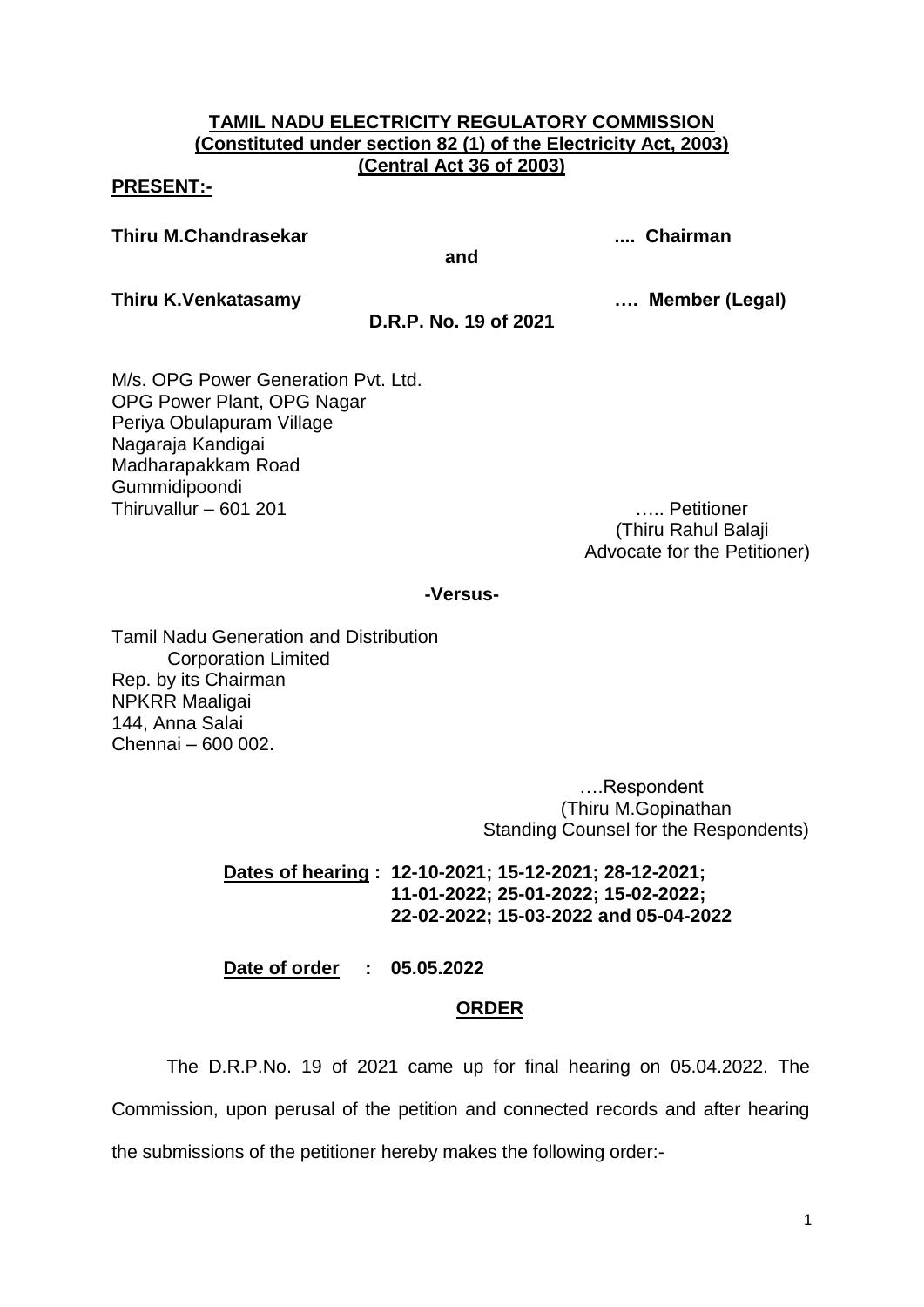## **1. Prayer of the Petitioner in D.R.P No.19 of 2021:-**

The prayer of the petitioner in D.R.P. No.19 is to-

- (a) declare that the events enumerated in the Table No 1 of paragraph 2 constitute "Change in Law" events in terms of Article 10 of the PPA dated 12.12.2013; and consequently confirm that as agreed between the parties and which are specifically set out in the Undertaking dated 30.4.2021 issued by the petitioner, the petitioner is, *inter alia,* entitled to the amounts mentioned in Table No.2 towards financial impact of the Change in Law events;
- (b) determine the correct rate of CVD and other consequential claims for purposes of Change in Law and confirm the correctness and entitlement to the sum of Rs.8,25,91,046 (Rupees Eight Crores Twenty Five Lakhs, Ninety One Thousand and Forty Six Only) being the differential working after applying the correct rate towards CVD, Cess and Carrying Cost attributable to Change in Law under the PPA; and
- (c ) clarify that the Carrying Cost is to be determined on the basis of Compound interest basis for purposes of Change in Law entitlement for future periods.

#### **2. Facts of the case:-**

The Miscellaneous Petition under Section 86(1)(b) of the Electricity Act, 2003 read with Article 10 of the PPA dated 12.12.2013, seeking issuance of necessary directions to the Respondent for complying with the provisions of the PPA dated 12.12.2013 in terms of the settled law and for compensating the Petitioner for the additional recurring expenditure of the Petitioner on account of 'Change in Law' events in order to revert the Petitioner to the same economic position that it would be in if the change in law events had not occurred.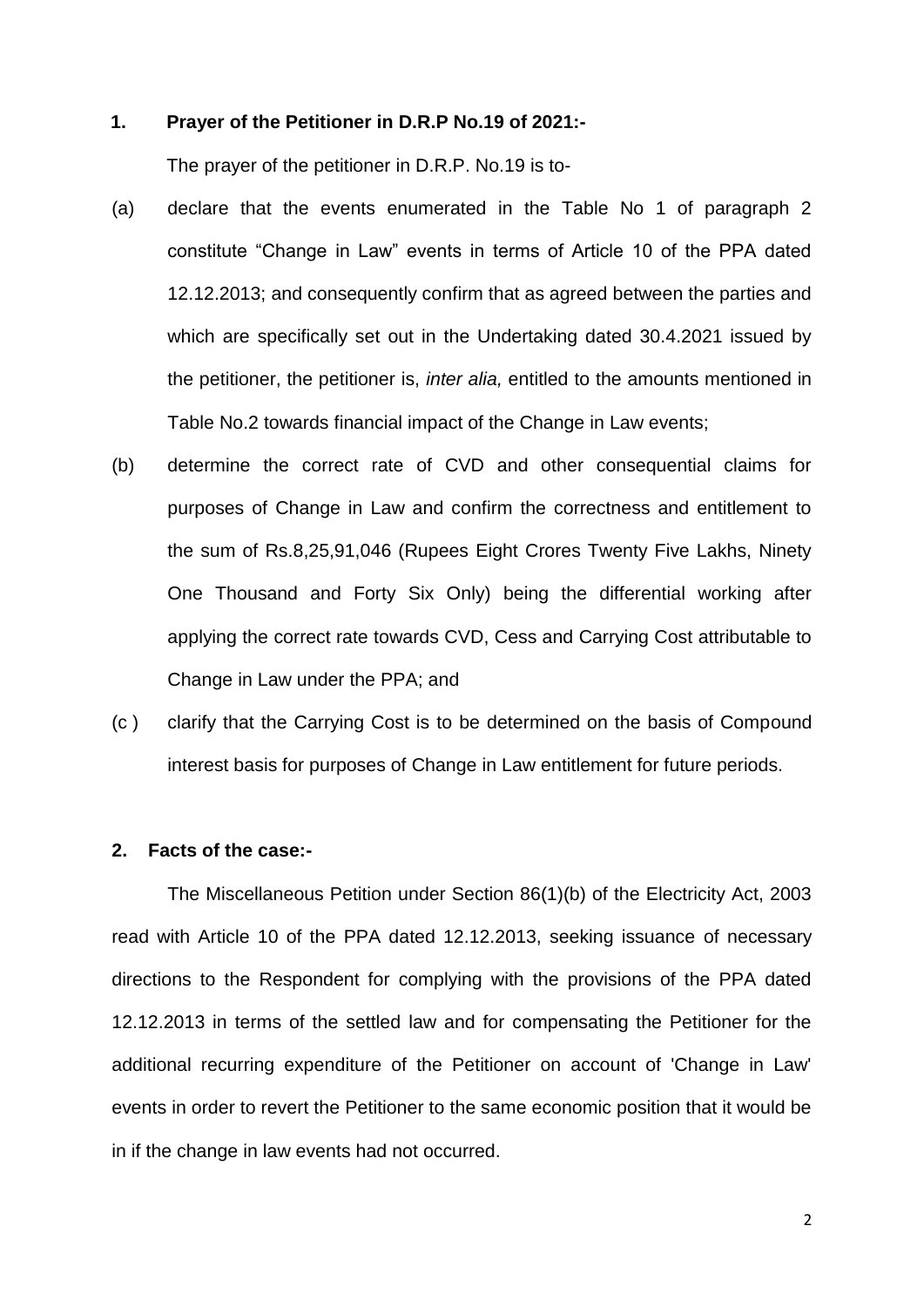## **3. Contentions of the petitioner:-**

3.1. The present Petition is being filed by the Petitioner under Section 86(1 Xb) and other applicable provisions of the Electricity Act, 2003 ("Electricity Act") seeking issuance of necessary directions to the Respondent in accordance with Article 10 of the Power Purchase Agreement dated 12.12.2013 executed between the Petitioner and the Respondent ("PPA"). The relief sought by the Petition are arising out of various' Change in Law' events and pursuant to the Agreement reached between the parties and are being filed for the formal Regulatory approval. In addition thereto the petitioner is also seeking for appropriate clarification to be issued on the manner in which computation is to be arrived at for the future.

3.2. The present Petition is being filed due to the following Change in Law events occurring after the entering into of the said PPA dated 12.12.2013.

| S.No.        | Change in Law Events                                               |  |  |
|--------------|--------------------------------------------------------------------|--|--|
| $\mathbf{1}$ | Increase in the cost. of Coal due to change in the rate of levy of |  |  |
|              | Clean Energy Cess/Green Cess on Coal                               |  |  |
|              | Rate of Clean Energy Cess increased from Rs.50 per ton to<br>(i)   |  |  |
|              | Rs.100 Per Ton by way of Gazette Notification dated 01.07.2014 by  |  |  |
|              | Union of India (Effected Period - 01.07.2014 to 01.03.2015)        |  |  |
|              | Rate of Clean Energy Cess increased from Rs.100 Per Ton to<br>(ii) |  |  |
|              | Rs.200 by way of Gazette Notification dated 01.03.2015 by          |  |  |
|              | Union of India (Effected Period - 01.03.2015 to 01.03.2016)        |  |  |
|              | (iii) Rate of Clean Energy Cess increased from Rs.200 Per Ton to   |  |  |
|              | Rs.400 Per Ton by way of Gazette Notification dated 01.03.2016 by  |  |  |
|              | Union of India (Effected Period - 01.03.2016 to till date)         |  |  |
|              |                                                                    |  |  |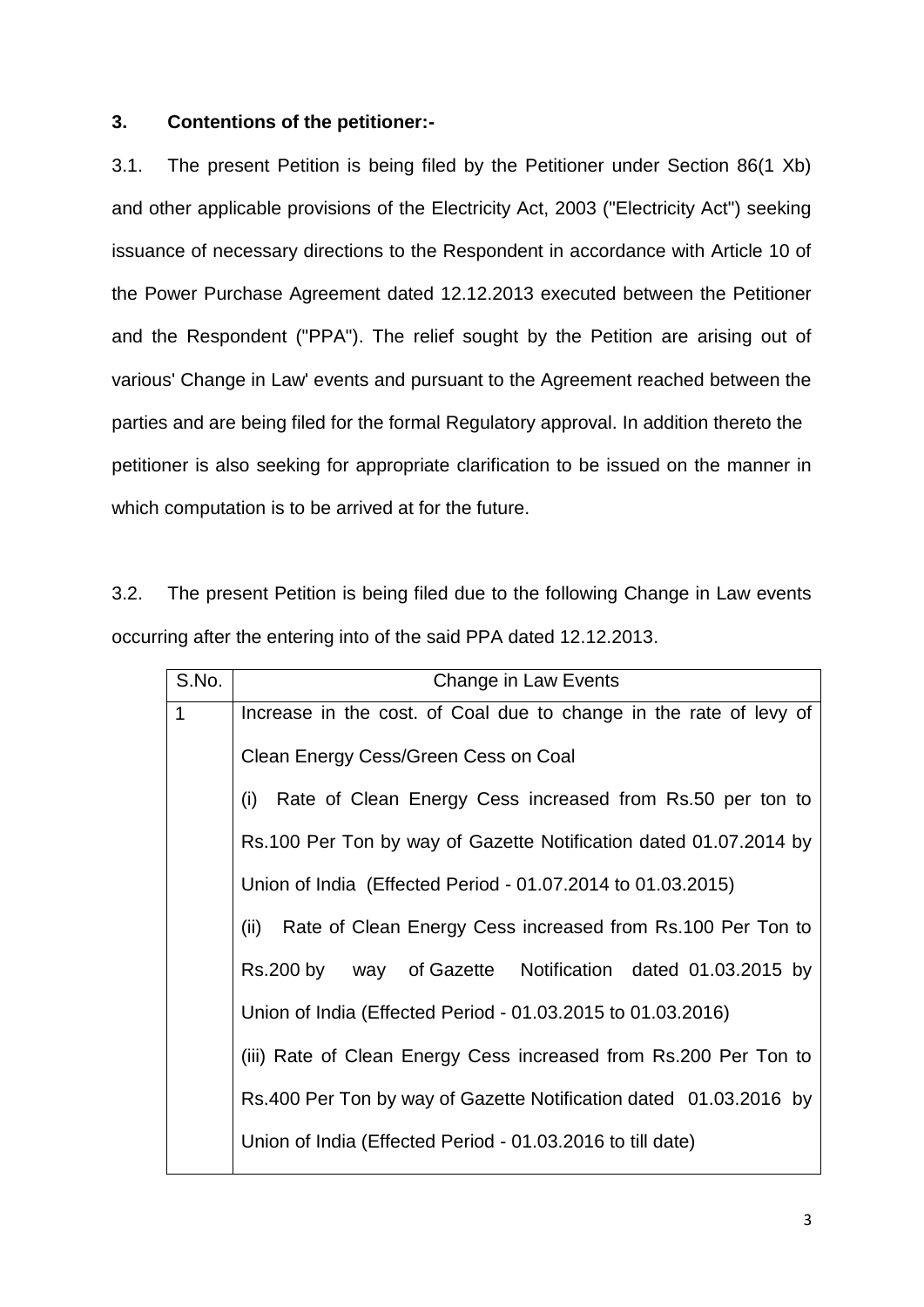| $\overline{2}$ | Increase in Service Tax on various vital and integral Services for              |
|----------------|---------------------------------------------------------------------------------|
|                | running of Power Plant including stevedoring & Handling                         |
|                | Transportation and Insurance and IGST impact on import of Coal                  |
|                | due to enforcement of GST Regime.                                               |
|                | (i) Rate of Service Tax on the various vital services for running of            |
|                | Power Plant increased from 12.36% to 14% by way of Notification                 |
|                | dated 19.05.2015 (No. 14/2015-Service Tax) in the Finance Act,                  |
|                | 1994. (Effected Period -June 2015 to 14th November 2015)                        |
|                | (ii) Rate of Service Tax on the various vital services for running of           |
|                | Power Plant increased from 14% to 14.5% by way of Notification                  |
|                | dated 06.11.2015 (Service Tax Notifications Nos 21&22-06.11.2015)               |
|                | in the Finance Act, 1994 (Effected Period: 15th November 2015 to                |
|                | 31 <sup>th</sup> May 2016)                                                      |
|                | Rate of Service Tax on the various vital services for running of<br>(iii)       |
|                | Power Plant increased from 14.5% to 15% by way of Notification                  |
|                | dated 26.05.2016 (No. 28/2016-Service Tax) in the Finance Act,                  |
|                | 1994 (Effected Period: 1 <sup>st</sup> June 2016 to 30 <sup>th</sup> June 2017) |
|                | (iv) Rate of Service Tax on the various vital services for running of           |
|                | Power Plant increased from 15% to 18% by way of Notification dated              |
|                | 19.06.2017 (Notification No. 112017 - Central Tax) Notifying the                |
|                | Applicability of GST Act, 2017 replacing Service Tax. Further, IGST             |
|                | imposed @ 5% on import purchases. (Effected Period: July 2017 till              |
|                | date)                                                                           |
|                |                                                                                 |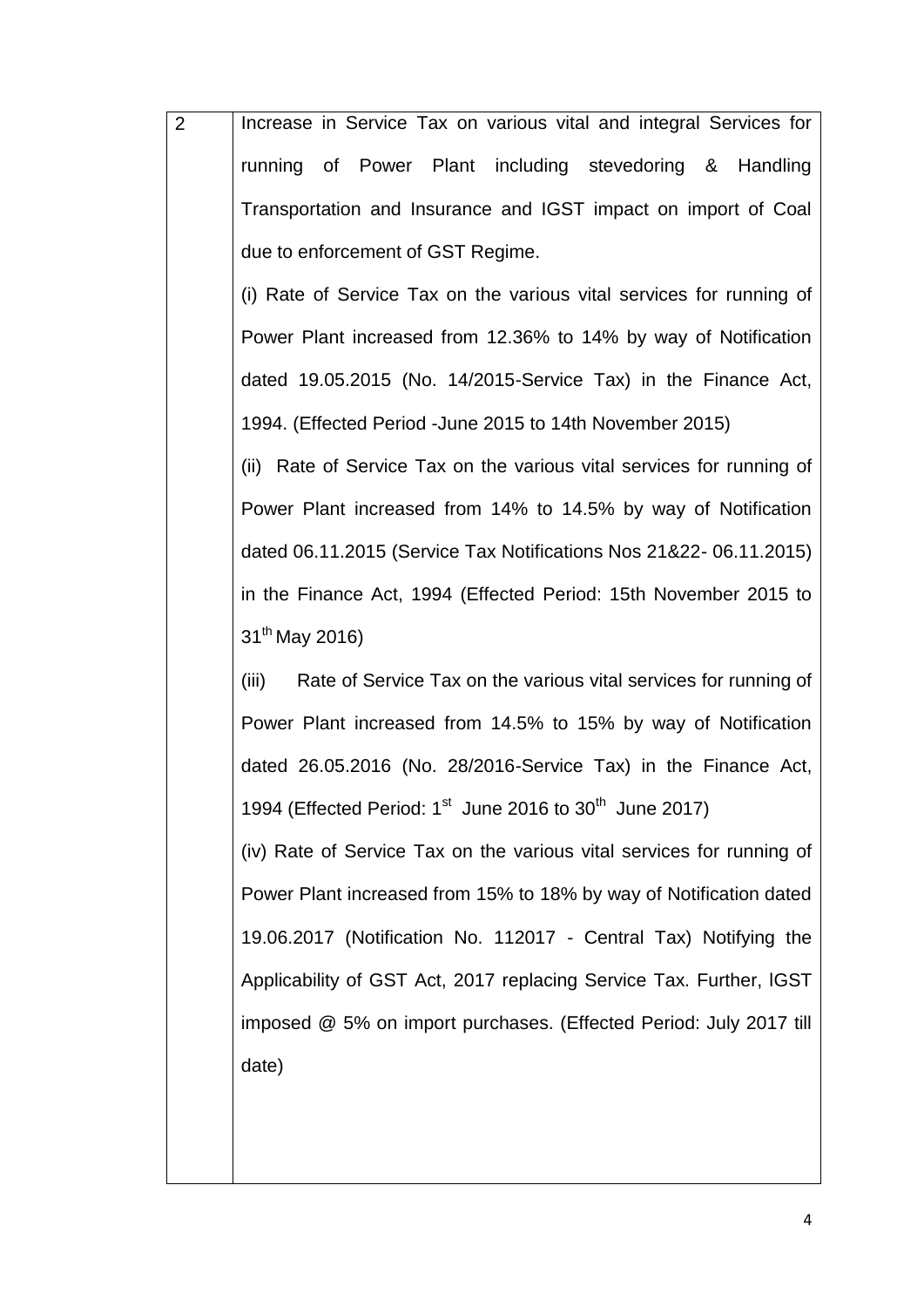| 3 | Increase in Customs Duty                                                   |
|---|----------------------------------------------------------------------------|
|   | (i) Levy of education cess at 3% on the amount paid as coal cess           |
|   | from December, 2014 onwards                                                |
|   | (ii) Increase in the amount of coal cess from Rs.50 per mt to Rs.100       |
|   | per mt, Rs.200 per mt and Rs.400 per mt from July, 2014 onwards            |
|   | (iii) Rate of countervailing duty stood increased from 2% to 5%<br>by      |
|   | way of Notification dated 19.06.2017 (Notification No. 1/2017 -            |
|   | Central Tax) Notifying the Applicability of GST Act, 2017 replacing        |
|   | Service Tax. The base rate, in this regard would be 1%. However,           |
|   | due to an inadvertent error by both parties, the claims and                |
|   | discussions as also the payment effected proceeded on the incorrect        |
|   | basis that the rate was 2%. The differential amount may also               |
|   | therefore be considered to be ordered since it relates to the              |
|   | application of the correct rate, where the parties are already in          |
|   | agreement on the principle.                                                |
| 4 | <b>Carrying Cost</b>                                                       |
|   | The parties had expressly agreed that as a consequence of change           |
|   | in law the affected party would be placed in the economic position as      |
|   | if such change in law events had not occurred. In light of the             |
|   | agreement between the parties and the principles of restitution            |
|   | enshrined by various judicial precedents of the Hon'ble Supreme            |
|   | Court of India, the Petitioner is entitled to carrying cost arising out of |
|   | the increased costs incurred by it consequent to the approved              |
|   | Change in Law events from the effective date of Change in Law till         |
|   | the actual payment is made to the Petitioner.                              |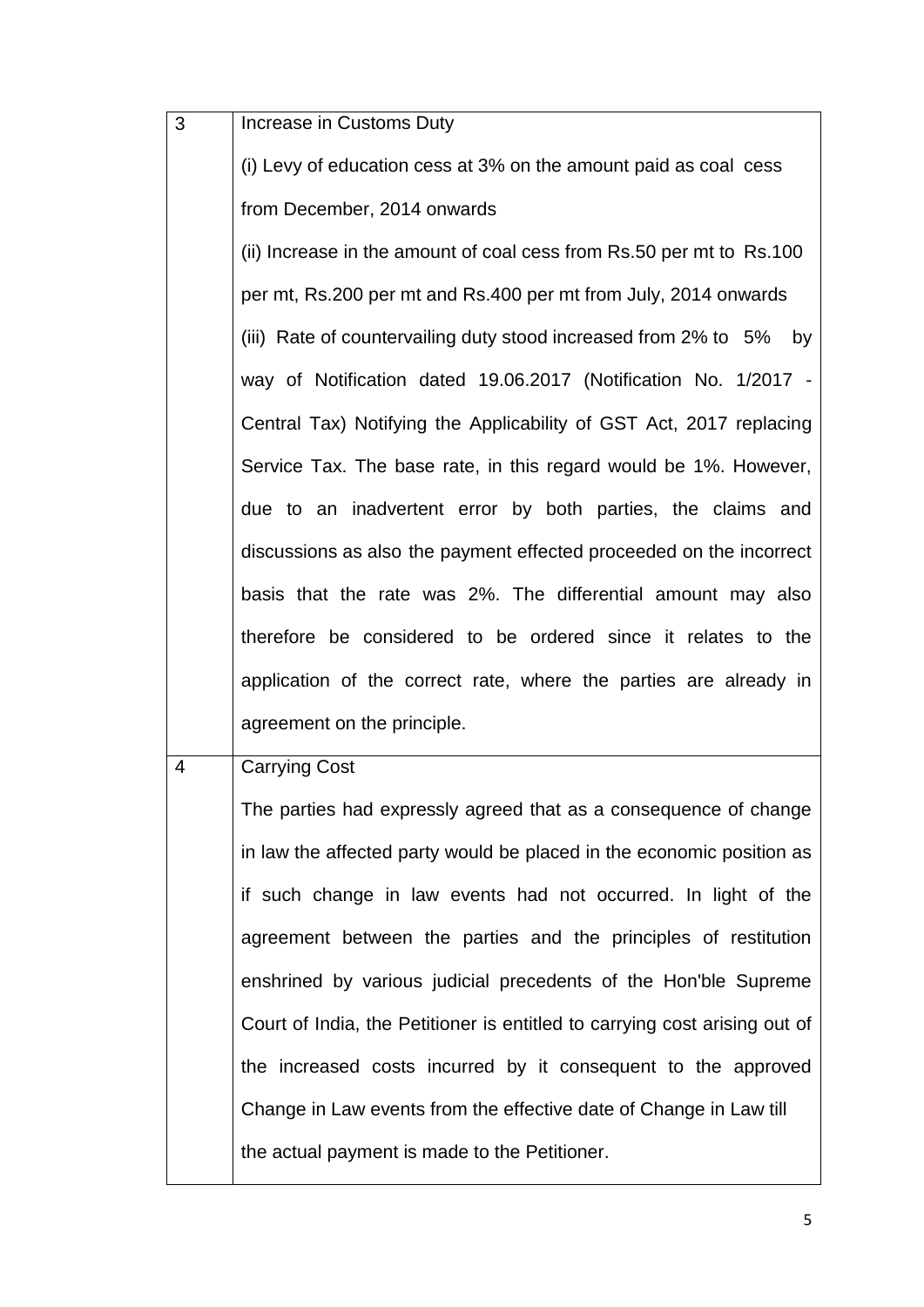3.3. The Petitioner (OPG Power Generation Pvt. Ltd.), is a generating company as defined in Section 2 (28) of the Electricity Act, 2003. The Petitioner owns and operates a 414 MW coal fired power thermal plant at Gummudipoondi, Tamil Nadu (the "OPGPGTPP"). One of the units of OPGPG TPP (74 MW) was duly commissioned on 05.06.2013 and has been generating and supplying the contracted capacity to the Respondent from 01.01.2014 in accordance with PPA, without any interruption.

3.4. The Respondent (TANGEDCO) is an electrical power generation and distribution public sector undertaking that is owned by the Government of Tamil Nadu. It was formed on 1 November 2010 under section 131 of the Electricity Act of 2003, and is the successor to the erstwhile Tamil Nadu Electricity Board and is in the business of distribution as well as generation.

3.5. On 27.9.2012, the Board of Directors of the Respondent approved a proposal to procure 1000 MW + 20% each RTC power by floating two tenders with two different delivery dates to meet the base load requirement throughout the year under Case -I bidding for a period of 15 years under the guidelines issued by the Ministry of Power / Government of India.

3.6. On 9.10.2012, Miscellaneous Petition No. 37/2012 was filed before the Commission for the approval of certain deviations from the standard bid documents for the procurement of 1000 MW + 20% RTC power. The Commission accorded its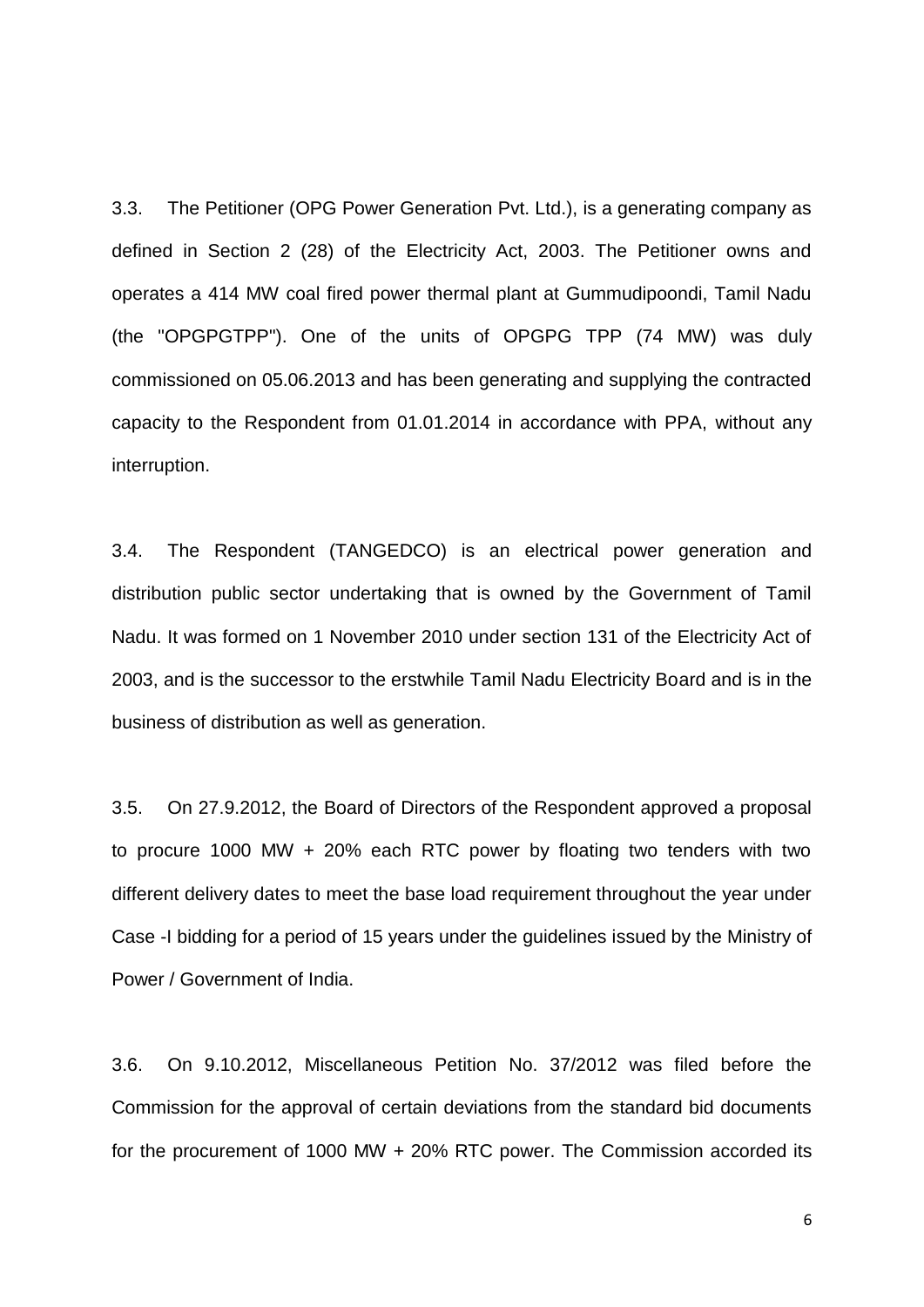approval for certain deviations specified by it in its order dated 18.12.2012. On 21.12.2012, the Respondent floated a tender (03/PPLT/2012) (in the form of a Request for Proposal) to procure 1000 MW + 20% RTC power on long term basis under the Case I bidding procedure for meeting its base load requirements for period of 15 years, i.e., 1.10.2013 to 30.9.2028.

3.7. Its Bid in response to the Request for Proposal floated by the Respondent. In the Evaluation of Bids by the Bid Evaluation Committee of the Respondent, the Petitioner was declared as one amongst the successful Bidders.

3.8. Negotiations for rate matching were called for from 9 bidders including Petitioner subject to the approval of the Board of Directors of the Respondent TANGEDCO and the Commission. The Petitioner agreed to match the levelized tariff of Rs.4.910/kWhr pursuant to the negotiations.

3.9. On 30.10.2013, the Board of Directors of the Respondent TANGEDCO approved the issuance of letters of intent to and the execution of power purchase agreements with the successful bidders (which included the petitioner) for the purchase of 2122 MW RTC power through long term under Case I for a period of 15 years from 2013 through 2028. During this meeting, it was also agreed that a petition would be filed before the Commission for the adoption of tariff.

3.10. Thereafter, letters of intent were issued to the Petitioner on 14.11.2013 and power purchase agreements were executed. As stated above, the PPA was executed by the Petitioner on 12.12.2013.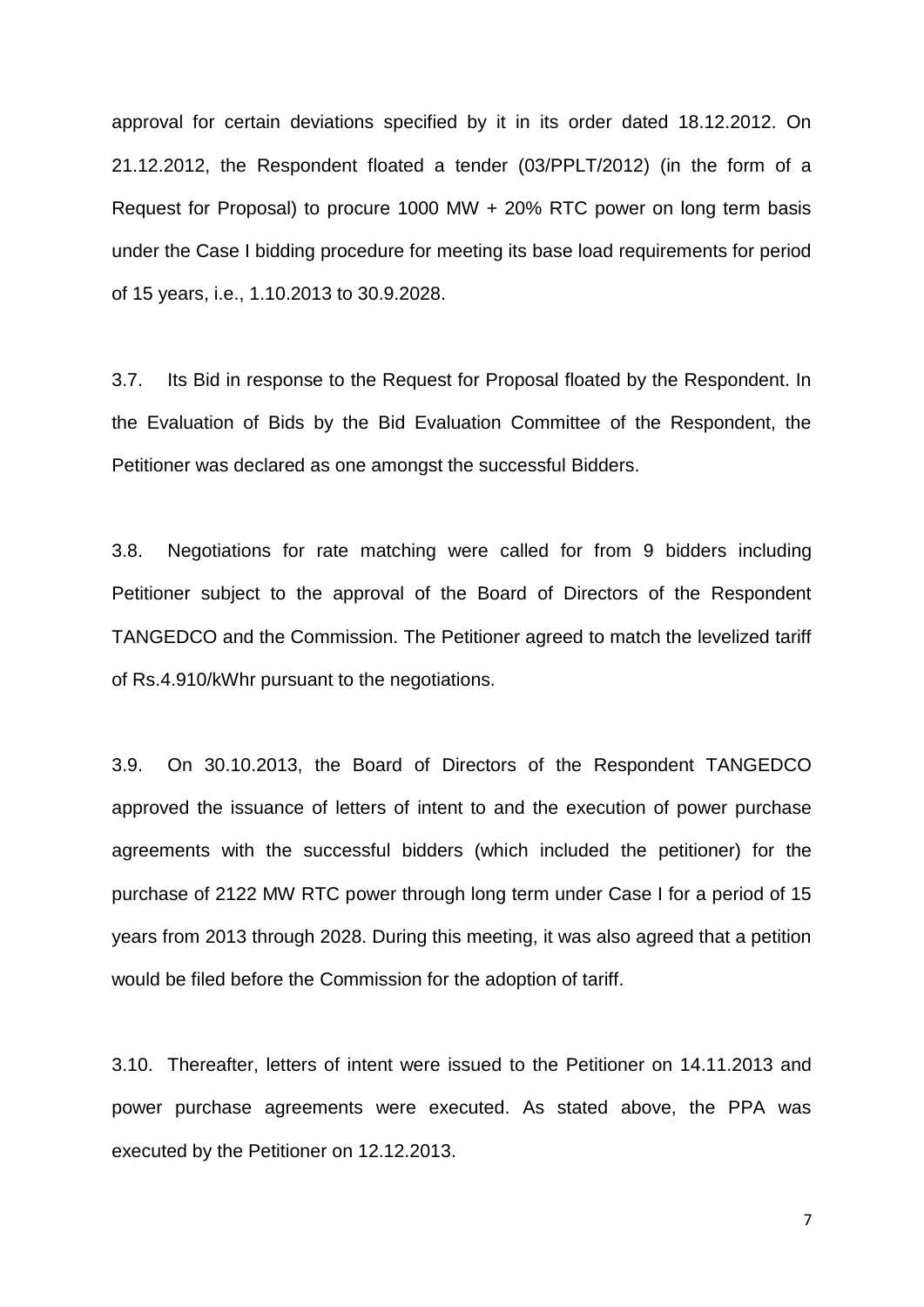3.11. In 2014, the Respondent TANGEDCO filed a petition (P.P.A.P. No. 3/2014) before the Commission for the adoption of the levellised tariff of Rs.4.91/ kWhr under the Power Purchase Agreements signed between the Respondent TANGEDCO and the successful bidders. This includes the PPA executed with the Petitioner.

3.12. On 29.7.2016, the Commission passed an order adopting the levellised tariff of Rs.4.91 per kWhr as discovered under Tender 31PPLT/2012.

3.13. The rate of Clean Energy Cess on Coal as applicable when the Petitioner had submitted its bid for long term power supply to Respondent was Rs.50/- per Ton, levied by Notification No. 3/201 O-Clean energy Cess dated 22.06.2010. As such, the estimation of fuel charges while making the bid was made by taking into account, the said levy of Clean Energy Cess at the rate applicable at Rs.50/- Per Ton as applicable at that time.

3.14. The said rate of Clean Energy Cess has been revised by the Central Government by way of various Central Government Notification, from time to time and at the present time, the effective rate is Rs.400/- Per Ton.

3.15. The said change in the rate of Clean Energy Cess is clearly a change in law event since the same is covered by Clause 10.1.1 being a "Change in Tax" and having been brought about by way of Gazette Notifications by the Central Government from time t time, under its executive powers, thereby having force of law.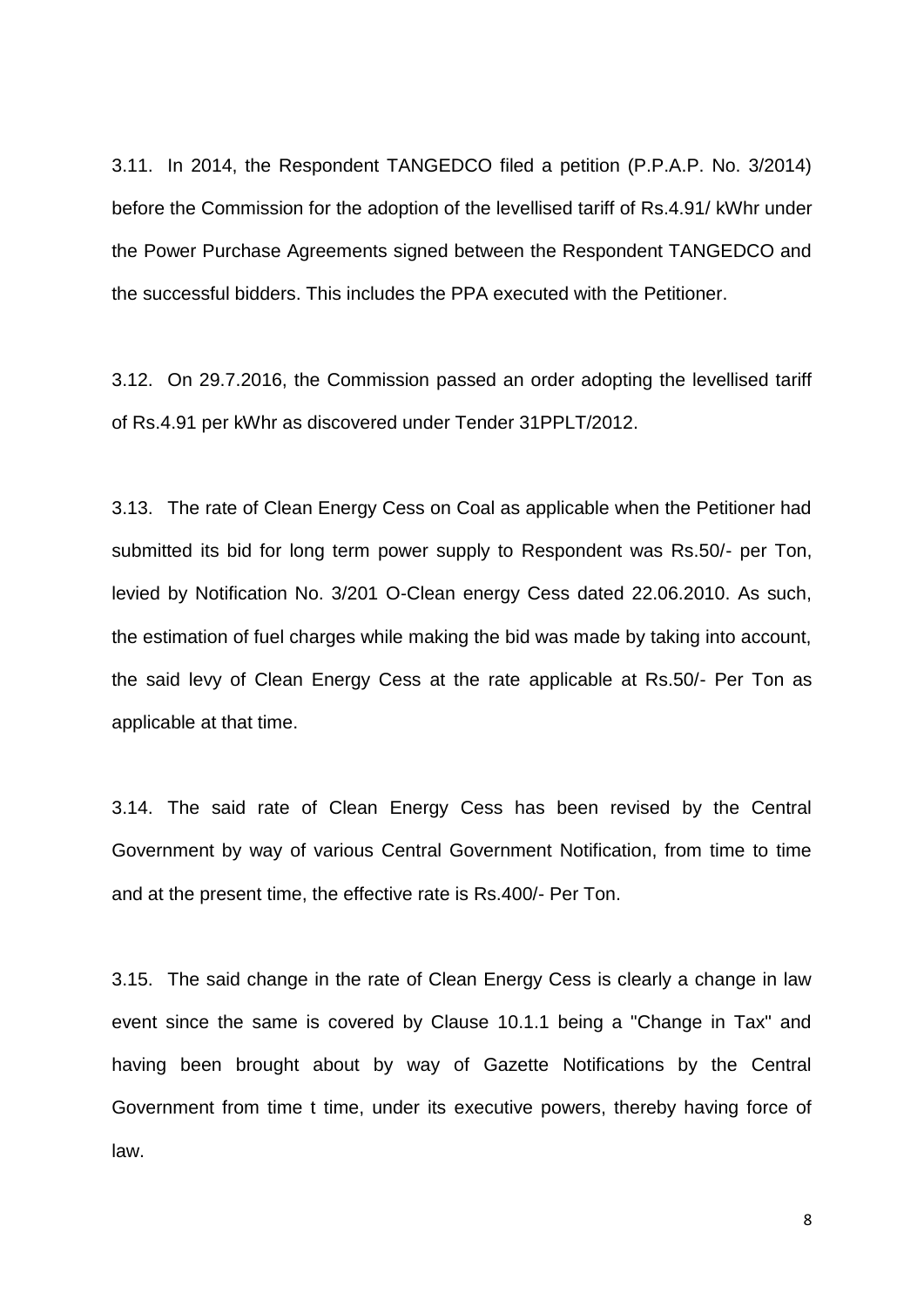3.16. The Change in rates of Clean Energy Cess, that have been increased from time to time are shown in the Table below:

| S.  | Date       | <b>Cess Notification</b> | Rate Applicable  |
|-----|------------|--------------------------|------------------|
| No. |            |                          |                  |
| 1   | 01-01-2014 | Notification No.3/2010-  | Rs.50/- per ton  |
|     |            | <b>Clean Energy Cess</b> |                  |
| 2   | 01-07-2014 | Notification No.20/2014- | Rs.100/- per ton |
|     |            | <b>Clean Energy Cess</b> |                  |
| 3   | 01-03-2015 | Notification No.1/2015-  | Rs.200/- per ton |
|     |            | <b>Clean Energy Cess</b> |                  |
| 4   | 01-03-2015 | Notification No.1/2016-  | Rs.400/- per ton |
|     |            | <b>Clean Energy Cess</b> |                  |

3.17. Therefore, there is a 800% increase in the levy of rate of duty on account of Clean Cess on Coal and the same is an additional financial burden on the Petitioner which is required to be compensated to the Petitioner on account of Change in Law Clause provided in the Contract.

3.18. The Financial impact of the Change in law up to 31.03.2020, brought about by the said Notifications revising the Clean Energy Cess on Coal is tabulated below:

| S.            | <b>Financial Year</b> | <b>Total Financial</b> |
|---------------|-----------------------|------------------------|
| No.           |                       | Impact for the         |
|               |                       | Year                   |
|               | 2014-2015             | Rs.1,02,97,923/-       |
| $\mathcal{P}$ | 2015-2016             | Rs.2,23,00,246/-       |
| 3             | 2016-2017             | Rs.3,65,50,722/-       |
|               | 2017-2018             | Rs.7,25,94,784/-       |
| 5             | 2018-2019             | Rs.9,51,93,261/-       |
| 6             | 2019-2020             | Rs.9,16,31,335/-       |
|               | <b>Total</b>          | Rs.32,85,68,271/-      |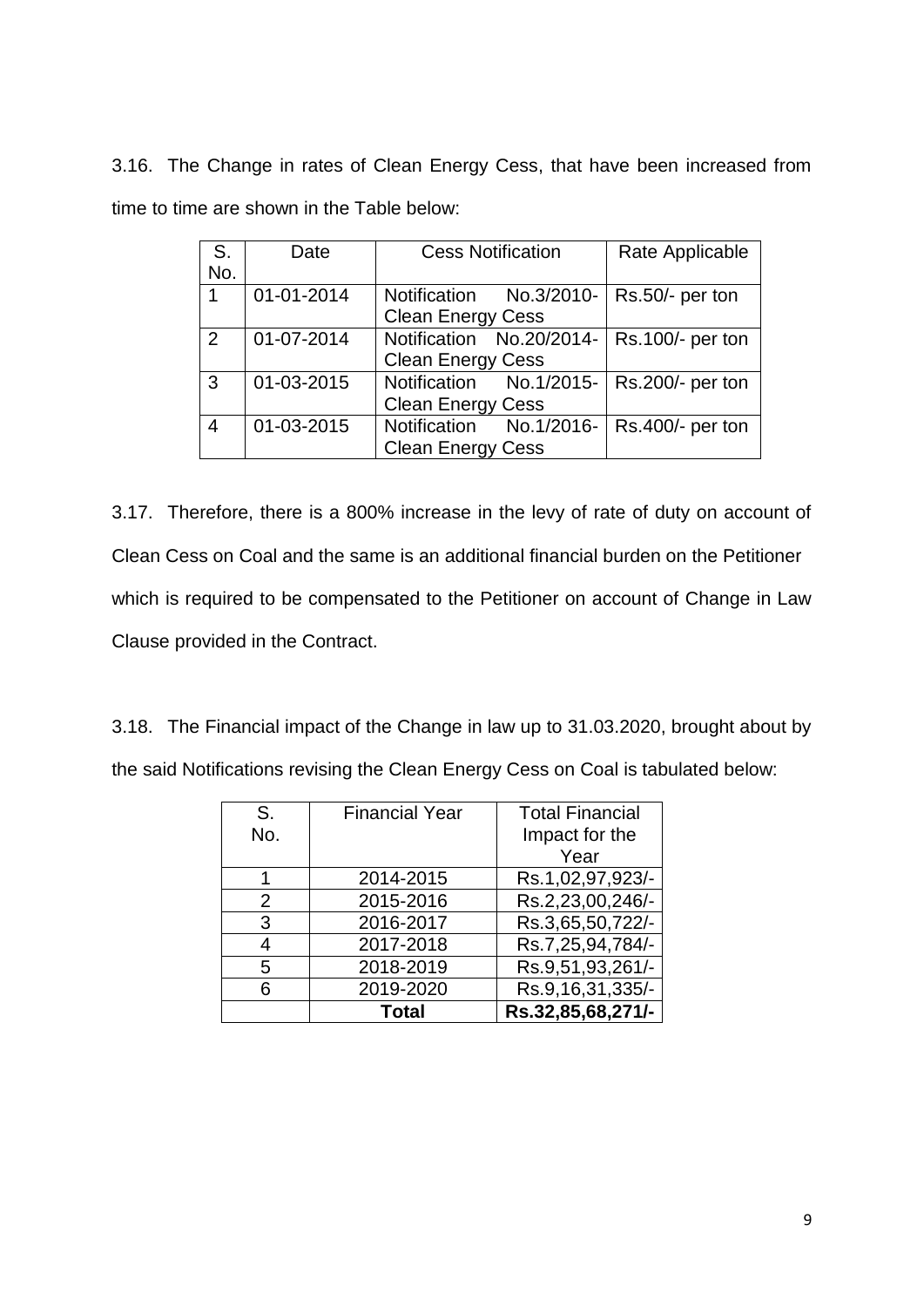3.19. The increase in clean energy cess has been held to be a change in law event by the Hon'ble Central Electricity Regulatory Commission (CERC). In this context, reference is made to the following orders of the Hon'ble CERC:

- (i) Order dated 19.12.2017 passed in Petition No. 101/MP/2017, titled as DB Power Ltd Vs PTC India Ltd & Ors.;
- (ii) Order dated 27.04.2018 passed in Petition No. 126/MP/2016, titled as Bharat Aluminium Company Limited v. TANGEDCO & Ors.

Therefore, in view of the above orders, the Commission may take a similar approach, thereby allowing the change in law claim of the Petitioner qua increase in clean energy cess.

3.20. Initially and at the time the PPA was executed, the authorities levied Education Cess at the rate of 3% only on the amounts paid as Basic Customs Duty and Countervailing Duty. On and from December, 2014, the authorities also levied 3% educational cess on the amount paid coal cess in addition to Basic Customs Duty and Countervailing Duty, thereby increasing the total amount of education cess. Further, the amount of Coal Cess as on the date of execution of PPA was Rs.50 per mt. Thereafter, the amounts were increased to Rs.100, Rs.200 and Rs.400 per mt starting July, 2014.

3.21. The rate of Customs Duty on Coal as applicable when the Petitioner had submitted its bid for long term power supply to Respondent and at the time of entering into the Power Purchase Agreement was 1% on imported coal. When the Central Goods and Services Tax Act, 2017 came into effect on July 1, 2017, the rate of countervailing duty on imported coal became 5%.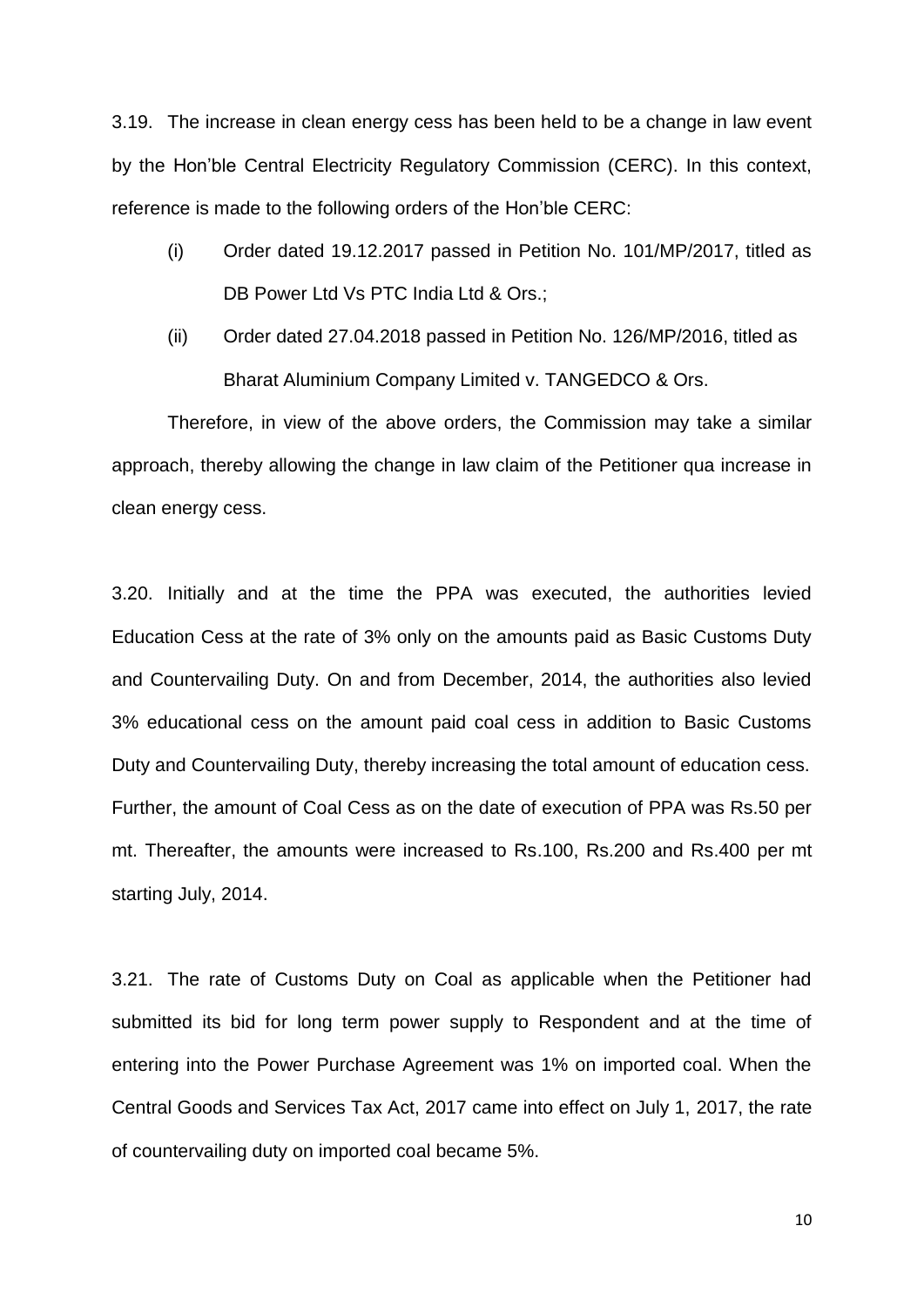3.22. The said change in the rate of Customs Duty / Countervailing Duty, i.e., differential rate of 3%, is clearly a change in law event since the same is covered by Clause 10.1.1 being a "Change in Tax" and having been brought about by way of implementation of the Central Goods and Services Tax Act, 2017 and Gazette Notifications by the Central Government from time to time, under its executive powers, thereby having force of law.

3.23. The Financial impact of this change in law up to 31.03.2020, brought about by the aforesaid events, which formed subject-matter of the claim and discussed for resolution is tabulated below:

| S.  | <b>Financial Year</b> | <b>Total Financial</b> |
|-----|-----------------------|------------------------|
| No. |                       | Impact for the         |
|     |                       | Year (in Rs.)          |
|     | 2014-2015             | 3,08,938/-             |
| 2   | 2015-2016             | $6,69,007/$ -          |
| 3   | 2016-2017             | 10,96,522/-            |
| 4   | 2017-2018             | 21,77,844/-            |
| 5   | 2018-2019             | 2,68,29,516/-          |
| 6   | 2019-2020             | 2,62,29,290/-          |
|     | <b>Total</b>          | 5,73,11,117/-          |

3.24. The Petitioner clarifies that the Petitioner and consequently the Respondent had erroneously considered the erstwhile CVD rate (before the change in law event took place) as 2% (prevailing as on 28.02.2013). In fact, the erstwhile rate that is to be considered, keeping in mind Clause 10.l.1 of the PPA, is the rate that prevailed 7 days prior to the bid deadline, i.e., 27.02.2013. As on the said date CVD rate was 1%. Since the Parties had under a bonafide mistake considered erstwhile CVD rate as 2% and held discussions the Respondent has acknowledged the same amount to be due and payable. An undertaking was also furnished by the petitioner in terms of the above calculation. However, the bonafide error has been discovered only at the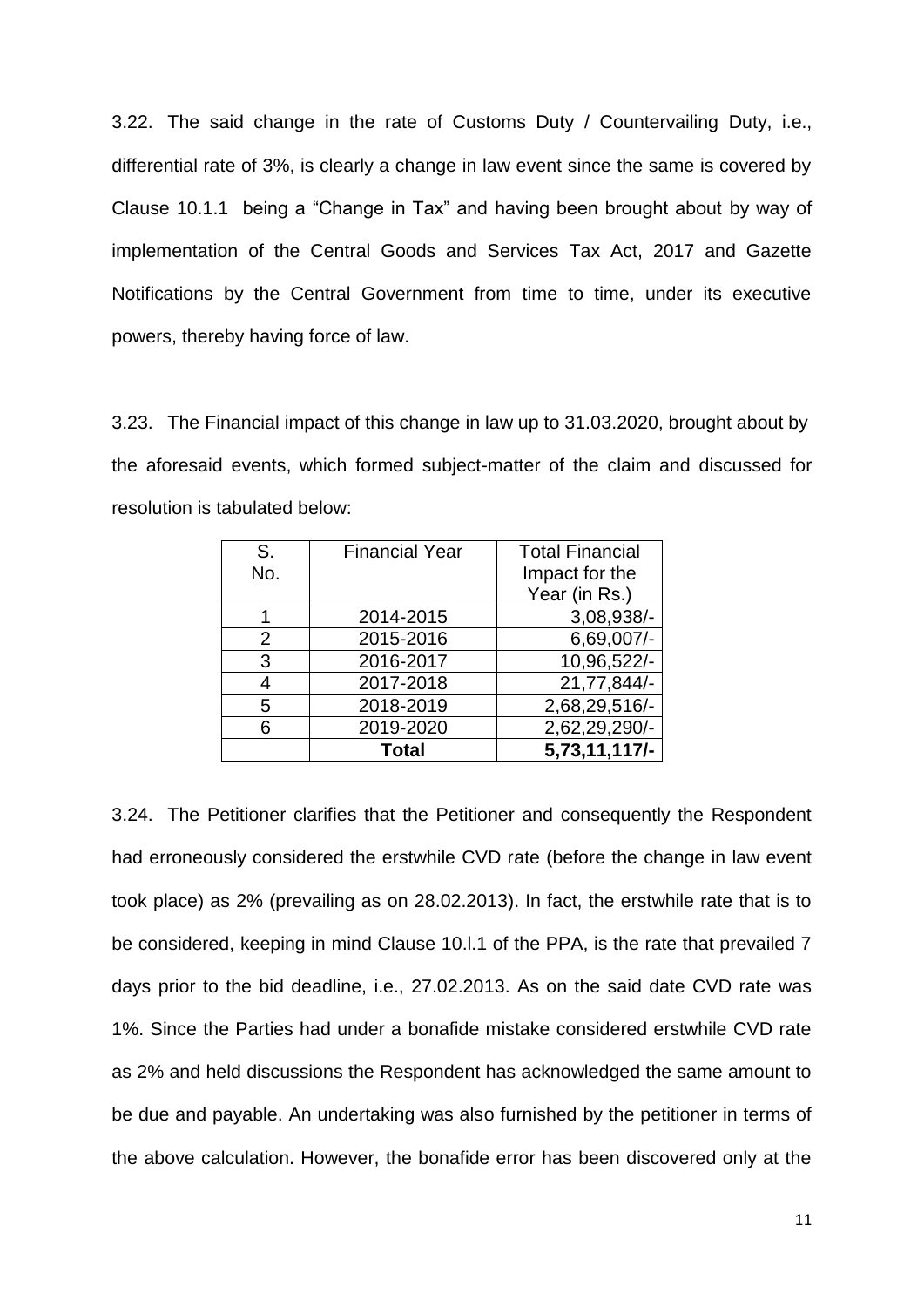time of filing the present petition when the Counsel; for the petitioner had while preparing the present petition pointed out the discrepancy and the change in rates that had taken place from 1% to 2% during the relevant period and the fact that the PPA mandates adoption of 1%. The Petitioner has now separately raised this aspect and would commence discussions and hopes to arrive at an appropriate conclusion with the Respondent with respect to the claim of the differential amount (i.e., difference between computation of erstwhile CVD before the change in law event at 2% and at 1 %) and it has therefore become necessary for the Commission to also rule on this issue. In the meantime, if a specific agreement is reached between the parties, the petitioner undertakes to file such outcome to facilitate the determination.

|  |  |  | 3.25. The calculation in that regard are set out herein below:- |
|--|--|--|-----------------------------------------------------------------|
|--|--|--|-----------------------------------------------------------------|

| <b>CVD</b> applicability      |                  |
|-------------------------------|------------------|
| <b>Bid Dead line date</b>     | 06 March 2013    |
| Seven days prior              |                  |
| Date prevailing for PPA       | 27 February 2013 |
| CVD rate prevailing for PPA   | $1\%$            |
| Notification from Finance act | 28 February 2013 |
| CVD on and from 28-02-2013    | 2%               |
| CVD before 28-02-2013         | 1%               |

| Change in Law OPG Claim Working |                        |                         |                     |  |
|---------------------------------|------------------------|-------------------------|---------------------|--|
| <b>Particulars</b>              | <b>Revised Working</b> | <b>Original Working</b> | Difference (in Rs.) |  |
| Scenario                        | PPA CVD 1%<br>$\omega$ | @ PPA CVD 2%            |                     |  |
|                                 | (in Rs.)               | (in Rs.)                |                     |  |
| <b>CVD</b>                      | 104,997,176            | 54,866,391              | 50,130,785          |  |
| <b>Coal Cess</b>                | 328,568,271            | 328,568,271             | -0                  |  |
| <b>Edu Cess</b>                 | 3,948,648              | 2,444,725               | 1,503,923           |  |
| ST/GST                          | 20,522,578             | 20,522,578              |                     |  |
| <b>Carrying Cost</b>            | 159,546,395            | 128,590,058             | 30,956,337          |  |
| <b>Difference</b>               | 617,583,069            | 534,992,023             | 82,591,046          |  |

There is therefore a differential working of Rs.8,25,91,046/- (Rupees Eight Crores Twenty Five Lakhs, Ninety One Thousand and Forty Six Only) which is also required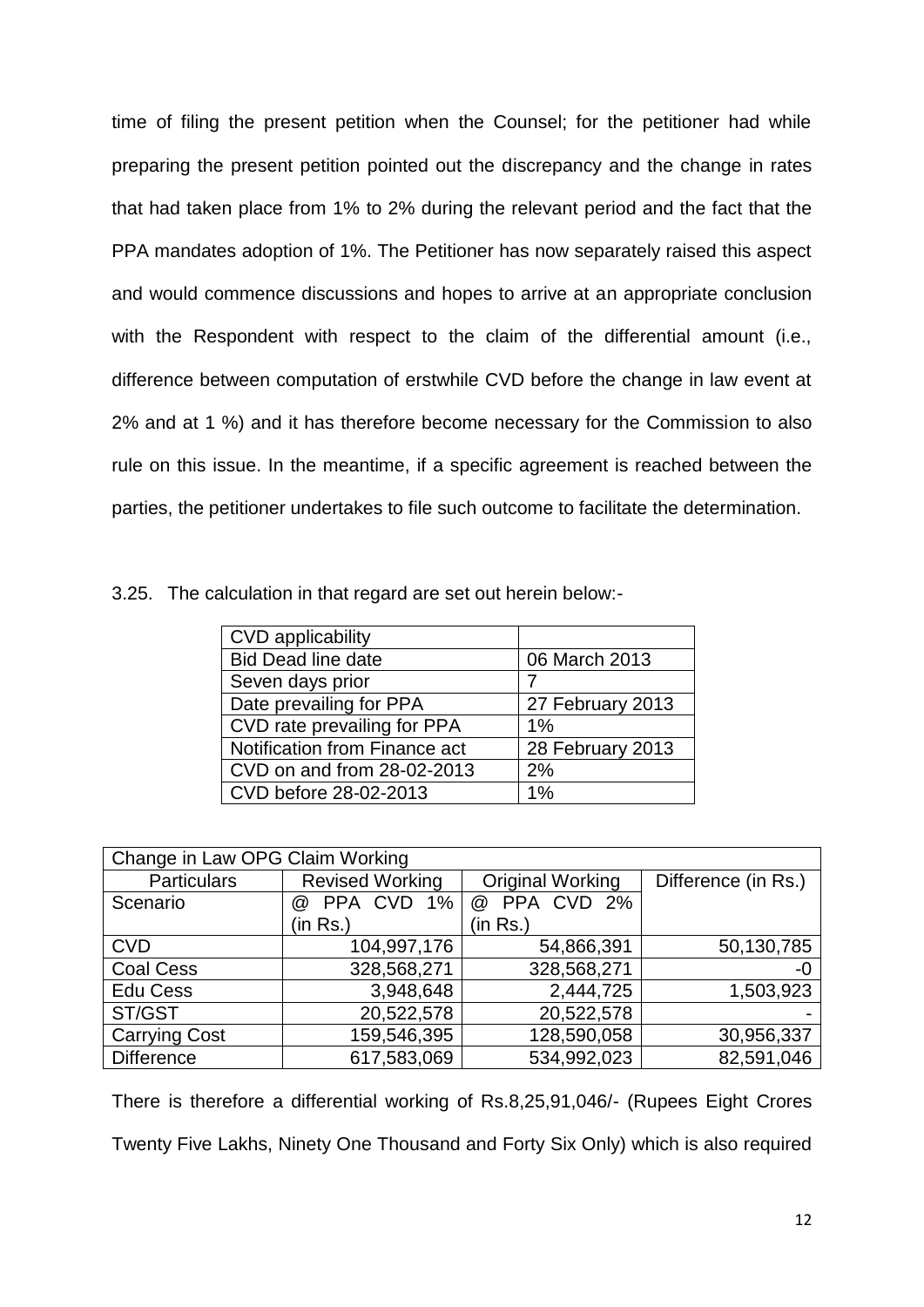to be paid as part of the Change in Law payment. The Commission may therefore consider this aspect as part of its Regulatory prudence check and issue appropriate directions determining the correct working.

3.26. The rate of Service Tax on the various vital and integral Services for running of Power Plant including stevedoring & Handling, Transportation and Insurance as applicable when the Petitioner had submitted its bid for long term power supply to Respondent was 12.36%, levied by Notification No.2/2012 - Service Tax under the Finance Act, 1994 dated 17.03.2012. As such, the estimation of O&M and other services while making the bid was made by taking into account, the said levy of Service tax at 12.36% as applicable at that time.

3.27. The said rate of Service Tax has been revised by the Central Government by way of various Central Government Notification between the period from June 2015 till June 2017, when the rates were increased from 12.36% to 15%.

3.28. From July 2017, the Central Government promulgated the Goods and Services Act, 2017, superseding the previous Service Tax Regime and increasing the rate of tax leviable on all the above services further to 18% and further imposing IGST tax @ 5% on goods imported into the country.

3.29. The said change in the rate of Service Tax is clearly a change in law event since the same is covered by Clause 10.1.1 being a "Change in Tax" and having been brought about by way of Gazette Notifications by the Central Government from time to time, under its executive powers, having force of law.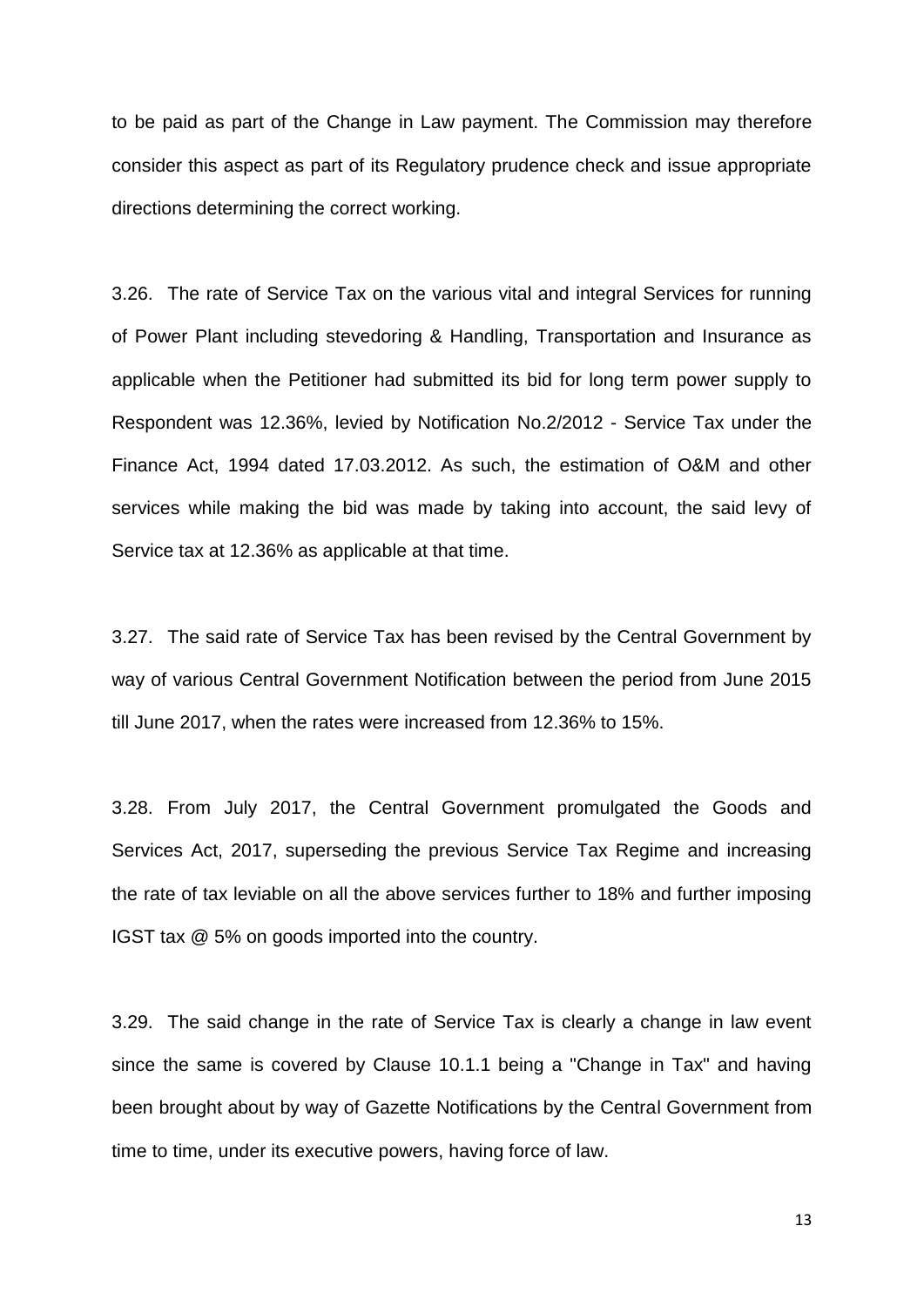3.30. The Change in rates of Service Taxi GST, that have been increased from time to time are shown in the Table below:

| S.<br>No. | Date             | Service Tax / GST<br><b>Notifications Applicable</b>          | Rate Applicable |
|-----------|------------------|---------------------------------------------------------------|-----------------|
| 1         | <b>Year 2013</b> | Notification No.02/2012-<br>dated 17 <sup>th</sup> March 2012 | 12.36%          |
| 2         | 01-06-2015       | Notification No.14/2015-<br>dated 19 <sup>th</sup> May 2015   | 14%             |
| 3         | 15-11-2015       | Notification No.21 & 22<br>6 <sup>th</sup> November 2015      | 14.5%           |
| 4         | 01-06-2015       | Notification No. Finance<br><b>Bill 2016</b>                  | 15%             |
| 5         | 01-07-2017       | As per enactment GST<br>Act                                   | 18%             |

3.31. Therefore, there is a substantial increase in the levy of rate of Service tax on various vital and integral Services for running of Power Plant including stevedoring & Handling, Transportation and Insurance and the same is an additional financial burden on the Petitioner which is required to be compensated on account of Change in Law Clause provided in the Contract. The Gazette Notification No. 02/2012 dated 17th March 2012, no. 14/2015 dated 19th May 2015, Notification Nos. 21&22 dated 6th November 2015 and Notification No. 1/2017 dated 28<sup>th</sup> June, 2017

3.32. The Financial impact of the Change in law up to 31.03.2020 brought about by the said Notifications revising the Service Tax /GST/ IGST on import purchases is tabulated below: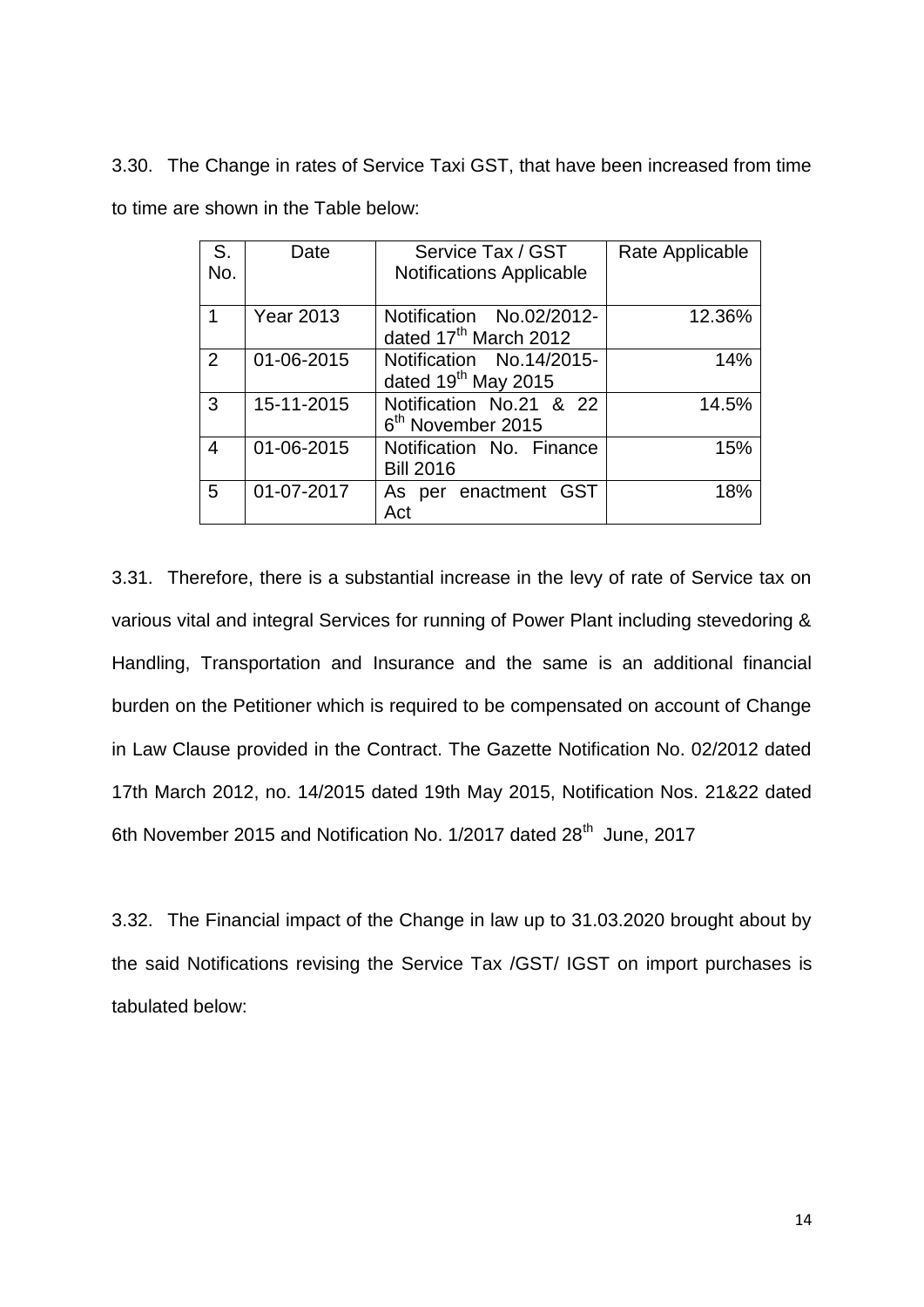| S.  | <b>Financial Year</b> | <b>Total Financial</b> |
|-----|-----------------------|------------------------|
| No. |                       | Impact for the         |
|     |                       | Year (in Rs.)          |
|     | 2015-2016             | 10,91,611/-            |
| 2   | 2016-2017             | 25,61,664/-            |
| 3   | 2017-2018             | 30,60,296/-            |
|     | 2018-2019             | 90,30,213/-            |
| 5   | 2019-2020             | 47,78,793/-            |
|     | <b>Total</b>          | 2,05,22,578/-          |

3.33. It is further submitted that the introduction of GST being a change in law event, is no more *res-integra* on account of the judgment dated 03.10.2019 passed by the Hon'ble Appellate Tribunal for Electricity in Appeal No. 131 of 2019, titled as DNH Power Distribution Company Ltd. v. CERC & Ors, wherein the following was held:

*"viii) The Act regarding the Goods and Services Taxes ("GST") have come into effect from 01.07.2017. With this the taxes and duties have been replaced by either Central GST or State GST. In addition certain existing taxes have been abolished and certain new taxes have been introduced. The Goods and Services (Compensation to State) Act, 2017 provides for the compensation to States for loss of their revenue. These changes in tax may result into additional recurring/non-recurring expenditure by the seller or any income to the seller and they have also been notified after the cut off date and are also applicable for supply of power by the seller. Therefore this is a 'change in law'."* 

3.34. Therefore, in view of the above judgment of the Hon'ble APTEL, the additional expenditure incurred by the Petitioner due to increase in service tax, imposition of lGST on import purchases and shift to GST regime, ought to be allowed as a change in law event.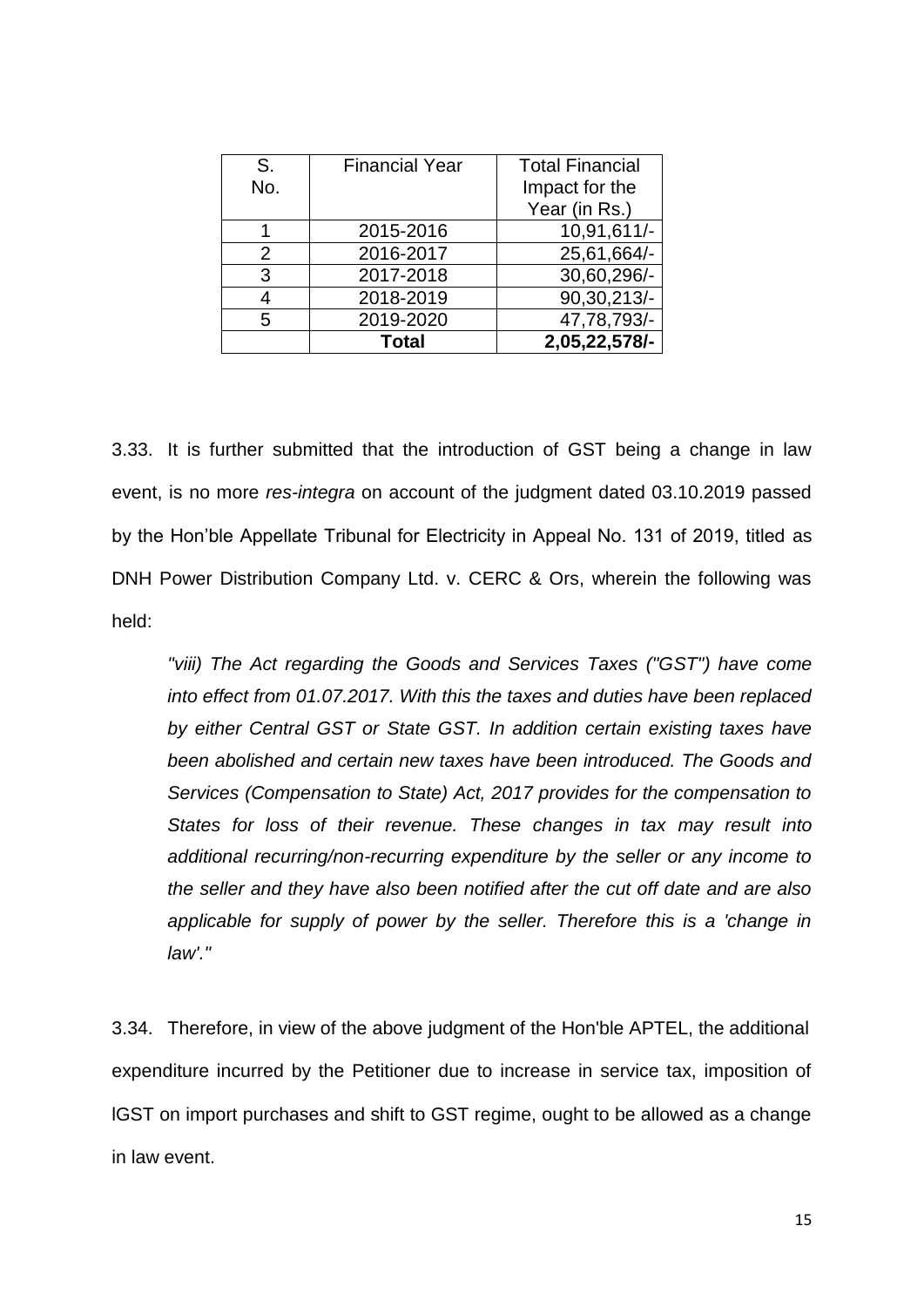3.35. The Petitioner states that the parties had expressly agreed that as a consequence of change in law the affected party would be placed in the economic position as if such change in law events had not occurred.

3.36. Accordingly, the Petitioner submits that it is entitled to the carrying cost arising out of the increased costs incurred by it consequent to the approved Change in Law events from the effective date of Change in Law till the actual payment is made to the Petitioner. The Petitioner has taken into consideration the Prime Lending Rate of State Bank of India. A tabulation of the interest on the increased amounts calculated due to change in law events is tabulated herein below:

| S.             | Period       | Surcharge (in  |
|----------------|--------------|----------------|
| No.            |              | $Rs.$ )        |
|                | FY 2014-15   | $61,350/-$     |
| 2              | FY 2015-16   | 13,66,980/-    |
| 3              | FY 2016-17   | 41,55,356/-    |
| $\overline{4}$ | FY 2017-18   | 1,00,19,648/-  |
| 5              | FY 2018-19   | 2,25,12,741/-  |
| 6              | FY 2019-20   | 3,95,06,040/-  |
| 7              | FY 2020-21   | 5,09,67,944/-  |
|                | <b>Total</b> | 12,85,89,059/- |

3.37. As a one time measure and to bring quietus to the disputes arising out of a significant amounts outstanding to it by the Respondent and as a good-faith gesture, the Petitioner had agreed to compute and claim the carrying cost, for the purposes of the agreement using the simple interest formula as opposed to compound interest and additionally agreed to a waiver of 50% on the said amount as well. While there is no monetary claim being made, in view of the voluntary reduction of the interest claim as part of the settlement, it is necessary that a clear Regulatory guidance be provided on the carrying cost interest calculation. Since Carrying Cost is essentially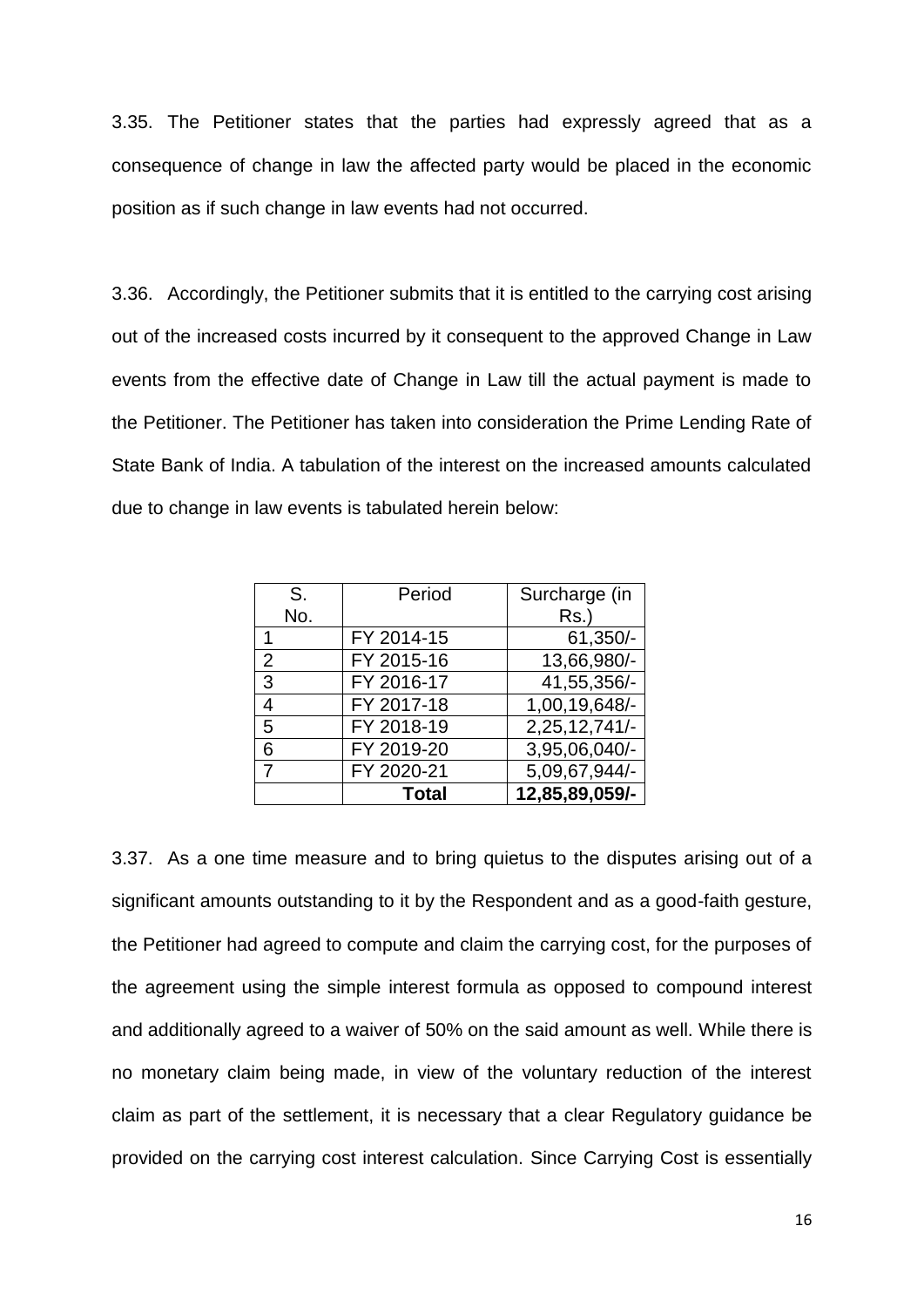only the compensation for the costs already incurred due to the non-payment of monies when the effective change in law took place, interest is the compensation that would put the generator in the same position. In the real World and also under the PPA, the interest is recognized only on a compounding basis. Therefore, the petitioner specifically seeks for a direction that interest for the purposes of carrying cost would be done on the basis of compound interest at the applicable rate of interest.

3.37. The Petitioner issued Change in Law notices to the Respondent TANGEDCO dated 15.09.2018 and 06.06.2019 with reference to its Claim for increased rates of Coal Cess and Notice Dated 09.07.2019 in respect for its Claim towards increase in rate of Service Tax, thereby intimating the Respondent of the Change in Law events set out in more detail in the petition above. Furthermore, the Petitioner issued a Change in Law notice dated 16.11.2019 with reference to its Claim for IGST impact on import purchases and increased rates of Coal Cess. The Petitioner, along with the said Notice for Change in Law, also sent the Supplementary Bills for the compensatory amount payable on account of the Change in Law Events.

3.38. Further, the Petitioner issued follow-up demand notice dated 20.12.2019 referencing the earlier supplementary bills raised by the Petitioner and requesting the Respondents to release the payments for the following claims arising out of change in law (i) Coal cess claim on fuel; (ii) GSTI service tax claim; (iii) IGST claim on coal imports as per the amounts set out therein.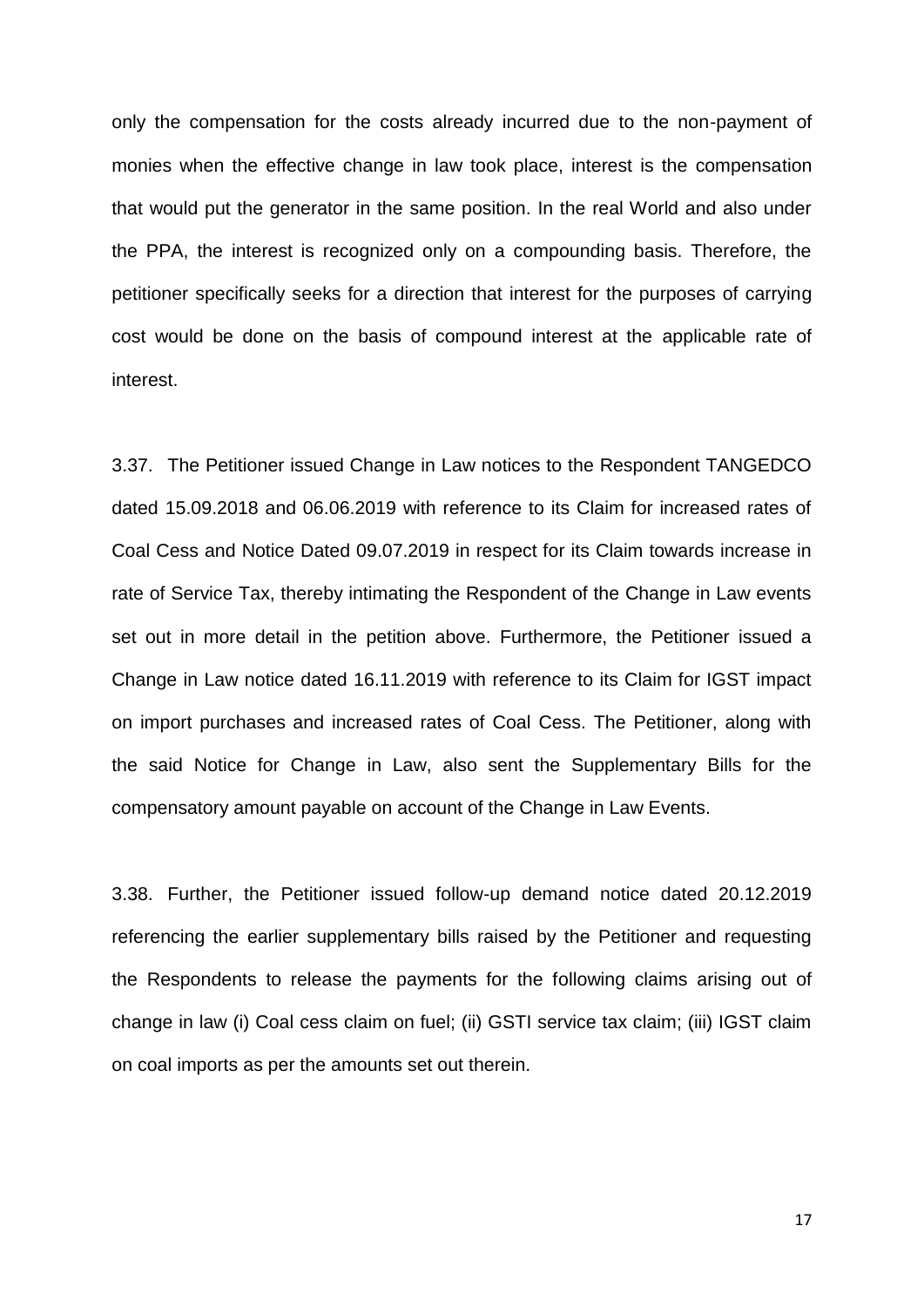3.39. On 23.12.2019, the Respondents had communicated to the Petitioners, declining to process any of the supplementary bills dated 15.09.2018, 06.06.2019, 09.07.2019 & 16.11.2019 raised by the Petitioner on account of 'Change in Law' events on the ground that the compensation amount is to be determined by the Appropriate Commission as per Article 10.3.4 of the PPA.

3.40. In response thereto, the Petitioner addressed letter dated 20.05.2020, where it placed reliance on the order dated 24.06.2019 of the Hon'ble Maharashtra Electricity Regulatory Commission (MERC) in the matter of Azure Power Thirty Four Private Limited and informed the Respondent that the compensation in respect of a Change in Law event is a matter to be agreed between the parties to the PPA and only in case of a dispute the same will have to be determined the Commission. The Petitioner also raised an updated claim for additional expenses on account of Change in Law events up to 31.03.2020, vide the aforesaid communication.

3.41. In supersession of all the claims made previously, the Petitioner issued two letters dated 17.08.2020 and 19.08.2020 providing an updated claim in respect of increase in rate of clean energy cess and customs duty and impact due to increase in service tax respectively and a sum of Rs.64,08,04,330/- as on March 31, 2020 is due and payable by the Respondent towards claims that constitute change in law.

3.42. Further to the submission of the claim, the Petitioner and Respondent held various discussions in respect of the amounts owed by the Respondent towards change in Law events. The Petitioner, on a without prejudice basis and of its own volition, agreed to waive 50% of the claim towards carrying cost and also adopted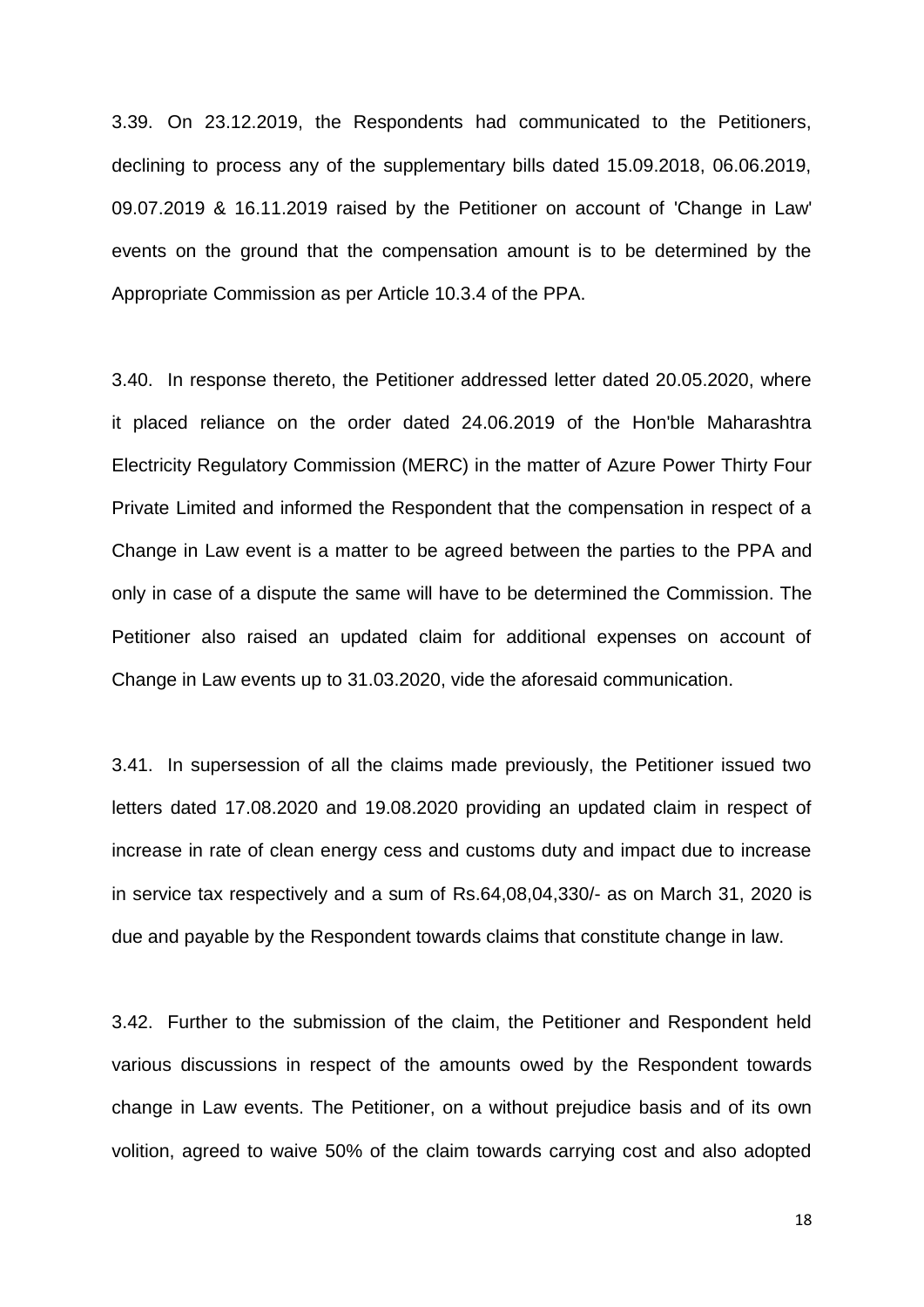simple rate of interest provided the Respondent was ready and willing to duly honour its obligation and pay the amount it owed to the Petitioner towards the change in law events outlined above. Accordingly, the Respondent, after reconciling its books of accounts clearly and unequivocally admitted the following amounts as being due and payable towards the various heads of claims made by the Petitioner and the total amount admittedly due and payable by TANGEDCO is tabulated hereunder:

Total amount admittedly due and payable by TANGEDCO to the Petitioner

| SI.<br>No.     | Description                              | Amount<br>claimed (Rs.) | Amount<br>admitted<br>by<br>TANGEDCO<br>(Rs.) | 50% Waiver  | Total amount<br>payable by<br><b>TANGEDCO</b> |
|----------------|------------------------------------------|-------------------------|-----------------------------------------------|-------------|-----------------------------------------------|
| $\mathbf{1}$   | <b>CVD</b><br>March<br>(upto<br>2020)    | 5,48,66,391             | 5,12,96,11                                    |             | 5,12,96,110                                   |
| 2              | Coal<br>Cess<br>(upto<br>March 2020)     | 32,85,68,271            | 30,70,67,7<br>84                              |             | 30,70,67,784                                  |
| 3              | Edu.<br>Cess<br>(upto<br>March 2020)     | 24,44,725               | 12,85,774                                     |             | 12,85,774                                     |
| $\overline{4}$ | ST<br><b>GST</b><br>upto)<br>March 2020) | 2,05,22,578             | 73,67,395                                     |             | 73,67,395                                     |
| 5              | Carrying cost<br>upto<br>31-03-2021      | 12,85,90,058            | 10,03,97,8<br>32                              | 5,01,98,916 | 5,01,98,916                                   |
|                | Total                                    | 53,49,92,023            | 46,74,14,8<br>95                              | 5,01,98,916 | 41,72,15,979                                  |

for change in law event

3.43. Therefore, by the Respondent's own admission a sum of Rs.41,72,15,979/ was determined as due and payable by the Respondent to the Petitioner. The Respondent's admission along with the other terms of understanding between the parties was recorded by the Petitioner in the form of an undertaking dated 30.04.2021. It was agreed between the parties that the Petitioner would file a claim on the basis of this categoric agreement with regard to the amounts towards change in law before the Commission. The understanding between the Petitioner and Respondent in this regard was recorded by way of an undertaking dated 30.04.2021 issued by the Petitioner.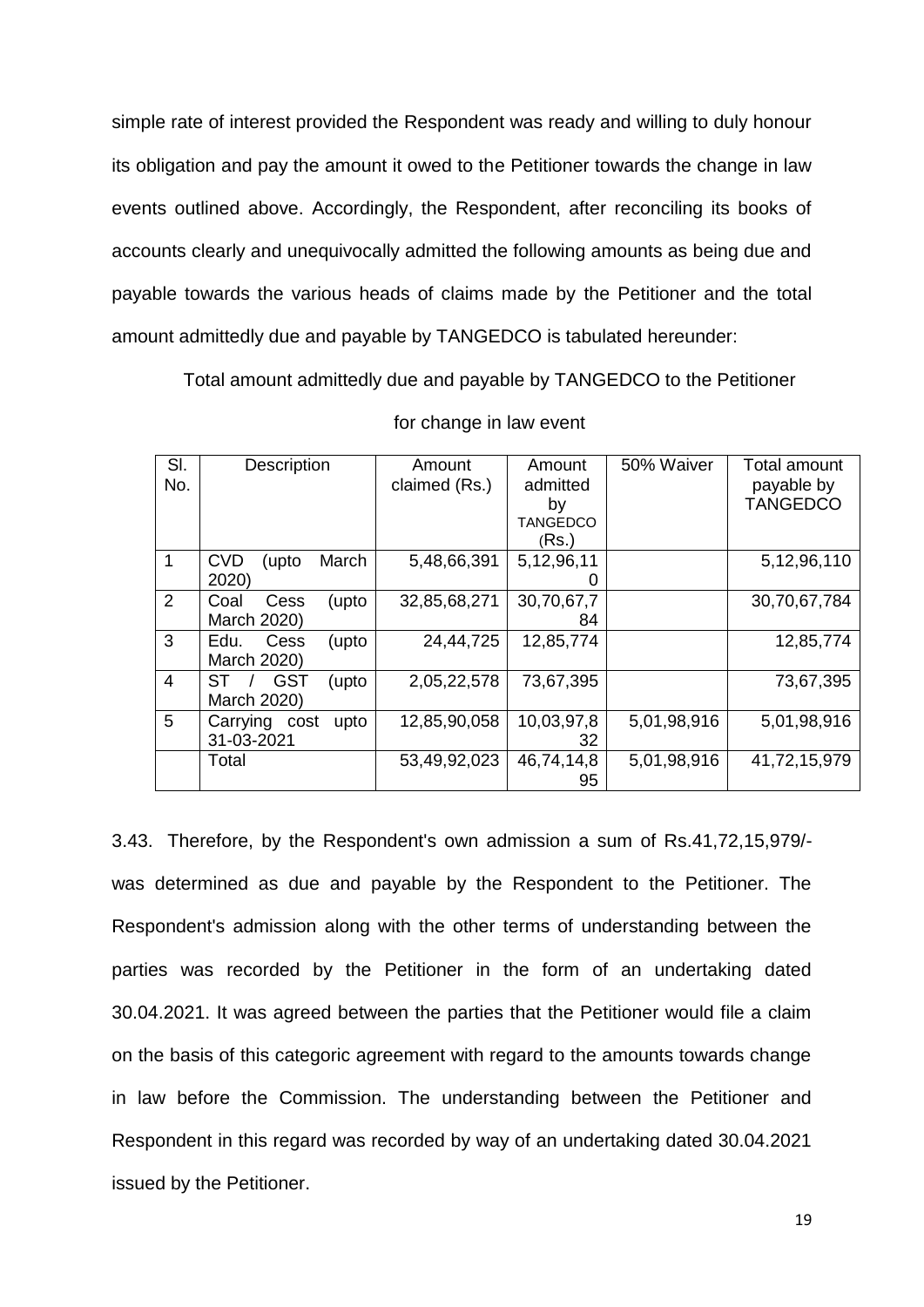3.44. The Petitioner repeats and reiterates that in the Undertaking, the Petitioner had erroneously considered the erstwhile CVD rate (before the change in law event took place) as 2% (prevailing as on 28.02.2013). In fact, the erstwhile rate that is to be considered, keeping in mind Clause 10.1.1 of the PPA, is the rate that prevailed 7 days prior to the bid deadline, i.e., 27.02.2013. As on the said date CVD rate was 1%. The Petitioner is in the process of negotiation discussing with the Respondent to claim the differential amount (i.e., difference between computation of erstwhile CVD before the change in law event at 2% and at 1 %) and that portion of the claim is the additional claim in respect of increase in customs duty and EDU Cess as also the corresponding carrying cost subsequently. The outcome of the negotiations that have commenced in this regard would be placed before the Commission. However, in view of the filing deadline agreed to between the parties, the present petition is being filed.

3.45. For the purposes of the present petition, Article 10 of the PPA (which defines and provides for consequences of Change in law) read with the definition of 'Law' is important. Extracts of these provisions of the PPA (along with other relevant provisions) are reproduced hereunder for ease of reference:-

*" ………*

## *1. ARTICLE 1: DEFINITIONS AND INTERPRETATION*

### *1.1 Definitions*

*The terms used in this Agreement, unless as defined below or repugnant to the context, shall have the same meaning as assigned to them by the Electricity Act, 2003 and the rules or regulations framed there under, including those issued/framed by Appropriate Commission (as defined hereunder), as amended or re-enacted from time to time.*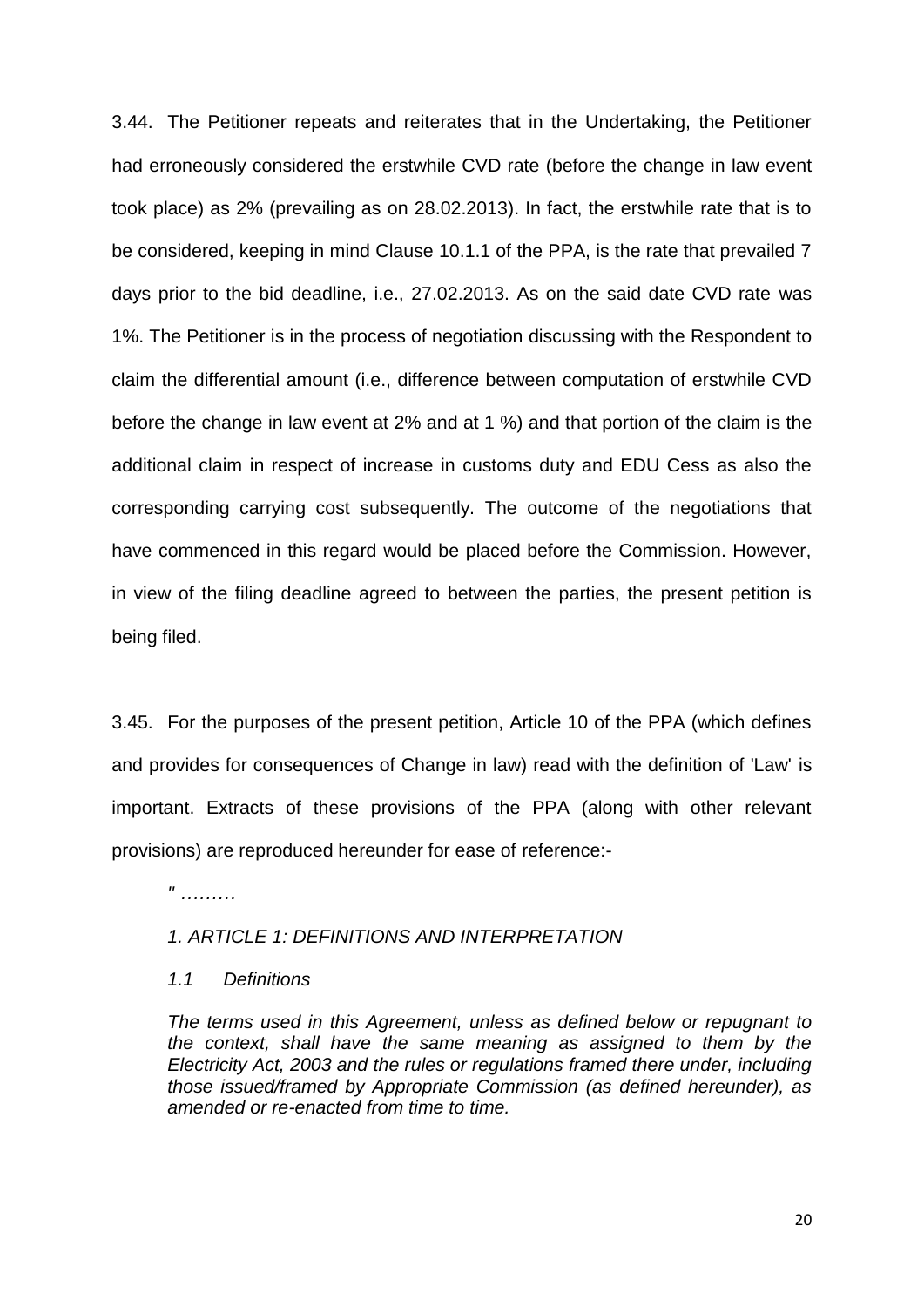| "Indian                | shall mean the Government of India, Governments of           |
|------------------------|--------------------------------------------------------------|
| Governmental           | state(s) of Uttar Pradesh, Tamil Nadu and Chhattisgarh       |
| Instrumentality"       | and any ministry, department, board, authority, agency,      |
|                        | corporation, commission under the direct or indirect         |
|                        | control of the Government of India or any of the above       |
|                        | state Government(s) or both, any political sub-division of   |
|                        | any of them including any court or Appropriate               |
|                        | Commission(s) or tribunal or judicial or quasi-judicial      |
|                        | body in India, but excluding the Seller and the Procurers;   |
|                        |                                                              |
| <b>Competent Court</b> | shall mean any court or tribunal or similar judicial or      |
| of Law                 | quasi-judicial body in India that has jurisdiction to        |
|                        | adjudicate upon issues relating to this Agreement;           |
|                        |                                                              |
| "Law"                  | shall mean, in relation to this Agreement, all laws          |
|                        | including Electricity Laws in force in India and any         |
|                        | statute, ordinance, regulation, notification or code, rule,  |
|                        | or any interpretation of any of them by an Indian            |
|                        | Governmental Instrumentality and having force of law         |
|                        | and shall further include all applicable rules, regulations, |
|                        | orders, notifications by an Indian Governmental              |
|                        | Instrumentality pursuant to or under any of them and         |
|                        | shall include, without limitation, all rules, regulations,   |
|                        | decisions and orders of the Appropriate Commission;          |
| " Operating            | shall mean the period commencing from the Delivery           |
| Period"                | Date, until the Expiry Date or date of earlier termination   |
|                        | of this Agreement in accordance with Article 2 of this       |
|                        | Agreement;                                                   |

# *10. ARTICLE 10: CHANGE IN LA W*

# *10.1 Definitions*

*In this Article 10, the following terms shall have the following meanings:* 

*10.1.1. "Change in Law" means the occurrence of any of the following events after the date, which is seven (7) days prior to the Bid Deadline resulting into any additional recurring/non-recurring expenditure by the Seller or any income to the Seller:* 

*the enactment, coming into effect, adoption, promulgation, amendment, modification or repeal (without re-enactment or consolidation) in India, of any Law, including rules and regulations framed pursuant to such Law;* 

*• a change in the interpretation or application of any Law by a Indian Governmental instrumentality having the legal power to interpret or apply such Law or Competent Court of Law;*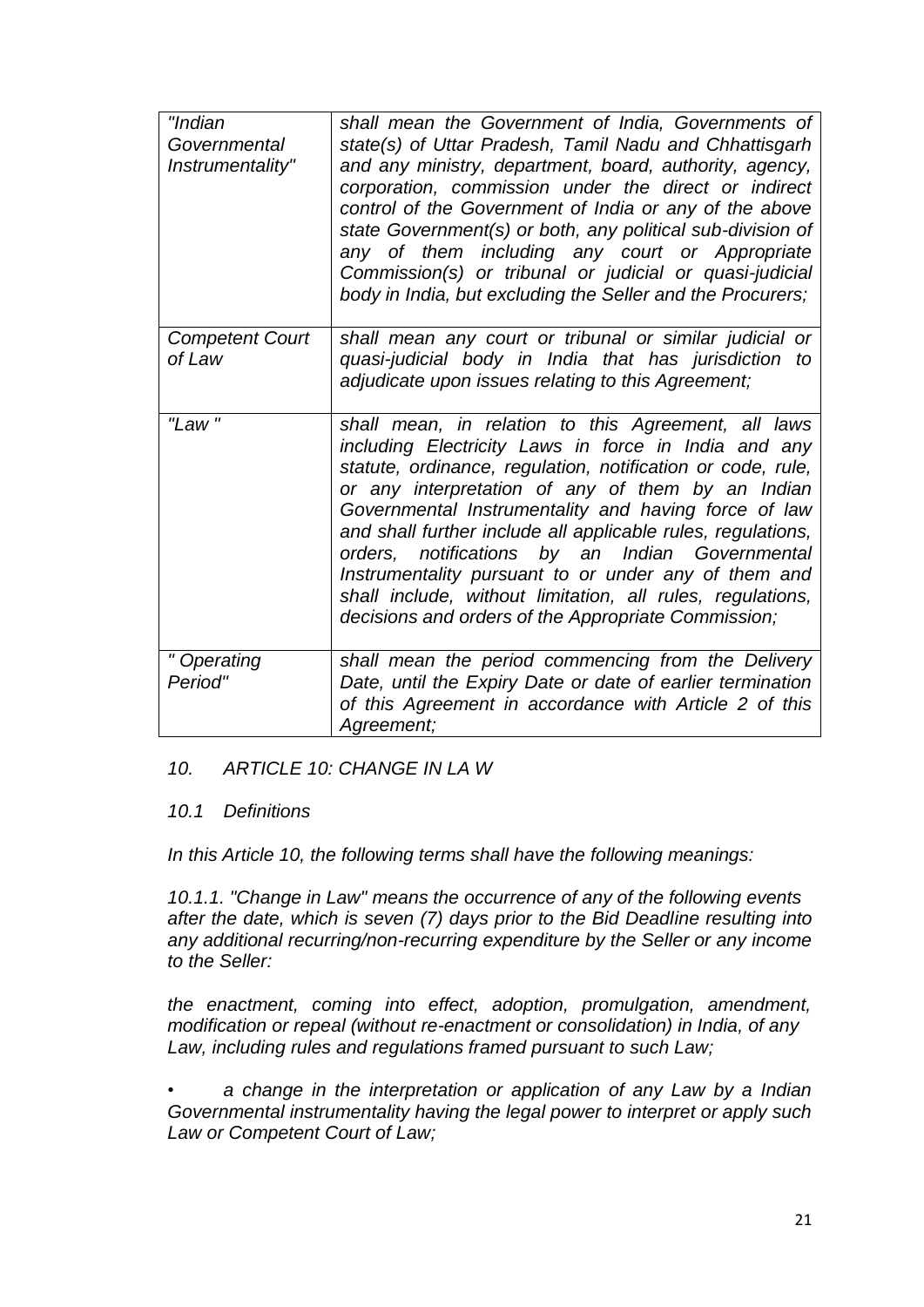*• The imposition of a requirement for obtaining any Consents, Clearances or Permits which was not required earlier;* 

*• a change in the terms and conditions prescribed for obtaining any Consents, Clearances or Permits or the inclusion of any new terms or conditions for obtaining such Consents, Clearances and Permits; except due to any default of the Seller;* 

*• any change in tax or introduction of any tax made applicable for supply of power by the Seller as per the terms of this Agreement.* 

*but shall not include (i) any change in any withholding tax on income or dividends distributed to the shareholders of the Seller; or (ii) change in respect of UI Charges or frequency intervals by an Appropriate Commission or (iii) any change on account of regulatory measures by the Appropriate Commission including calculation of Availability.* 

*10.2 Application and Principles for computing impact of Change in Law* 

*10.2.1. While determining the consequence of Change in Law under this Article 10, the Parties shall have due regard to the principle that the purpose of compensating the Party affected by such Change in Law, is to restore through Monthly Tariff Payments, to the extent contemplated in this Article 10, the affected Party to the same economic position as if such Change in Law has not occurred.* 

*10.3 Relief for Change in Law*

*……….*

*10.3.2 During Operating Period* 

*The compensation for any decrease in revenue or increase in expenses to the Seller shall be payable only if the decrease in revenue or increase in expenses of the Seller is in excess of an amount equivalent to 1% of the value of the Letter of Credit in aggregate for the relevant Contract Year.* 

*…………*

*10.3.4 The decision of the Appropriate Commission, with regard to the determination of the compensation mentioned above in articles 10.3.1 and* 

*10.3.2, and the date from which such compensation shall become effective, shall be final and binding on both the parties subject to right of appeal provided under applicable Law.* 

*10.5 Tariff Adjustment Payment on account of Change In Law* 

*10.5.1 Subject to Article 10.2, the adjustment in Monthly Tariff Payment shall be effective from:*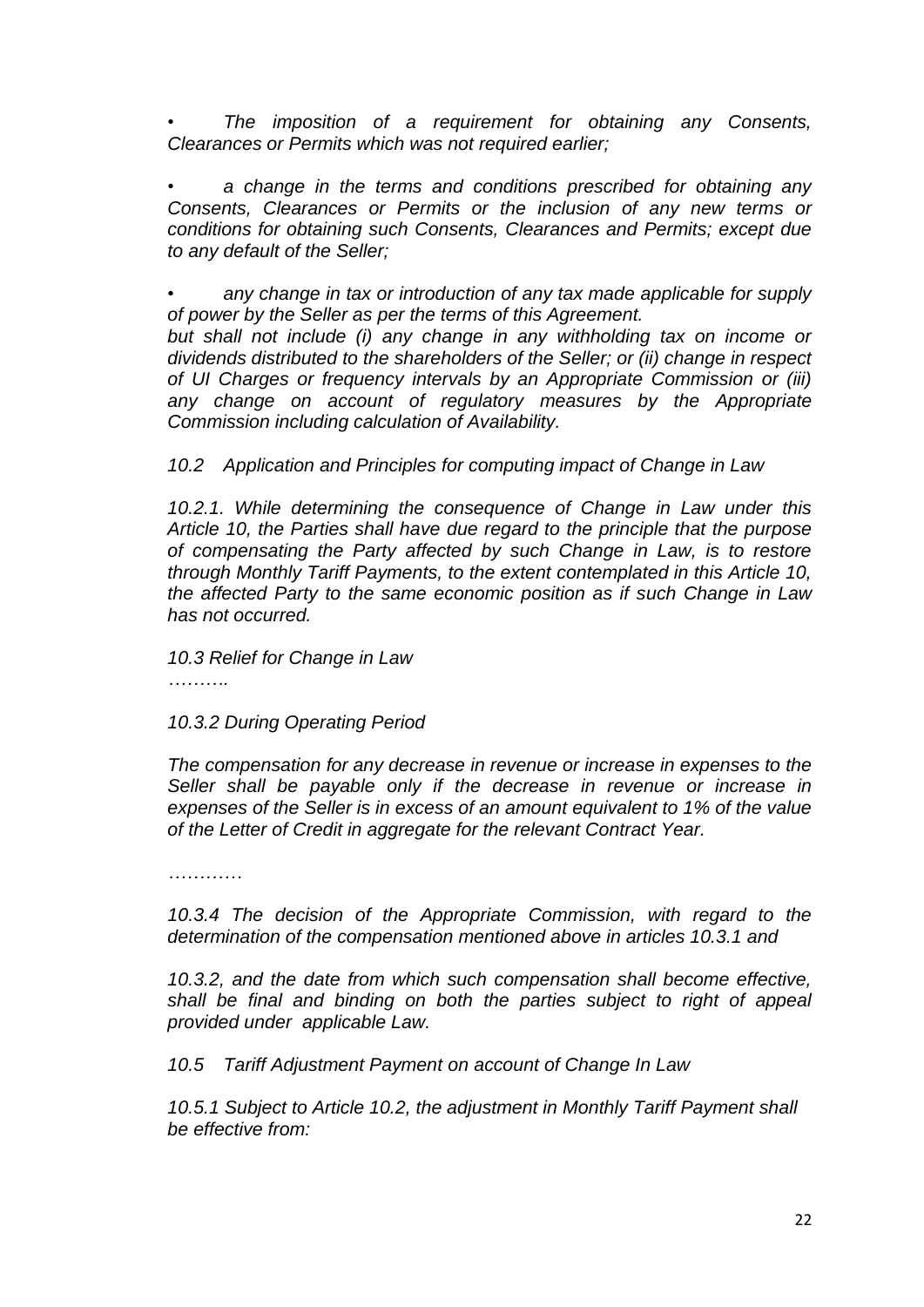*(i) the date of adoption, promulgation, amendment, re-enactment or repeal of the Law or Change in Law; or* 

*(ii) the date of order/judgment of the Competent Court or tribunal or Indian Governmental Instrumentality, if the Change in Law is on account of a change in interpretation of Law.* 

*10.5.2 The payment for Change in Law shall be through Supplementary Bill as mentioned in Article 8.8. However, in case of any change in Tariff by reason of Change in Law, as determined in accordance with this Agreement, the Monthly Invoice to be raised by the Seller after such change in Tariff shall appropriately reflect the changed Tariff ………."* 

3.46. It is submitted that the quotation set out in the Petitioner's Bid was premised on the prevailing law in force at the time, which includes government policy, applicable taxes, duties, levies, cesses etc. The Bid was also predicated on the supply of power using coal and the rate of tax (clean energy cess) levied on coal as then imposed by the Government of India. As the PPA was structured as a long-term agreement, the parties to the PPA contemplated that an adjustment would be made to offset the impact of events which influence the Project and are beyond the control of the parties.

3.47. In the event of Change in Law (Article 10 of the PPA) provides for restitution in a manner designed to ensure that the affected party is brought back to the same economic position as if such change in law/ policies had not occurred.

3.48. All bidders compete only on price by offering the lowest possible tariff. In return for bidders quoting the lowest possible price and bearing the commercial risk, the quid pro quo is that the procurer agrees under the PPA to bear the regulatory risk of compensating them for changes in law. This is a commercially reasonable bargain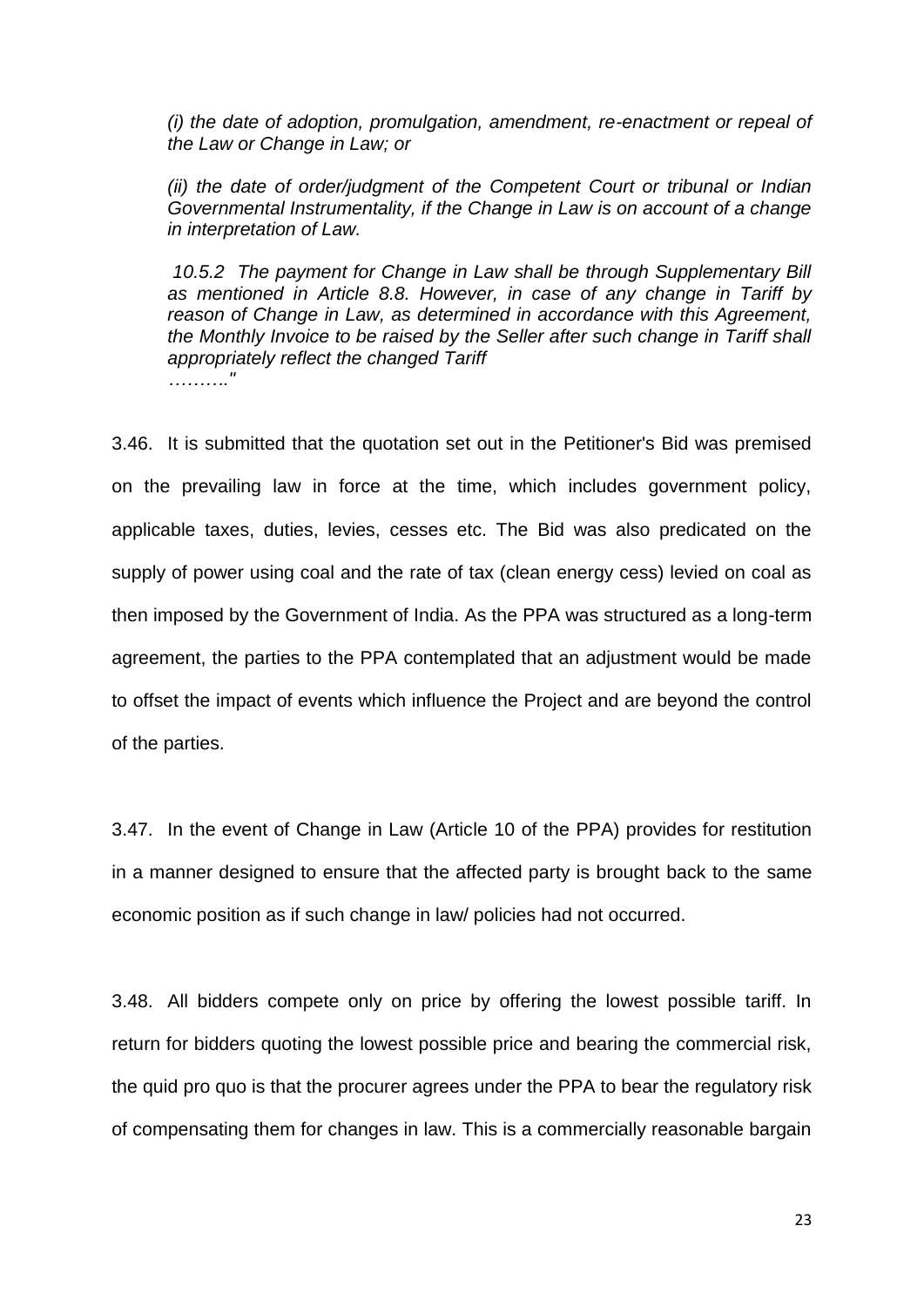even for the procurer as it gets the lowest possible price in return for taking on the risk of change in law.

3.49. Various clauses of the PPA have to be purposively interpreted in a manner which enables the Petitioner to recover any increase in cost of or revenue from the business of selling electricity, which is beyond the control of the said Petitioner and on account of factors which are sovereign. As such, any unrecovered component on account of any notification, which falls under the definition of "Law", has to be recovered by taking recourse to the provisions of change in law events.

All the events mentioned in the present petition, fall under Article 10 of the PPA, being change in law events. Accordingly, as per the principle contained under Article 10.2, the Petitioner is entitled to be reimbursed, in order to be restored to the same economic position, which existed as on the cut- off date, as if the change in law events had not occurred.

3.50. Furthermore, the Ministry of Power, Government of India, on 28.01.2016 notified the revised Tariff Policy ("2016 Tariff Policy") which clarified that any change in domestic duties, levies, cess and taxes, after award of the bids, leading to a corresponding change in cost would be treated as "Change in Law" and allowed as a pass through. The relevant provision of the 2016 Tariff Policy is reproduced below:

"6.2 Tariff structuring and associated issues

…………

(4) After the award of bids, if there is any change in domestic duties, levies, cess and taxes imposed by Central Government, State Governments/ Union Territories or by any Government instrumentality leading to corresponding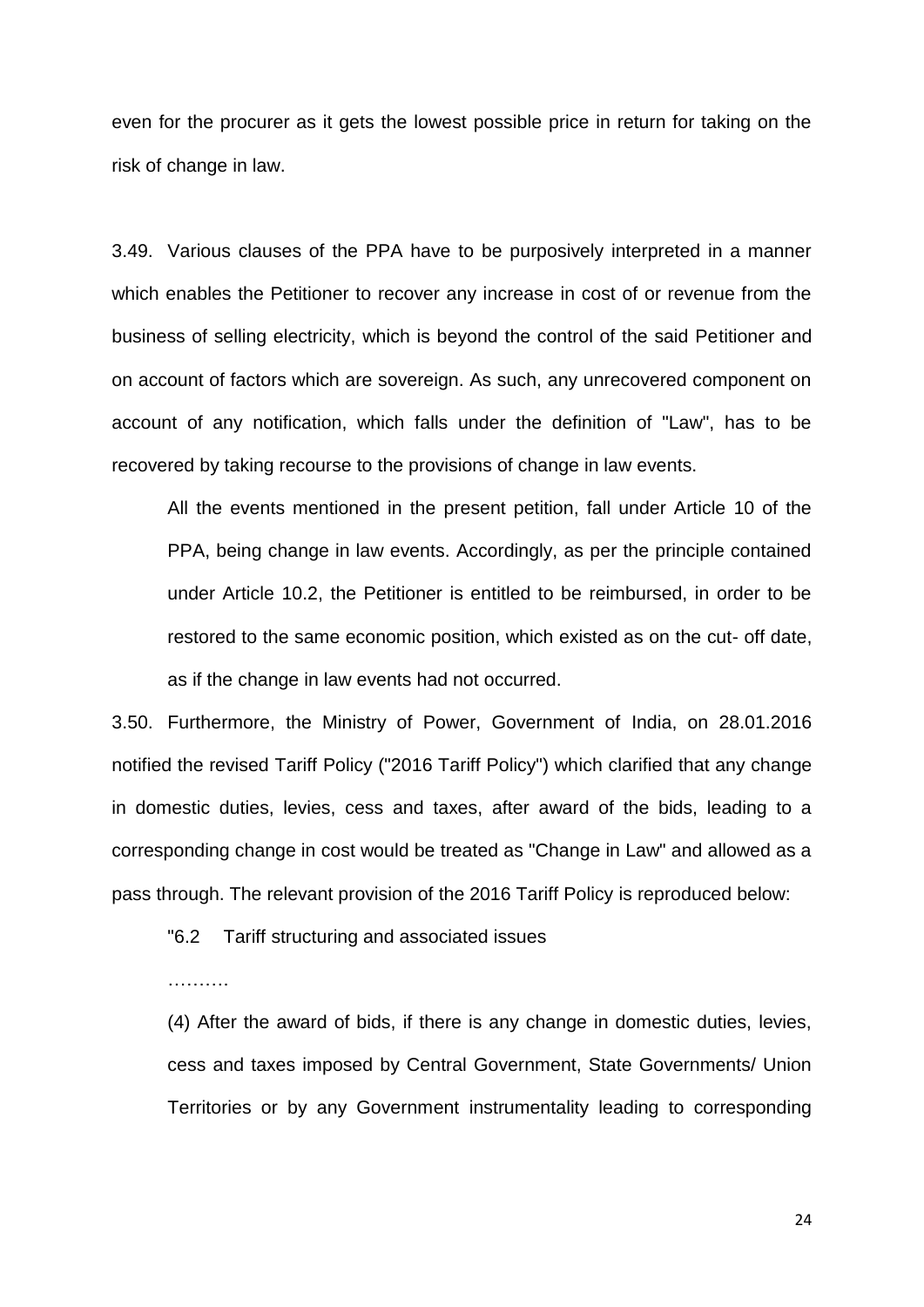changes in the cost, the same may be treated as "Change in Law" and may unless provided otherwise in the PPA, be allowed as pass through subject to approval of Appropriate Commission. .. "

3.51. Further, on 27.8.2018, the Ministry of Power, Union of India issued a notification (No. 23/43/2018-R7R) under section 107 of the Electricity Act containing the following directions:

"2. It has been brought to the notice of this Ministry that Generating Companies are facing difficulties in getting pass - through of changes in cost due to any change in domestic duties, levies, cess and taxes imposed by the Central Government, State Government/Union Territories or by any government instrumentality under "change in Law" by Appropriate Commission. The difficulty is mainly because of considerable time being consumed in the approval process resulting in severe cash flow problems to the Generating Companies. This has also resulted in stress in the power sector.

3. Now in order to address the above issue and ensure sustainability of the electricity market in the larger public interest, the Central Government, in exercise of the powers conferred under section 107 of the Act, hereby issues this direction to the Central Electricity Regulatory Commission:

a) any change in domestic duties, levies, cess and taxes imposed by the Central Government, State Governments/Union Territories or by any Government instrumentality leading to corresponding changes in the cost may be treated as "Change in Law "and may unless provided otherwise in the PPA, be allowed as pass through.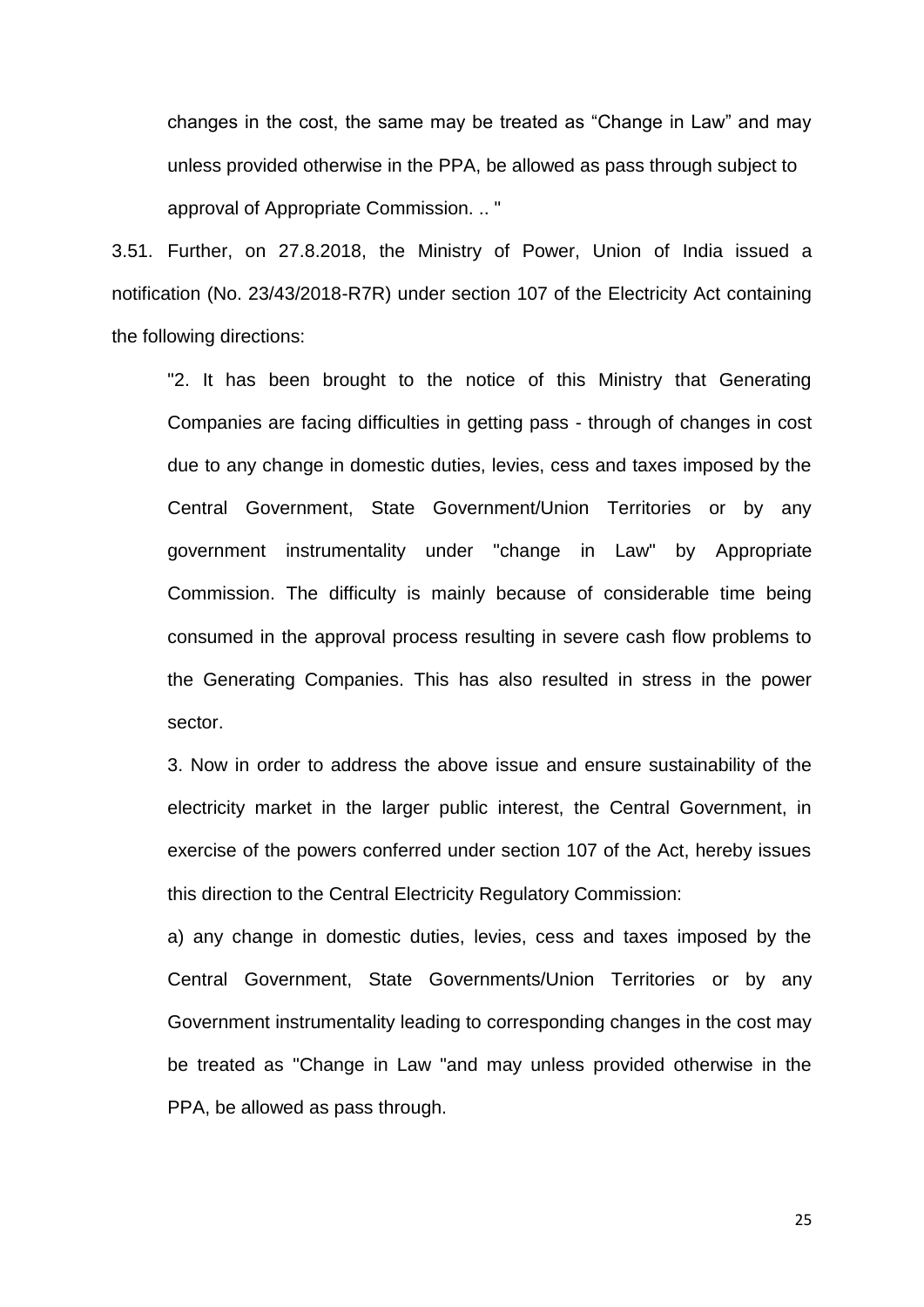b) Central Commission will only determine the per unit impact of such change in domestic duties, levies, cess and taxes, which would be passed on.

d) the order for pass through giving the calculation for per unit impact will be issued within 30 days of filing of petition.

e) The impact of such Change in Law shall be effective from the date of change in Law,

f) Where CERC has already passed an order to allow pass-through of changes in domestic duties, levies, cess and taxes in any case under Change-in-Law, this will apply to all cases ipso facto and additional petition would not need to be filed in this regard"

3.52. The Hon'ble Supreme Court of India has, in Energy Watchdog v. Central Electricity Regulatory Commission, (2017) 14 SCC 80 ("Energy Watchdog"), placed its imprimatur upon the 2016 Tariff Policy and further held that domestic change in law events such as change in rates of taxes would be treated as change in law events:

"56. However, insofar as the applicability of Clause 13 to a change in Indian law is concerned, the respondents ate on firm ground. It will be seen that under Clause 13.1.1 if there is a change in any consent, approval or license available or obtained (or the project. otherwise titan for the default of the seller. which results in any change in any cost of the business of selling electricity. then the said seller will be governed under Clause 13.1.1

………………

57.Both the letter dated 31-7-2013 and the revised Tariff Policy are statutory documents being issued under Section 3 of the Act and have the force of law.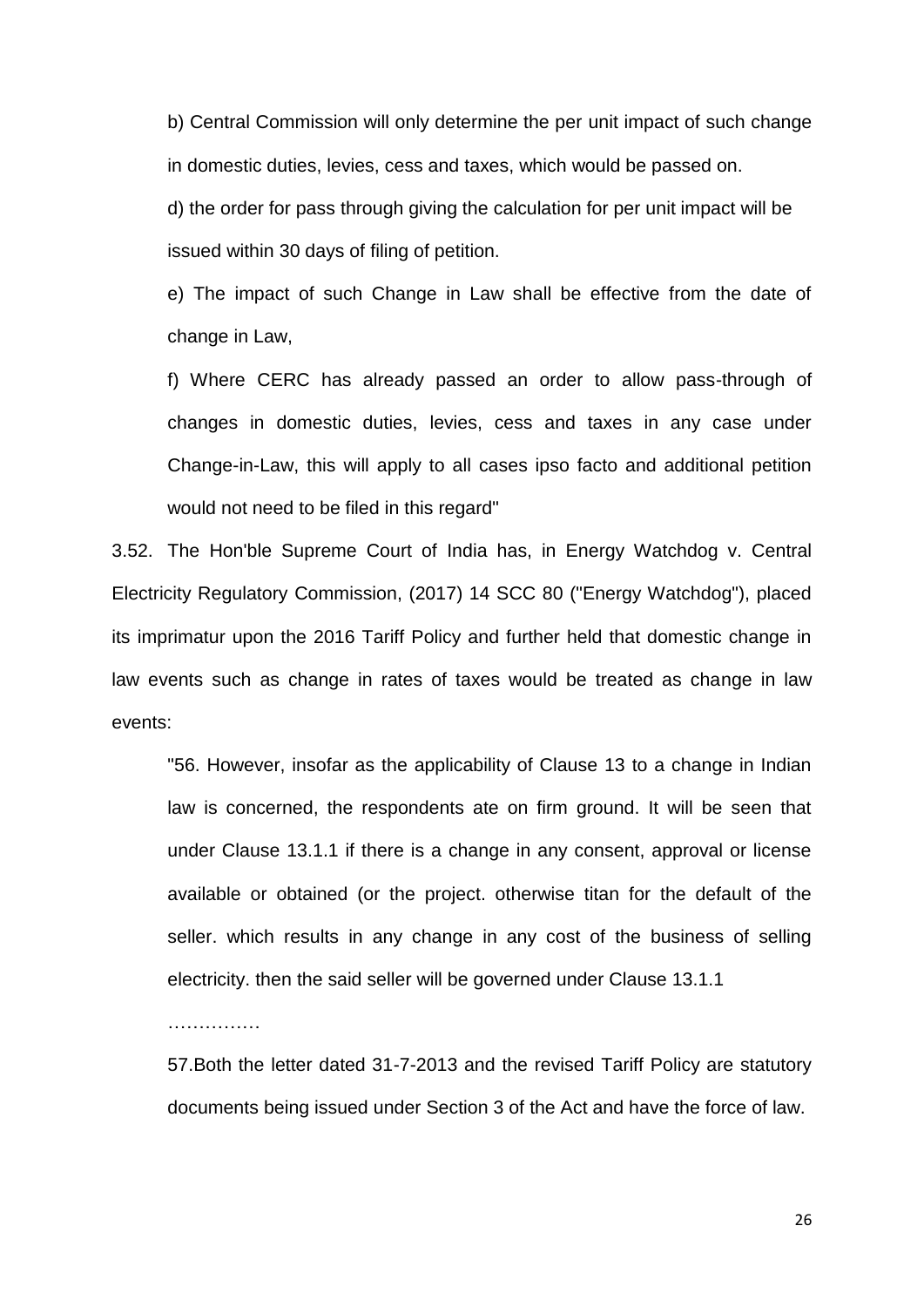This being so, it is clear that so far as the procurement of Indian coal is concerned, to the extent that the supply from Coal India and other Indian sources is cut down, the PP A read with these documents provides in Clause 13.2 that while determining the consequences of change in law, parties shall have due regard to the principle that the purpose of compensating the party affected by such change in law is to restore, through monthly tariff payments, the affected party to the economic position as if such change in law has not occurred. Further, for the operation period of the PPA, compensation for any increase/decrease in cost to the seller shall be determined and be effective from such date as decided by the Central Electricity Regulation Commission. This being the case, we are of the view that though change in Indonesian law would not qualify as a change in law under the guidelines read with the PP A, change in Indian law certainly would."

3.53. Under Section 86(1)(b)of the Electricity Act read with the provisions of Article 10 of the PPA and Clause 4.7 of the Competitive Bidding Guidelines, the Commission has the power under its regulatory jurisdiction with regard to a Change in Law event.

3.54. The Hon'ble Supreme Court has settled the law regarding regulatory jurisdiction of State Commission in (1) Tamil Nadu Generation & Distribution Corporation vs. PPN Power Generation Co. Pvt. Ltd. [(2014) 11 SCC 53] and in (2) Gujarat Urja Vikas Nigam Limited vs. Tarini Infrastructure Limited and Ors. [(2016) 8 SCC 743] by holding that the State Commission, under its regulatory function, can adjudicate on money claims and determine tariff between the Distribution Licensees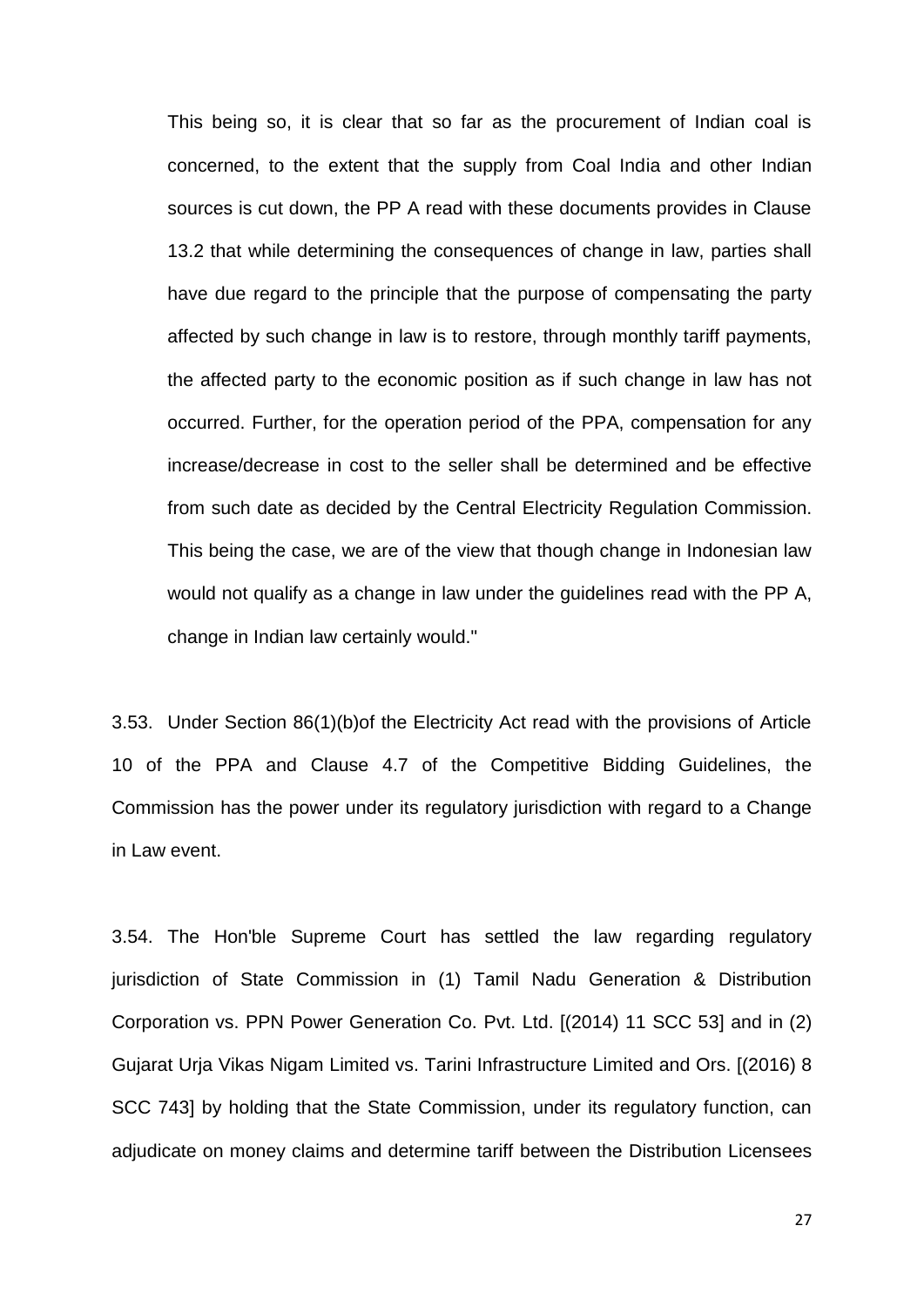and the Generating Companies. Therefore, the present petition is within the regulatory jurisdiction of the Commission under Section 86(1)(b) read with other applicable provisions of the Electricity Act, 2003 and not under its adjudicatory jurisdiction.

3.55. In the case of M/s. Ramnad Renewable Energy vs. Tamil Nadu Generation & Distribution Corporation decided on 24.09.2019, the Hon'ble Appellate Tribunal for Electricity has held that,

*"The Electricity Act, 2003 has assigned multiple functions to the State Commission. The State Commission determines the tariff, regulates the purchase and procurement of electricity, plays the role of facilitator, issue licences, promote the co-generation and new and renewable energy sources, levy fees, specify grid code, enforce standards, fix trading margin and discharge other functions assigned under the Electricity Act, 2003 besides adjudicating function."* 

Thus it is settled law that the Commission shall regulate the purchase and procurement of electricity, determination of tariff etc. under its regulatory jurisdiction and not under its adjudicatory function.

3.56. Further, it has been repeatedly held by the Hon'ble Appellate Tribunal for Electricity in cases such as (1) M/s. Adani Power Rajasthan Ltd. vs. RERC [2018 SCC Online APTEL 101], (2) Raj West Power Ltd. vs. Secretary, RERC [2019 SCC Online APTEL 64] and (3) GMR Karmalanga Energy Ltd vs. CERC [2019 sec Online APTEL 36) that events of "increase in Service Tax incidence", "increase in Clean Energy Cess" do constitute change in law events for which the generating company has to be compensated as per the terms of the relevant Power Purchase Agreement.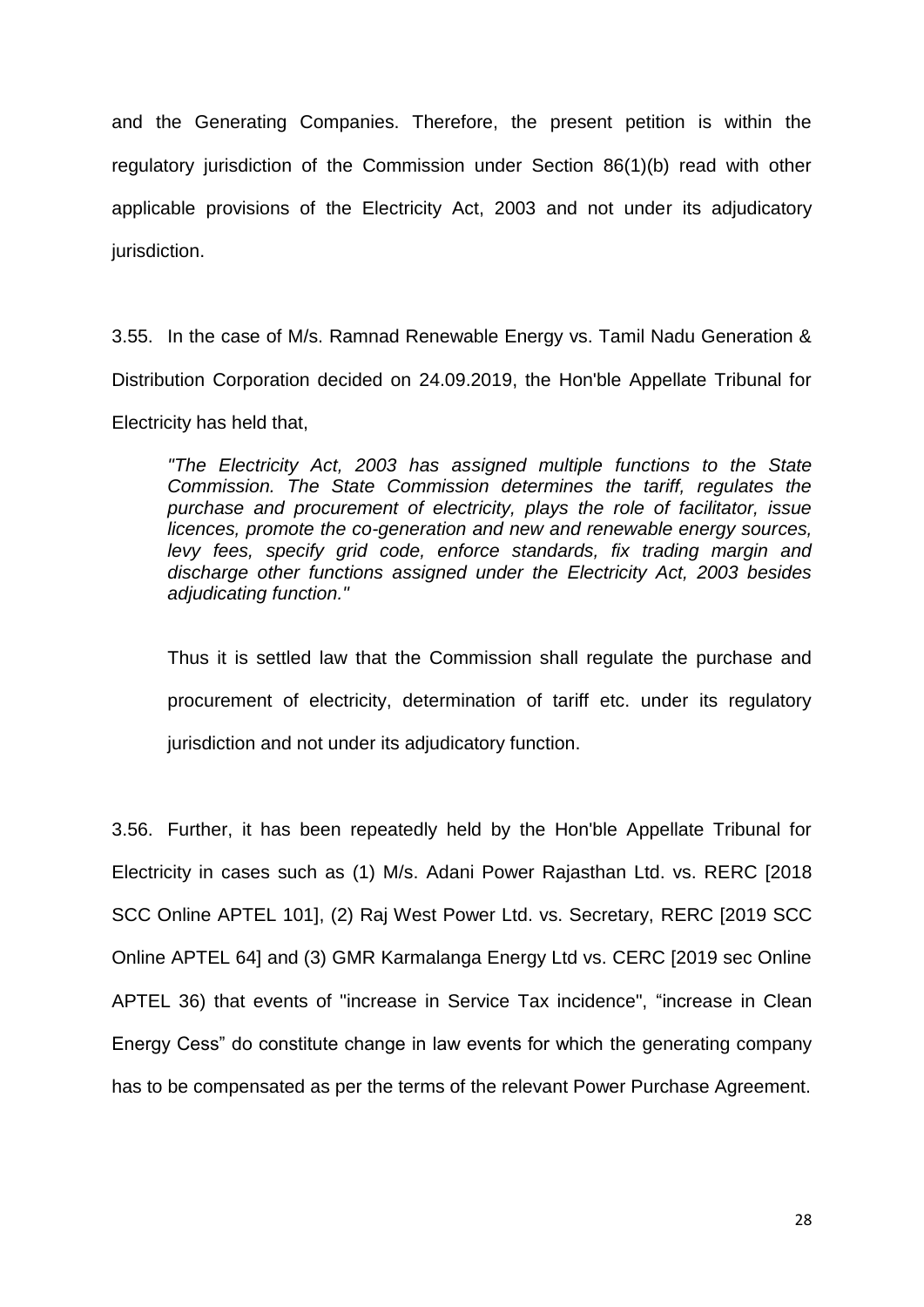3.57. As for the claim pertaining to carrying cost, the Petitioner submits that APTEL in its judgment dated 13.4.2018 in Appeal No. 210 of 2017 in the matter of Adani Power Limited v. Central Electricity Regulatory Commission &Ors. has allowed the carrying cost on the claim under Change in Law and held as under:

"ix. In the present case we observe that from the effective date of Change in Law the Appellant is subjected to incur additional expenses in the form of arranging for working capital to cater the requirement of impact of Change in Law event in addition to the expenses made due to Change in Law. As per the provisions of the PPA the Appellant is required to make application before the Central Commission for approval of the Change in Law and its consequences. There is always time lag between the happening of Change in Law event till its approval by the Central Commission and this time lag may be substantial.. ..... We also observe that this Tribunal in SLS case after considering time value of the money has held that in case of re-determination of tariff the interest by a way of compensation is payable for the period for which tariff is redetermined till the date of such re-determination of the tariff. In the present case after perusal of the PPAs we find that the impact of Change in Law event is to be passed on to the Respondent Nos. 2 to 4 by way of tariff adjustment payment as per Article 13.4 of the PPA.

……..

From the above it can be seen that the impact of Change in Law is to be done in the form of adjustment to the tariff. To our mind such adjustment in the tariff is nothing less then re- determination of the existing tariff.

x. Further, the provisions of Article 13.2 i.e. restoring the Appellant to the same economic position as if Change in Law has not occurred is in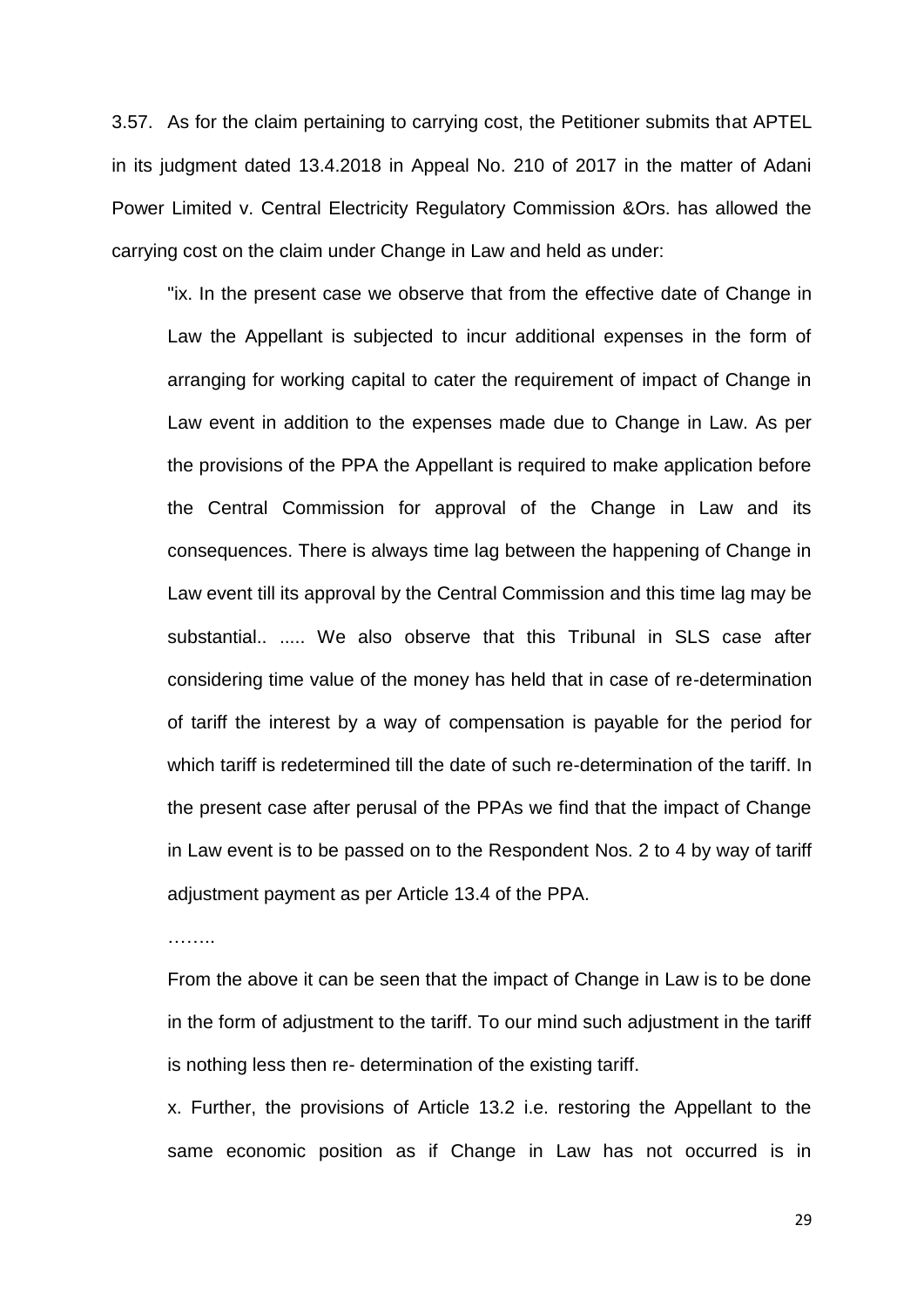consonance with the principle of "restitution" i.e. restoration of some specific thing to its rightful status. Hence, in view of the provisions of the P PA, the principle of restitution and judgement of the Hon'ble Supreme Court in case of Indian Council for Enviro-Legal Action vs. Union of India &Ors., we are of the considered opinion that the Appellant is eligible for Carrying Cost arising out of approval of the Change in Law events from the effective date of Change in Law till the approval of the said event by appropriate authority. It is also observed that the Gujarat Bid-01 PPA have no provision for restoration to the same economic position as if Change in Law has not occurred. Accordingly, this decision of allowing Carrying Cost will not be applicable to the Gujarat Bid-01 PPA.

xi. Accordingly, this issue is decided in favour of the Appellant in respect of above mentioned PPAs other than Gujarat Bid - 01 PPA. "

3.58. The aforesaid decision was challenged and the Hon'ble Supreme Court vide its judgment dated 25.2.2019 in Civil Appeal No. 5865 of 2018 with Civil Appeal No.6190 of 2018 (Uttar Haryana Bijli Vitran Nigam Limited & Anr. Vs. Adani Power Ltd. & Ors.) has upheld the judgement of APTEL regarding payment of carrying cost to the generator on the principles of restitution and held as under: "10. A reading of Article 13 as a whole, therefore, leads to the position that subject to restitutionary principles contained in Article 13.2, the adjustment in monthly tariff payment, in the facts of the present case, has to be from the date of the withdrawal of exemption which was done by administrative orders dated 06.04.2015 and 16.02.2016. The present case, therefore, falls within Article 13.4.1 (i). This being the case, it is clear that the adjustment in monthly tariff payment has to be effected from the date on which the exemptions given were withdrawn. This being the case, monthly invoices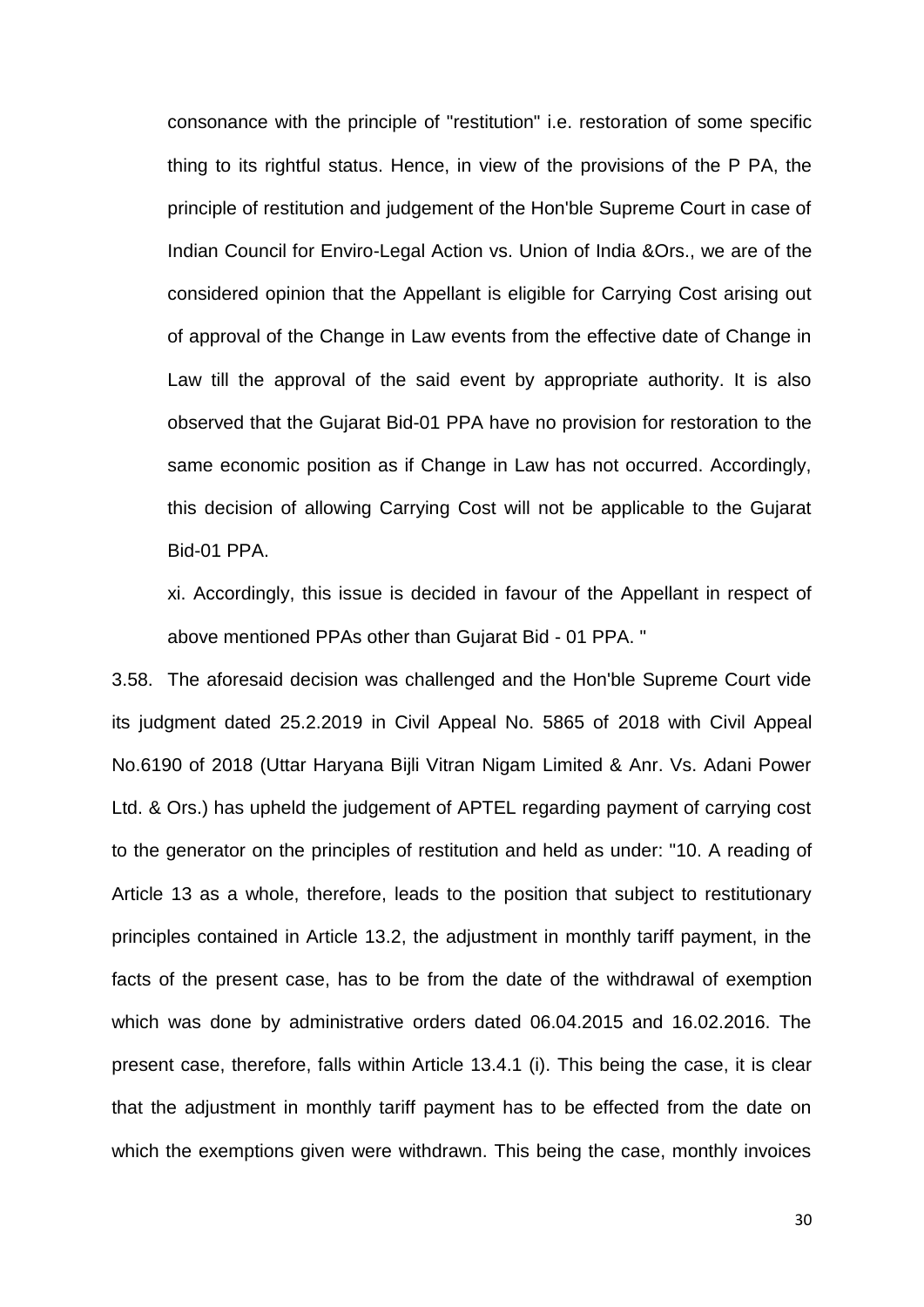to be raised by the seller after such change in tariff are to appropriately reflect the changed tariff. On the facts of the present case, it is clear that the respondents were entitled to adjustment in their monthly tariff payment from the date on which the exemption notifications became effective. This being the case, the restitutionary principle contained in Article 13.2 would kick infor the simple reason that it is only after the order dated 04.05.2017 that the CERC held that the respondents were entitled to claim added costs on account of change in law w.e.f 01.04.2015. This being the case, it would be fallacious to say that the respondents would be claiming this restitutionary amount on some general principle of equity outside the P P A. Since it is clear that this amount of carrying cost is only relatable to Article 13 of the PPA, we find no reason to interfere with the judgment of the Appellate Tribunal.

16 .... There can be no doubt from this judgment that the restitutionary principle contained in Clause 13.2 must always be kept in mind even when compensation for increase/decrease in cost is determined by the CERC. "

3.59. Further, the same principle was also adopted by APTEL in judgment dated 14-08-2018 passed in Appeal No. 111 of 2017 – GMR Warora Ltd. v.CERC & Ors., judgment dated 14.08.2018 passed in Appeal No. 119 of 2016 – Adani Power Rajasthan Ltd. v. RERC & Ors., judgment dated 14.08.2019 passed in Appeal No. 202 & 305 of 2018 - Adani Power Rajasthan Ltd. v. RERC & Ors, and judgment dated 28.08.2020 passed in Appeal No. 21 of2019 -Talwandl Sabo Power Ltd. PSERC & Anr.

3.60. Additionally, it is submitted that Article 10.2.1 of the PPA provides that the affected party by a Change in Law event has be to restored through Monthly Tariff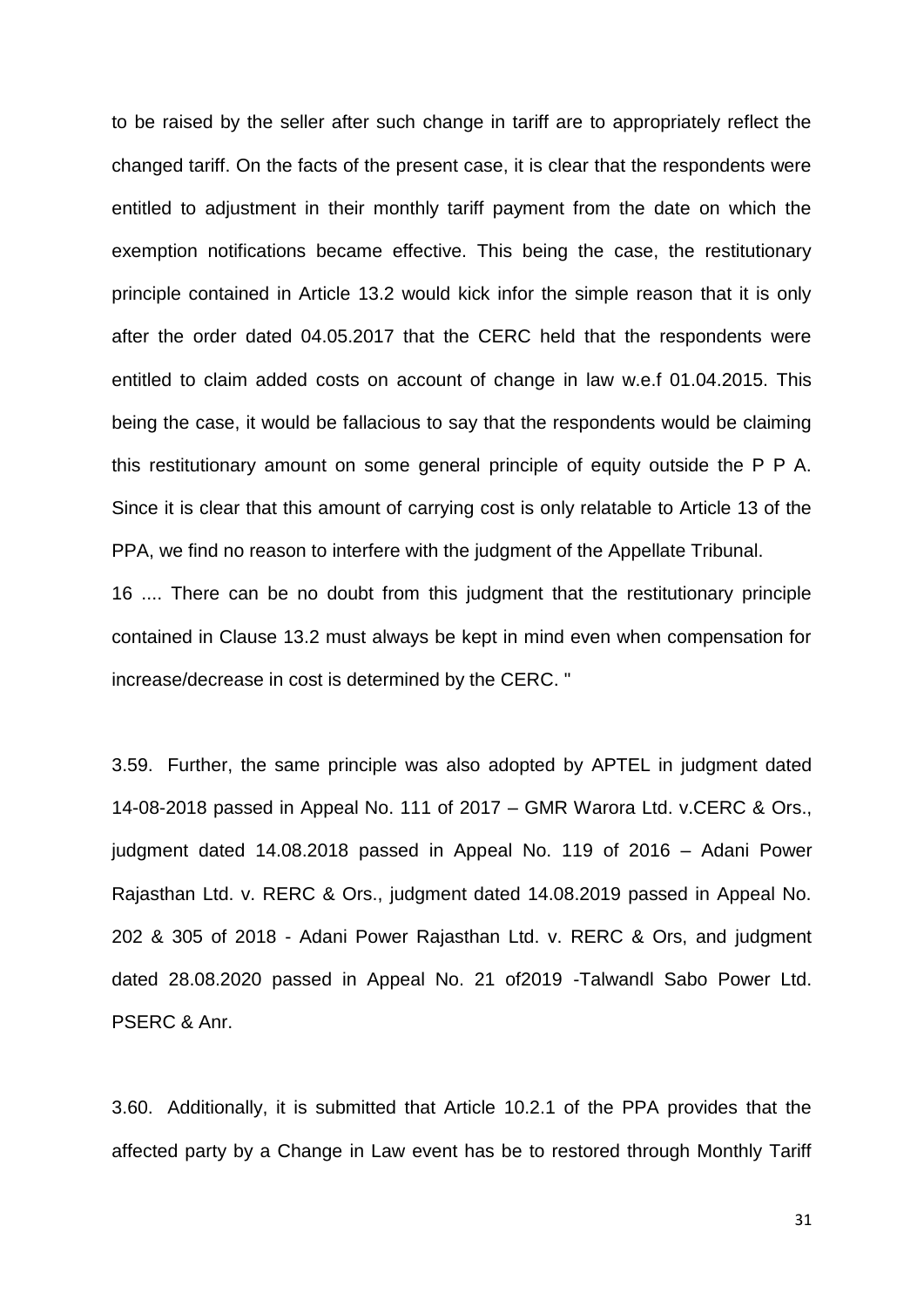Payments, to the same economic position as if such Change in Law has not occurred. Therefore, the restitutionary principle is available under the PPA executed between the Petitioner and the Respondent! TANGEDCO

3.61. In view of the provisions of the PP A, the principles laid down by the aforementioned judgments of the Hon'ble Supreme Court of Indian and Hon'ble APTEL, the Petitioner is eligible for carrying cost arising out of approved Change in Law events, from the effective date of Change in Law till the actual payment is made to the Petitioner.

3.62. For the purpose of computation of change in law compensation, and in order to restore the generating company to the same economic position as if the change in law event had not occurred, it is necessary that the actual consumption of coal is computed. On the basis of actual consumption of coal, the impact of change in law is computed. In this context, that as a power plant grows older, its performance parameters degrade. In order to factor the said economic degradation, reference be made to the fact that the Hon'ble Central Commission has specified the degradation factor for a power plant, qua its operational parameters such as Station Heat Rate (SHR) and Auxiliary consumption, in Regulation 6.3-B (3) of the CERC (Indian Electricity Grid Code) (Fourth Amendment) Regulations, 2016.

Regulations of the Commission do not provide for degradation parameters. In such a situation, Section 61 (a) of the Electricity Act, 2003 provides that the methodologies and principles of the Ld. CERC ought to be followed. In this context, it is stated that it is a settled principle of law that where the State Regulations are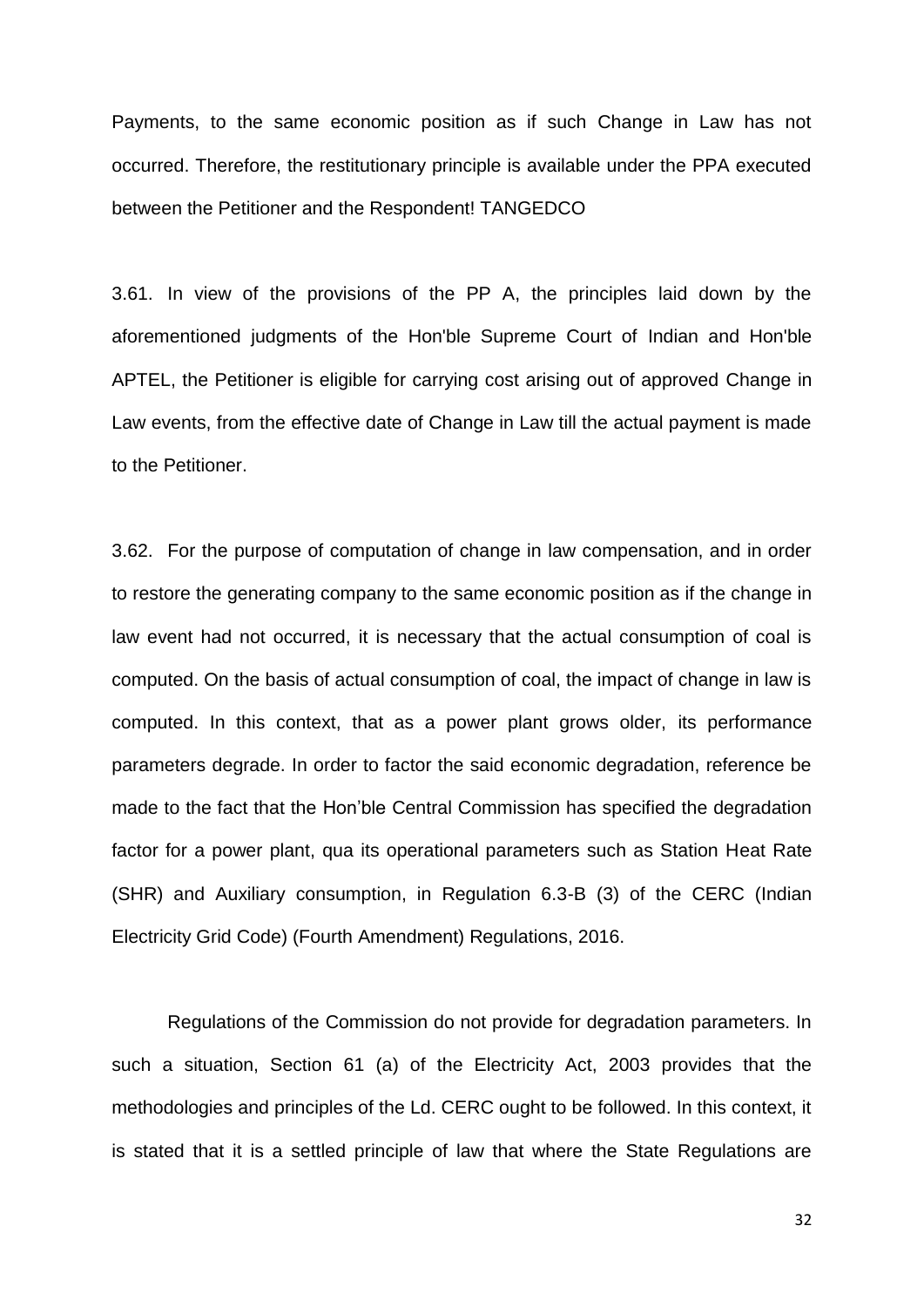silent, then the Regulations of the Hon'ble CERC have to be adopted. In this context, reference is made to the judgment dated 03-01-2014 passed by the Hon'ble APTEL in Appeal No.65 of 2013, titled as Lanco Amarkantak Power Ltd. v. HERC & Ors.

The change in law compensation in the present case ought to be computed by considering the operational parameters in line with the aforesaid Regulations.

3.63. Article 10 of the PPA, which deals with the provisions relating to 'Change in Law', provides as under:-

(a) 'Change in Law' means the occurrence of any of the following events after the date, which is seven (7) days prior to the Bid Deadline date:-

(i) The enactment, coming into effect, adoption, promulgation, amendment, modification or repeal, of any Law; or

(ii) Change in interpretation or application of any Law by any Indian Governmental Instrumentality having the power to interpret/apply such Law or any Competent Court of Law;

(iii) Imposition of a requirement for obtaining any Consents, Clearances and Permits which were not previously required; or

(iv) Change in the terms and conditions prescribed for obtaining any Consents, Clearances and Permits, otherwise than for default of the Petitioner which results in any additional recurring/non-recurring expenditure by the Petitioner or any income to the Petitioner.

(b) The definition of Law under Article 1.1 of the PP A is an inclusive definition which includes statutes, notifications, ordinance, rules, regulations, codes etc.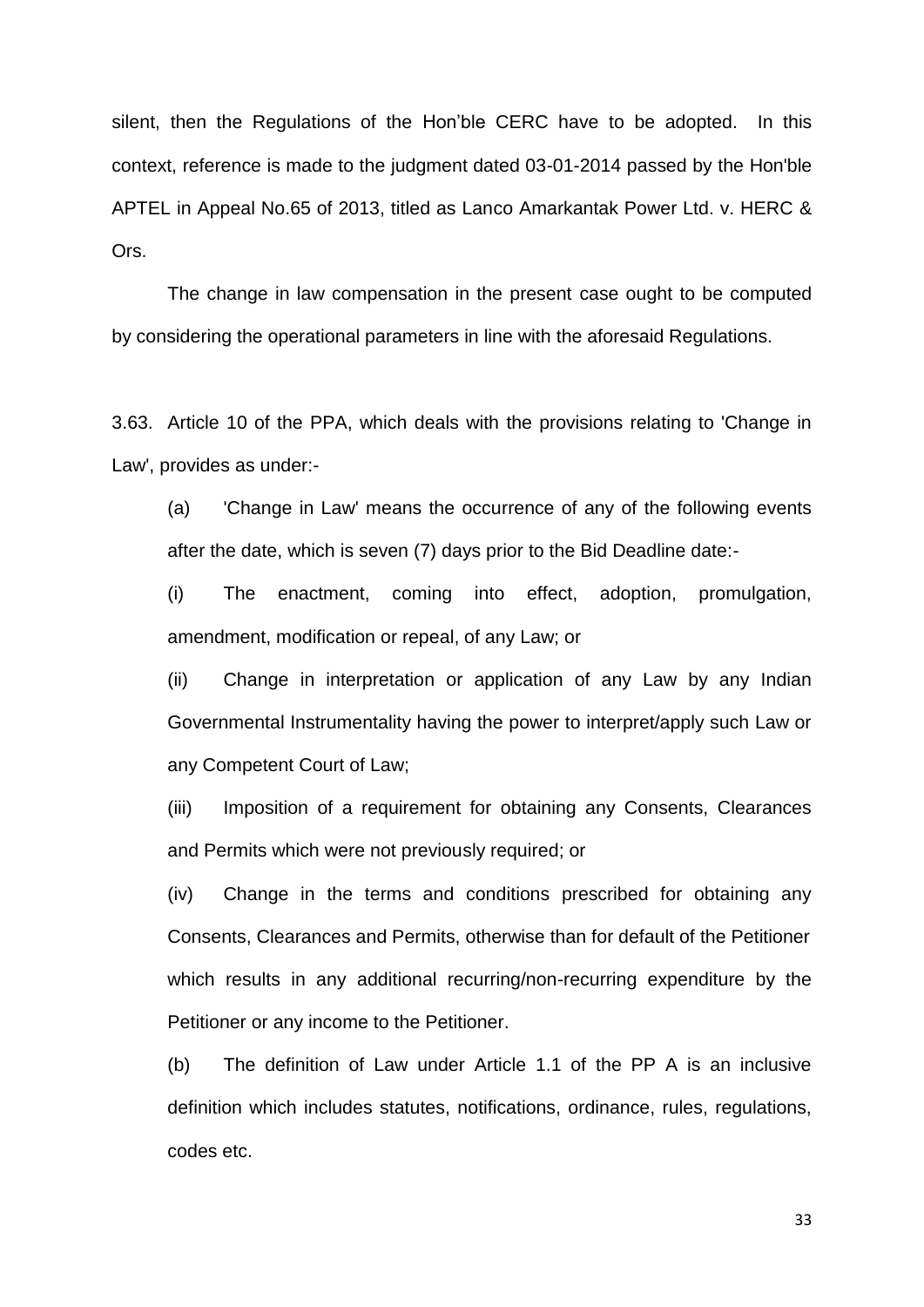(c) The provision relating to 'Change in Law' is segregated as per stage of the Project, viz. during the Construction Period and the Operation Period. For the Operation Period, as a result of Change in Law, the compensation for any increase/decrease in revenues/ cost to the Petitioner shall be determined and effective from such date, as decided by the Commission whose decision shall be final and binding on all Parties.

(d) The adjustment in Monthly Tariff Payment shall be effective from:-

(i) The date of adoption, promulgation, amendment, re-enactment or repeal of the Law or Change in Law; or

(ii) The date of order/ judgment of the Competent Court or Tribunal or Indian Governmental Instrumentality, if the Change in Law is on account of a change in interpretation of Law [Article 10.5 of the PPA];

(e) The compensation for Changes in Law shall be made through Supplementary Bill as mentioned in Article 10.2.1 of the PPA.

(g) While determining the Change in Law, the parties shall have due regard to the principle that the purpose of compensating a party affected by such Change in Law, is to restore the affected party to the same economic position as if such Change in Law has not occurred. In this regard, the compensation is payable to the affected party through Monthly Tariff Payments. [Article 10.2.1 of the PPA].

3.64. The Changes in Law enumerated in the tables above fall well within the prescribed categories in terms of Article 10, viz. enactment, bringing into effect, adoption, promulgation, amendment, modification or repeal, of any statutes, notifications, ordinance, rules, regulations, codes etc.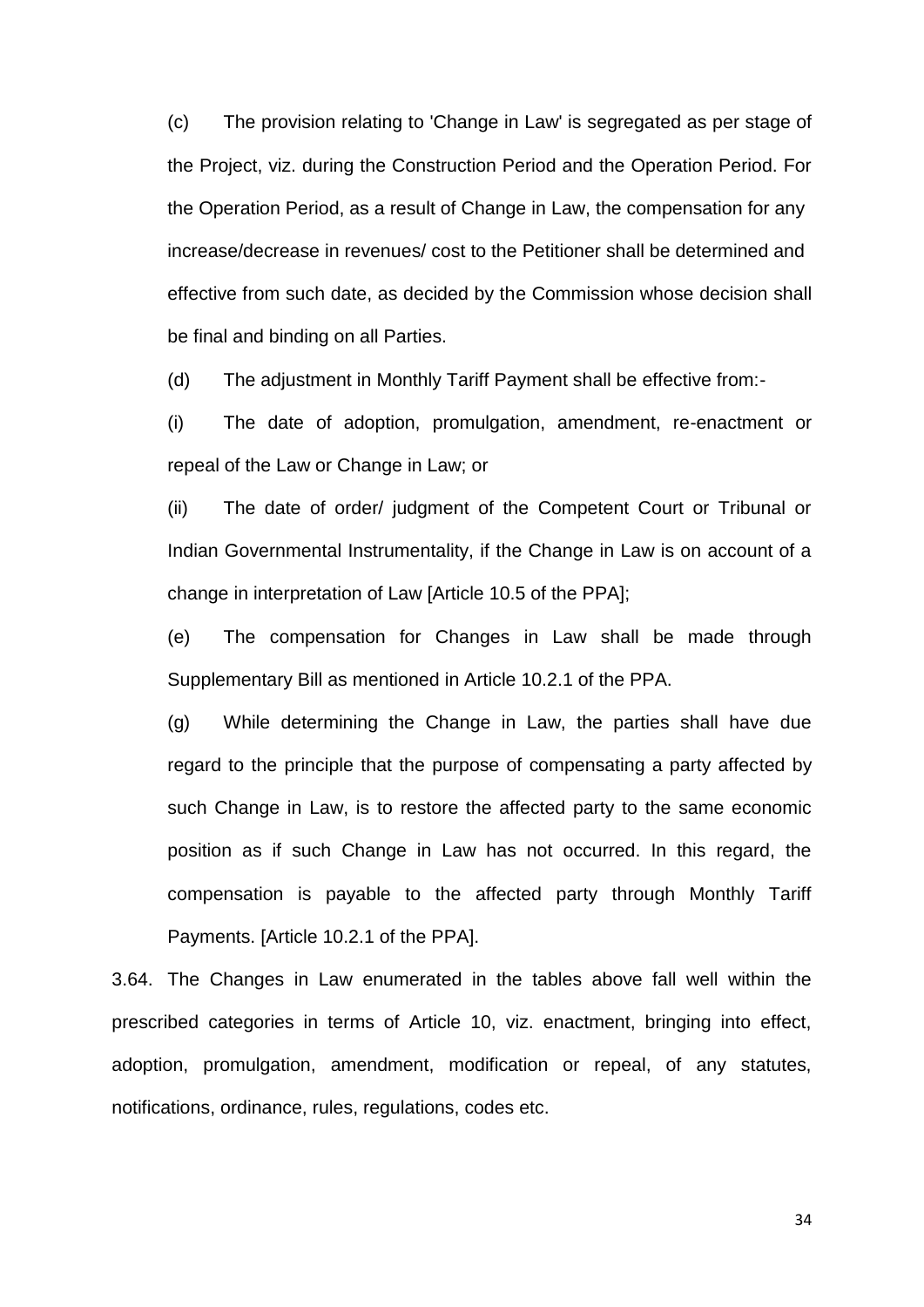3.65. The Respondent has categorically admitted and acknowledged their liability to pay the amounts that are outstanding towards the change in law events and has in fact agreed that the Petitioner can file appropriate proceedings before the Commission to obtain the necessary directions in this regard. In view of the express acknowledgment by the Respondent, there arises no ambiguity in its liability to pay the amounts mentioned in Table No.2 of the Petition. The additional value attributable to the inadvertent application of the wrong rate with regard to CVD is also being claimed. It is accordingly entitled to the reliefs sought for.

3.66. The Changes in Law claimed in the present Petition have all occurred after the Cut-off date which was seven (7) days prior to the Bid Submission deadline.

3.67. As required under Article 10.4 of the PPA, the Petitioner has given notice for the Change in Law events to the procurers with regard to Change in Law claim.

3.68. The Petitioner reserves its right to amend, modify, add any pleadings if the situation so demands and subject to the permission of the Commission.

#### **4. Counter Affidavit filed on behalf of the Respondent (TANGEDCO):-**

4.1. The Respondent ( TANGEDCO) had executed Power Purchase Agreement with the Petitioner (OPG Power Generation Pvt. Ltd) is a generating company ,for supply of 74 MW RTC power for a period of fifteen years under long term contract. The petitioner commenced supply of power to the Respondent (TANGEDCO) from 01.01.2014.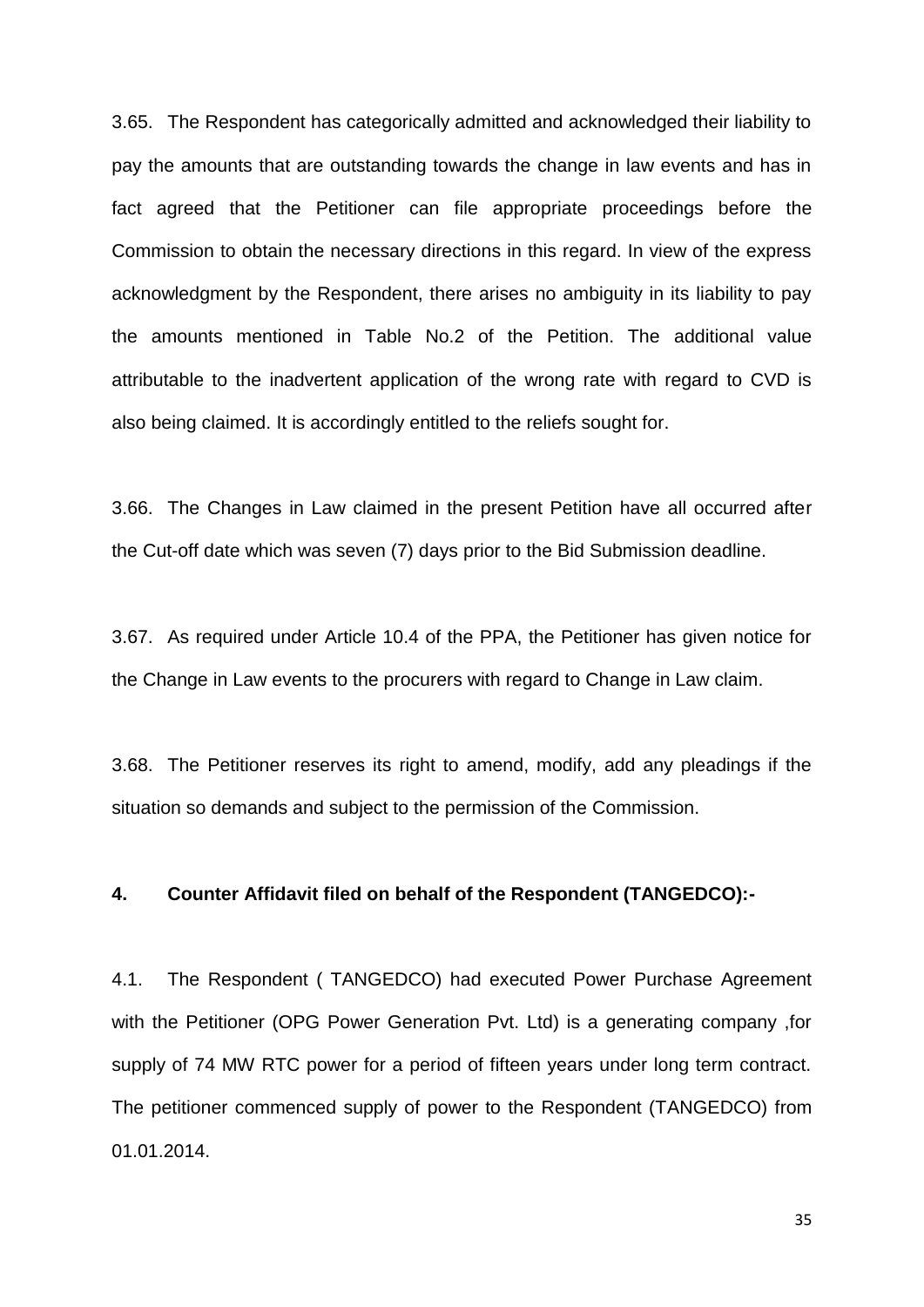4.2. The Petitioner has filed the Dispute Resolution Petition No.19 of 2021 before the Commission praying the following:

(a) to declare the events constitute 'Change in Law' events in terms of Article 10 of the PPA dated 12.12.2013 and consequently confirm that as agreed between the parties and which are specifically set out in the Undertaking dated 30.04.2021 issued by the Petitioner is entitled to the amounts towards financial impact of the Change in Law events.

(b) Determine the correct rate of CVD and other consequential claims for purposes of Change in Law and confirm the correctness and entitlement to the sum of Rs.8,25,91,046/- (Rupees Eight Crores Twenty Five Lakhs, Ninety One Thousand and Forty Six only) being the differential working after applying the correct rate towards CVD, Cess and Carrying Cost attributable to Change in Law under the PPA;

(c) Clarify that the Carrying Cost is to be determined on the basis of Compound interest basis for purposes of Change in Law entitlement for future periods.

4.3. The provisions of the Power Purchase Agreement are as follows:-

The relevant Article of the PPA for adjudicating the issue involved in the

present petition is Article 10 of the PPA:

*''Article 10: Change in law means the occurrence of any of the following events after the date which is seven days prior to the Bid Deadline resulting into any additional recurring/nonrecurring expenditure by the Seller or any Income to the seller:* 

*• The enactment, coming into effect, adoption, promulgation, amendment, modification or repeal (without re-enactment or consolidation) in India, of any law including rules and regulations framed pursuant to such law* 

*• A change in the interpretation or application of any law by any Indian Government Instrumentality having the legal power to interpret or apply such law, or any Competent Court of law.*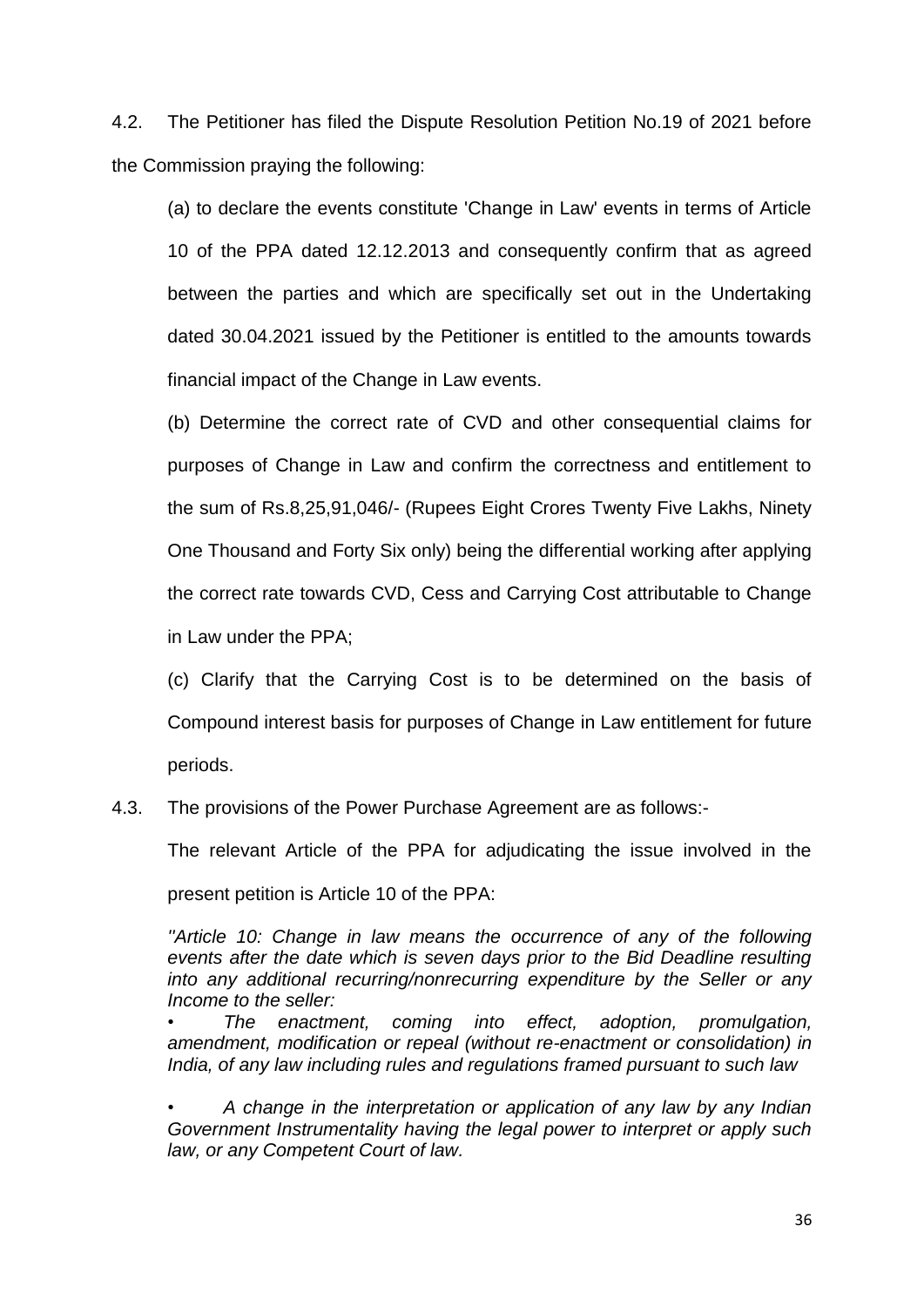*• The imposition of a requirement for obtaining any Consents/ clearance and Permits which was not required earlier;*

*• A change in terms and conditions prescribed for obtaining any Consents, Clearances and Permits/ except due to any default of the Seller;*

*• Any change in tax or introduction of any tax made applicable for supply of power by the Seller as per the terms of this Agreement but shall not include (i) any change in any withholding tax on income or dividends distributed to the shareholders of the Seller, or (ii) change in respect of VI charges or frequency intervals by an appropriate commission or (iii) any change on account of regulatory measures by the appropriate commission including calculation of availability.* 

4.4. The petitioner had claimed compensation on account of Change in law events for the period from April-14 to March-2020 vide letter dated 17.08.2020 and 19.08.2020 for the following events

- Customs Duty/Counter Veiling Duty.
- Clean Energy Cess
- Educational Cess and Higher Education Cess
- ST/GST on transport

While claiming the compensation for Counter Veiling Duty, the petitioner had computed compensation considering the percentage rate prevailed at the time of bidding as 2%.

4.5. As per clause 10.3.3 and 10.3.4 of PPA, "Seller shall provide to the procurer and the Appropriate Commission documentary proof of such increase/decrease in cost of the Power Station or revenue /expense for establishing the impact of such Change in Law"

*"The decision of the Appropriate Commission with regards to the determination of the compensation mentioned in Article 10.3.1 and 10.3.2 .end the date from which such compensation shall become effective shall be*  final and binding on both the parties subject to right of appeal provided under *applicable Law"*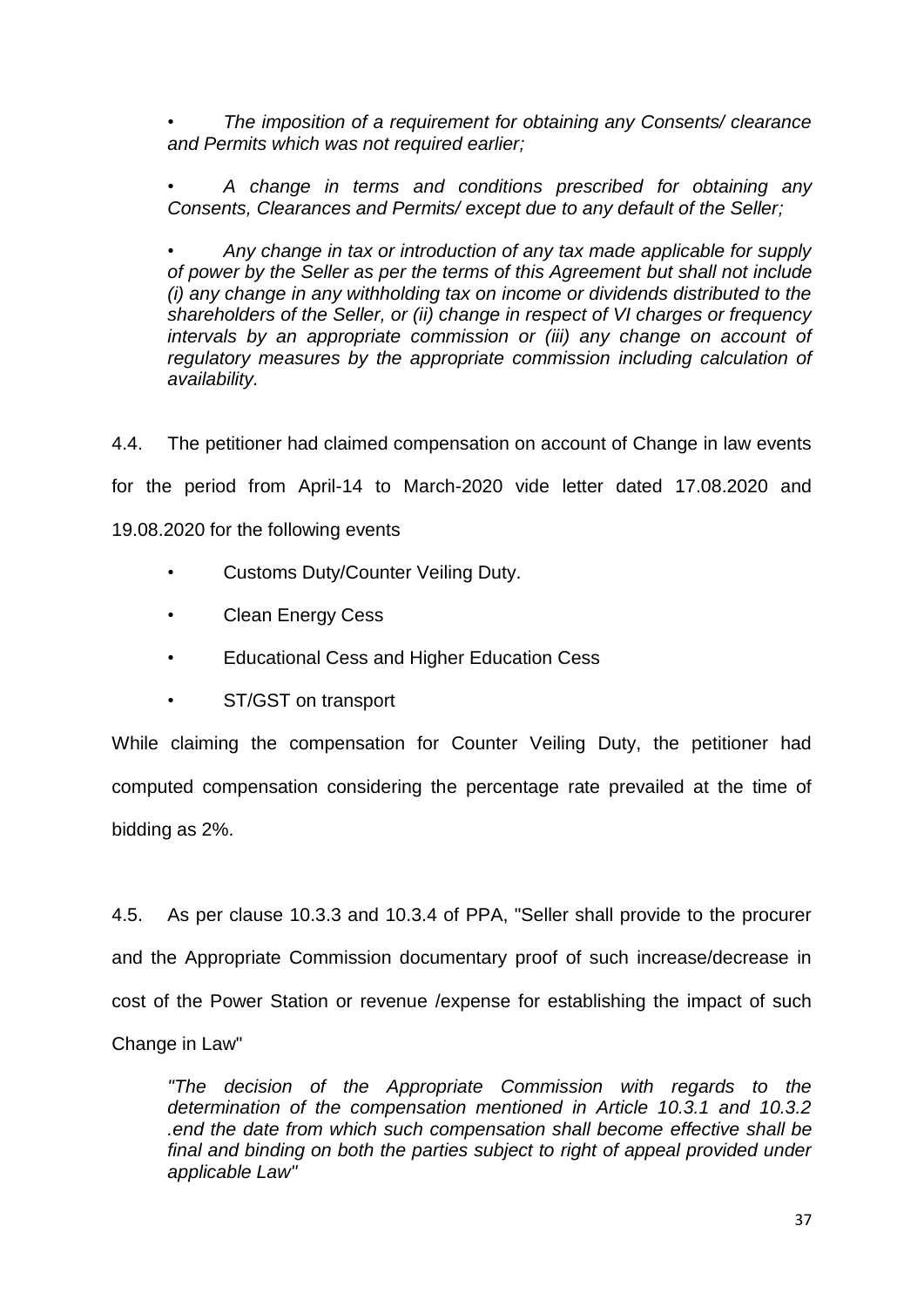4.6. The Petitioner even before filing the petition before Hon'ble CERC submitted the documentary evidences relating to CVD, Coal cess, Edu. cess, ST/GST on inland transport and fuel handling and carrying cost. The petitioner undertook to give offer of 50% waiver in the carrying cost calculated for the period from April'14 to March'21. On scrutiny of the document provided by the petitioner, the respondent TANGEDCO had arrived at the compensation amount as Rs,41,72,15,979/- for the period from 01.04.2014 to March'20. The respondent processed the claim as all the components except Counter Veiling Duty have been approved by Hon'ble CERC while disposing Change in Law petitions filed by the generators supplying power to the respondent and also other generators in the power sector.

4.7. Compensation amount was passed on getting an undertaking dated 30.04.2021 from the Petitioner that

- The Petitioner shall not make further claims in future for the said period
- The petitioner undertakes to file a petition before TNERC within a month, failing which the amount shall be adjusted in the subsequent month energy bills.
- The said amount was paid on 04.05.2021.

4.8. The petitioner as per the undertaking furnished filed an affidavit before the Commission. But in contrary to the undertaking, the petitioner is now claiming revision in the compensation amount with respect to Counter veiling Duty stating that the petitioner had erroneously adopted the percentage rate at the time of bidding as 2% instead of 1% and request for revision.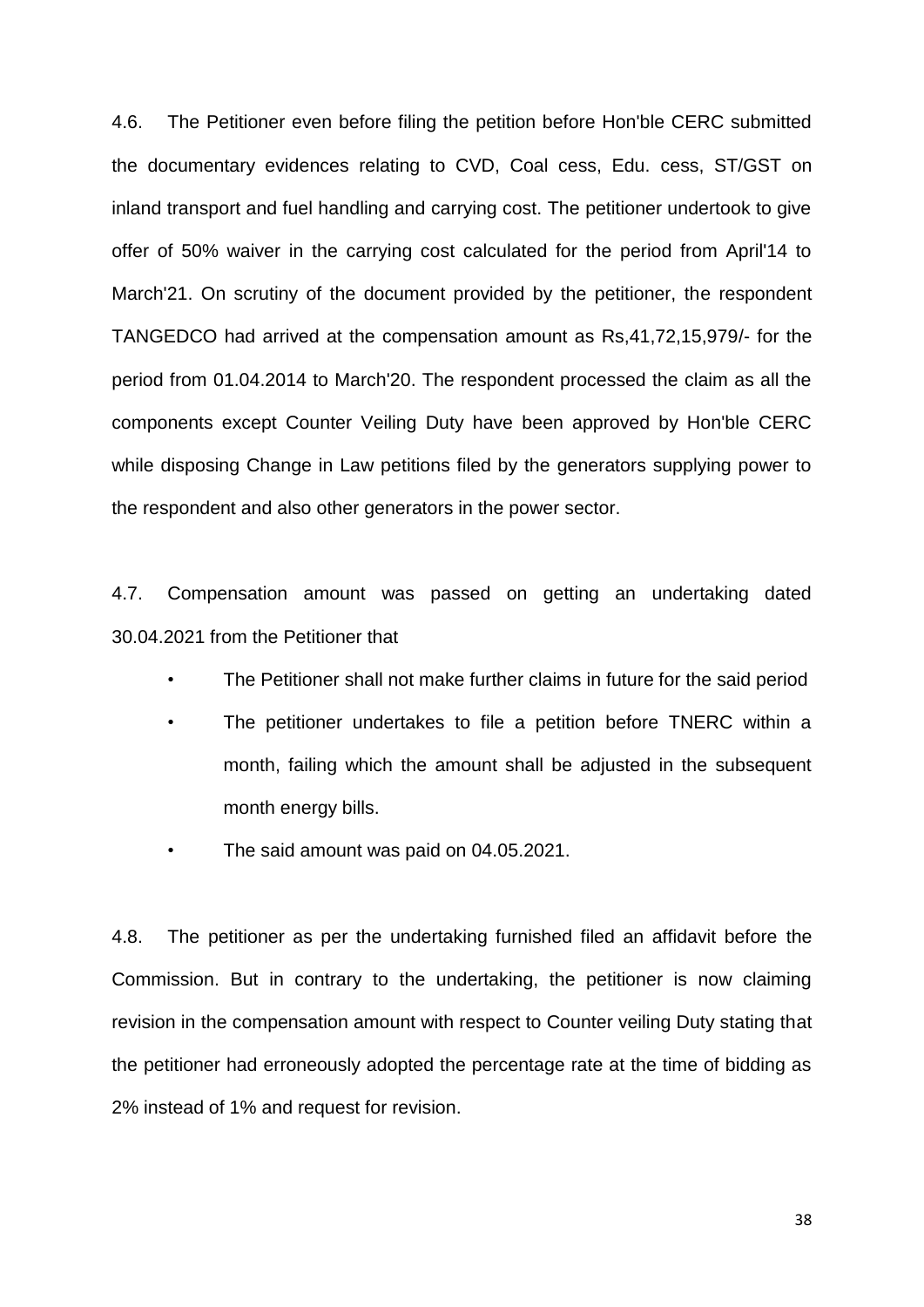4.9. Counter Veiling Duty submitted the documentary evidence for showing percentage rate 2% on the date of bid dead line i.e. 06.03.2013 and claimed an amount of Rs.5,48,66,391/- for which the respondent admitted an amount of Rs.5,12,96,110/-. The petitioner through this petition now claims that the percentage rate has been erroneously furnished as 2% instead of 1% on the bid dead line and claims differential amount of Rs.8,25,91,046/-. The provision of PPA is as below:

*As per Article 10 clause 10.1.1.of PPA, "Change in Law" means occurrence of any of the following events after the date, which is seven (7) days prior to the Bid dead line (i.e. 06.03.2013.) resulting in to any additional recurring/non recurring expenditure by the seller or any income to the seller".* 

4.10. In this regard it is submitted that the bid dead line (Last date for submission of bid) was 06.03.2013. Seven days before the bid dead line falls on 27.02.2013 and the rate of CVD as on date was 1%. The revision of percentage rate of CVD was under matter of talks in the Central Government's Budget proposals of the year 2013-14 during February 2013 itself and was publically spoken in media also.

4.11. The Petitioner had submitted the bid on 06.03.2013 after the revision of the revision of CVD rate as 2%.Hence it is certain that the petitioner would have quoted the tariff based on the prevailing rate of coal and associated tax component and the claim now made is an afterthought and baseless and liable to be rejected. The respondent had paid an amount of Rs.41,72,15,979/-on 04.05.2021 as per the reconciliation carried out between the parties which include compensation for Counter Veiling Duty at 2%.

4.12. The Article 10.2.1 of PPA states as follows:

*"10.2 Application and Principles for computing impact of Change in Law*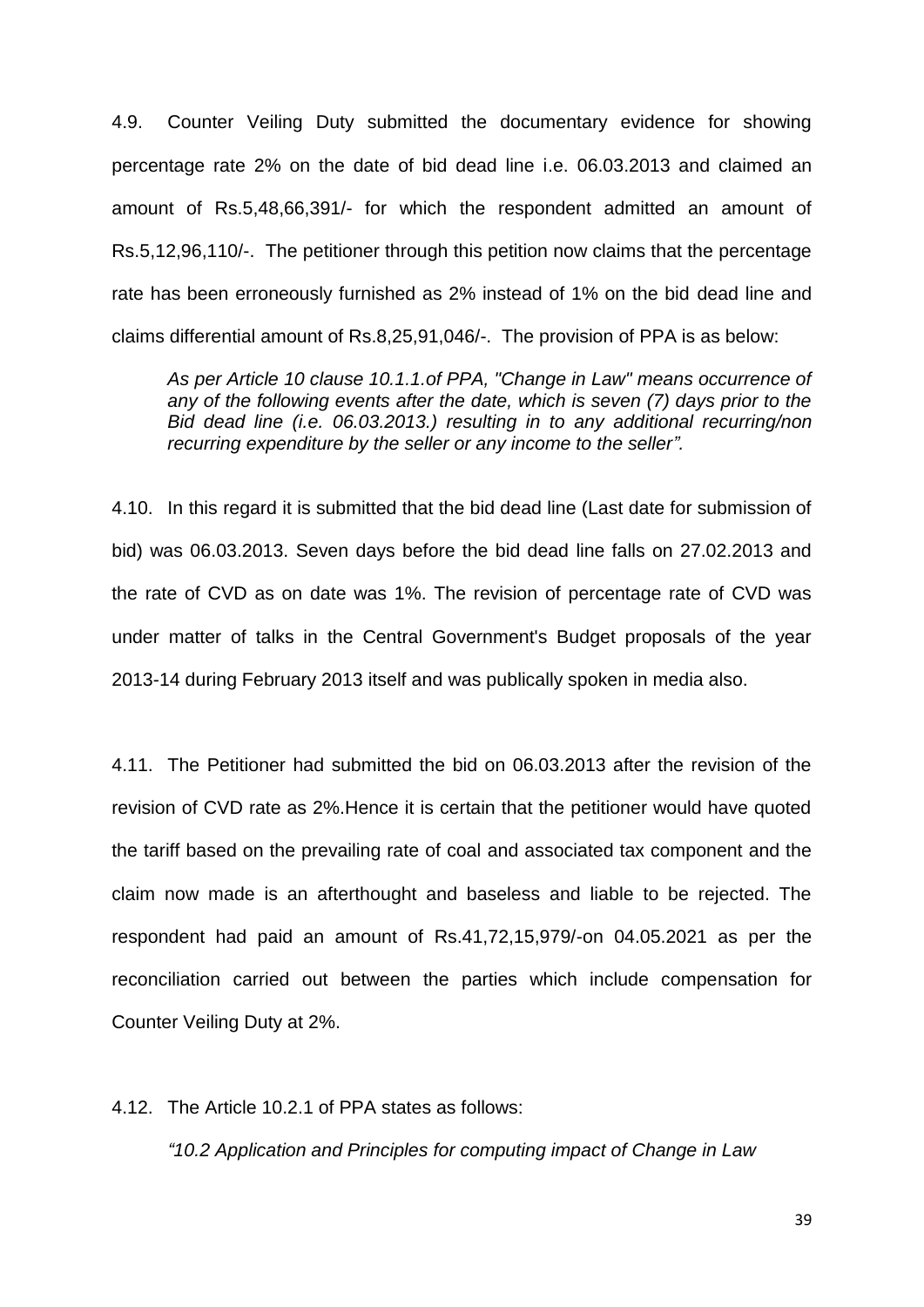*10.2.1 While determining the consequence of Change in Law under this Article 10 the Parties shall have due regard to the principle that the purpose of compensating the Party affected by such Change in Law, is to restore through monthly Tariff Payment, to the extent contemplated in this Article 10 the affected Party to the same economic position as if such Change in Law has not occurred."*

Hence as per the PPA provision the affected petitioner has to be restored to the extent it is affected and not more than that.

4.13. The Hon'ble CERC and APTEL have approved carrying cost to various other generators and have been calculated and paid by the respondent in various time lines. The answering respondent adopted the same methodology to the carrying cost calculation of the change in law components claimed by the petitioner which is also accepted by the petitioner in their undertaking dated 30.04.2021. The petitioner also filed a petition, WP No.18273 of 2021 before High court of Chennai regarding this difference in CVD rate at the time of PPA and the petition was disposed by Hon'ble High Court on 06.09.2021 with a direction to TANGEDCO to reply the petitioner's representations dated 09.06.2021 and 19.06.2021 within 2 weeks. The respondent replied the petitioner's letter vide its letter dated 07.09.2021 and also conducted a meeting as per their claim.

4.14. In the above facts and circumstances, the petition seeking revision in the calculation of compensation on Counter Veiling Duty is liable to be dismissed and appropriate orders be passed by the Commission.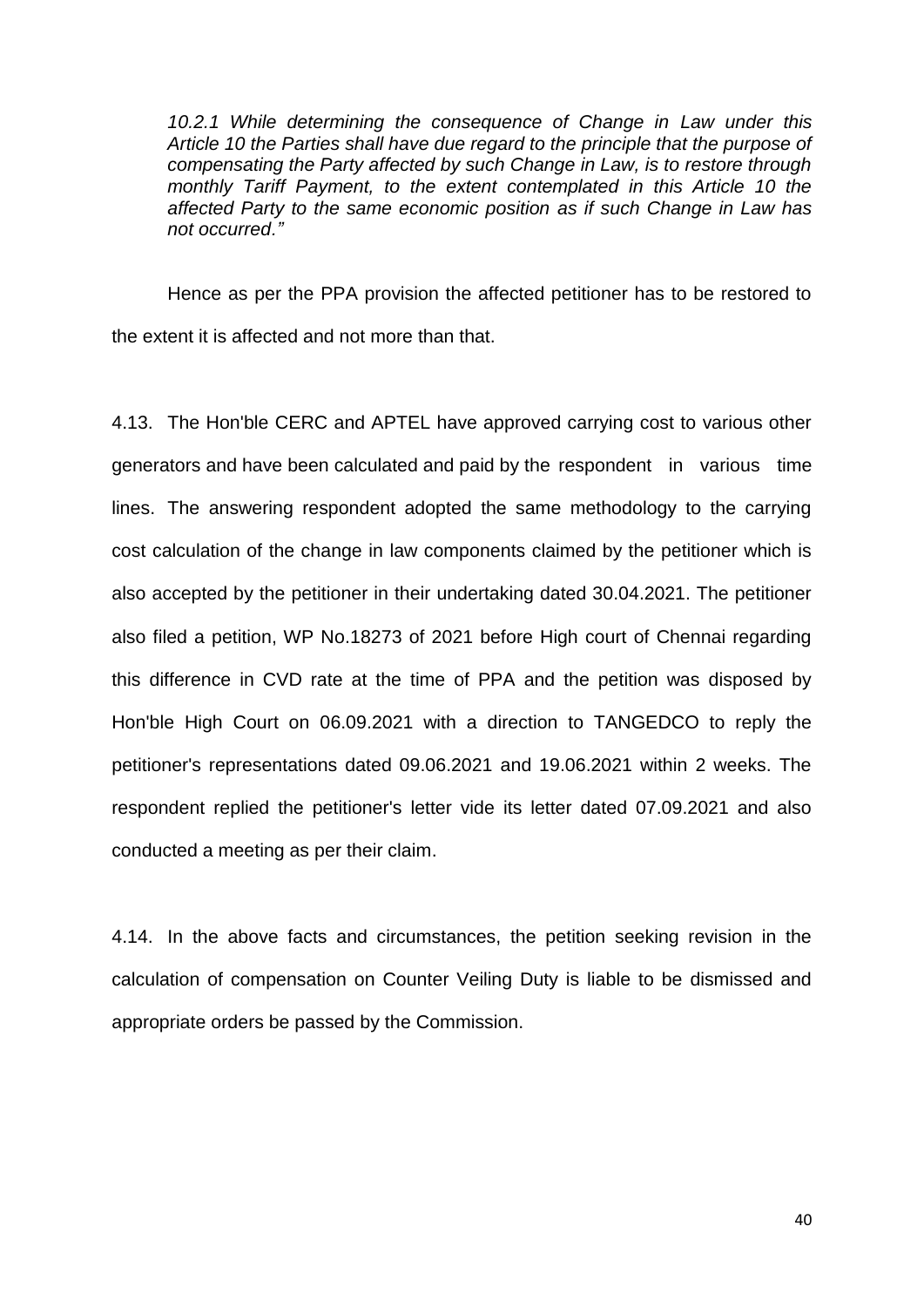## **5. Written Submission on behalf of the Petitioner:-**

5.1. TANGEDCO has agreed that all the compliances are strictly in accordance with the change in law provision and that there only one aspect that requires the consideration of the Commission. Therefore, it is submitted that on three aspects, i.e., clean energy cess, educational cess and higher educational cess and ST and GST on transport, the issues are resolved between the parties and there is no disagreement between the parties since TANGEDCO has complied with the same for other generators. The issue is also covered by the Orders of the Hon'ble CERC in Order dated 19.12.2017 passed in Petition No. 101/MP/2017, titled as DB Power Ltd Vs PTC India Ltd & Ors. and Order dated 27.04.2018 passed in Petition No. 126/MP/2016, titled as Bharat Aluminium Company Limited v. TANGEDCO & Ors., wherein the Hon'ble CERC held that an increase in the clean energy cess is a change in law event.

5.2. There is only one aspect where there is a disagreement between the parties, i.e., with respect to countervailing duty (CVD). It is pertinent to state that while the petitioner was executing the contract, a mistake occurred as to the applicable rate for CVD which was taken at the time of bidding as 2%. The same is a clear mistake and in fact, a perusal of the clause will demonstrate that it should have been 1%. The Petitioner relies on the Order of the Hon'ble CERC in its Order dated 31.05.2021 passed in Petition No. 380/MP/2018, titled as IL & FS Tamil Nadu Power Company Limited vs. TANGEDCO & Anr., wherein the Hon'ble CERC considered the very same issue again with respect to the TANEDCO for the very same tender in the present case, and held that it will be 1% which was the prevailing rate of CVD and the parties will be entitled to reimbursement of the increase.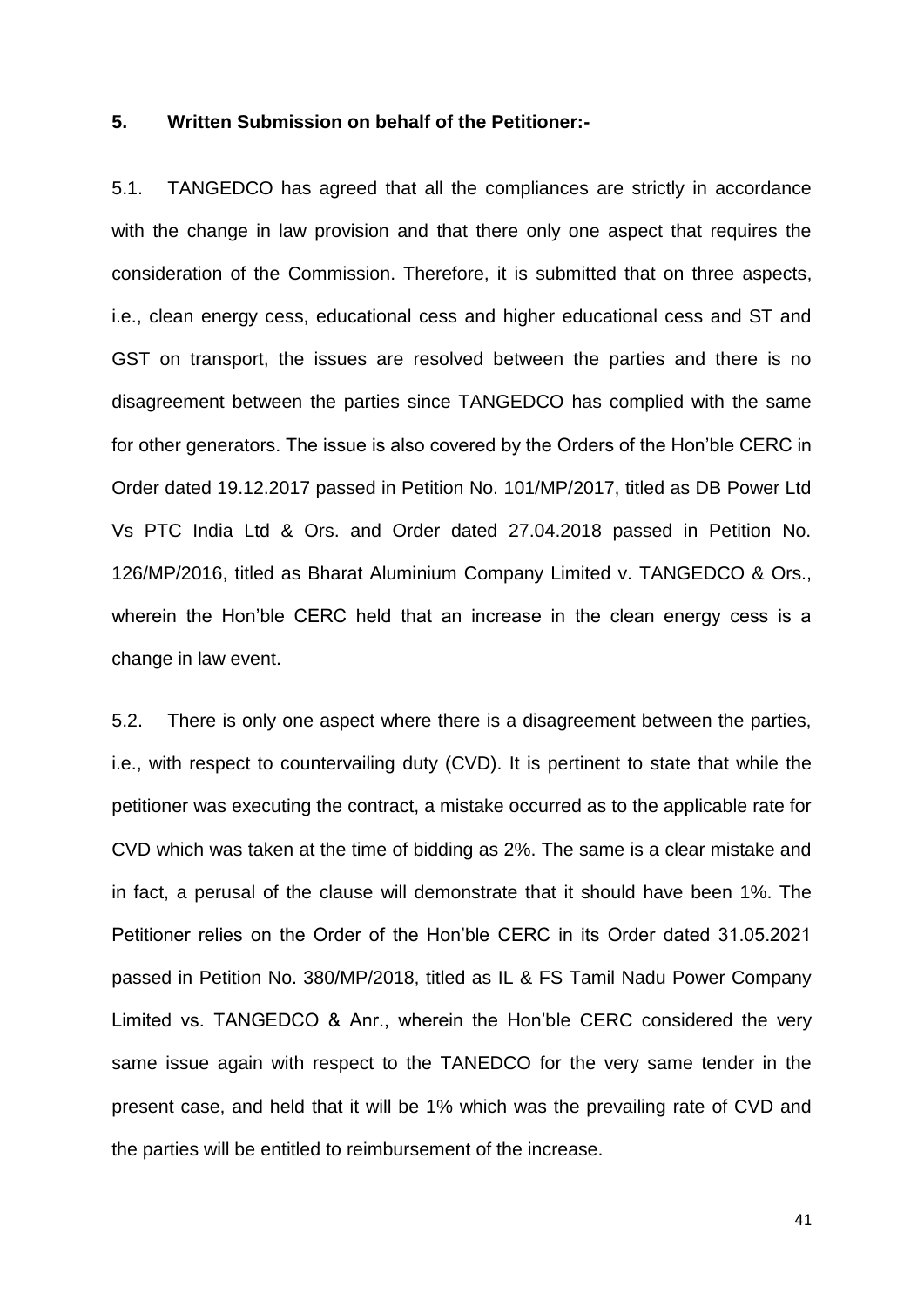5.3. The Petitioner clarifies that the petitioner as well as the respondent had erroneously considered the erstwhile CVD rate (before the change in law event took place) as 2% (prevailing as on 28.02.2013). In fact, they erstwhile rate that is to be considered, keeping in mind Clause 10.1.1 of the PPA, is the rate that prevailed seven days prior to the bid deadline, i.e., 27.02.2013. As on the said date CVD rate was 1%. Since the parties had under a bona fide mistake, considered the erstwhile CVD rate as 2% and held discussions, the respondent has acknowledged the same amount to be due and payable. An undertaking was also furnished by the petitioner in terms of the above calculation. However, the bona fide error was discovered only at the time of filing the present petition when the Counsel for the petitioner had while preparing the petition pointed out the discrepancy and the change in rates that have taken place from 1% to 2% during the relevant period and the fact that the PPA and its adoption of 1%. The Petitioner thus, filed a writ petition before the Hon'ble Madras High Court in WP 18273 of 2021, wherein the Hon'ble High Court was pleased to direct TANGEDCO to consider the representation of the Petitioner and hold discussions. Consequently, discussions were held and TANGEDCO reiterated the same stand that, it will be the rate as applicable as on date of bidding purportedly on the ground that the petitioner ought to have been aware.

5.4. Pertinently, in their counter, TANGEDCO has agreed to all the aspects raised in the petition except the rate of CVD. With respect to the applicable rate of CVD, TANGEDCO's reasoning is that the Petitioner had submitted the bid on 06.03.2013 after the revision of CVD rate as 2%, hence that the petitioner would have quoted the tariff based on the prevailing rate of coal and associated tax component.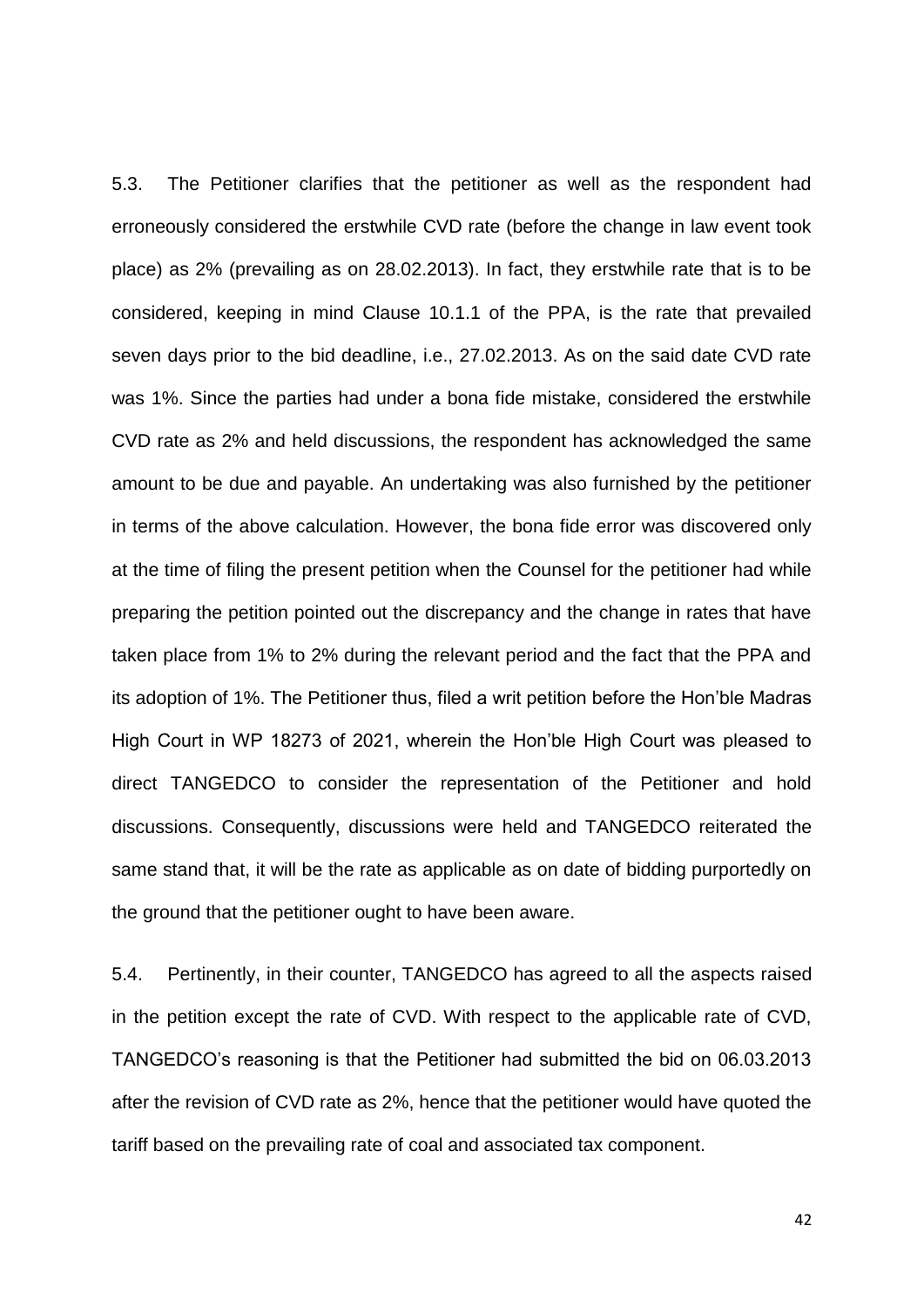5.5. The stand of the TANGEDCO is contrary not only contrary to the Order of the Hon'ble CERC in its Order of the Hon'ble CERC in its Order dated 31.05.2021 passed in Petition No. 380/MP/2018, titled as IL & FS Tamil Nadu Power Company Limited vs. TANGEDCO & Anr., but also to its own submissions before the Hon'ble CERC, wherein the Hon'ble CERC held:

*"59. The Respondent, TANGEDCO has submitted that CVD was levied at 1% up to 28.2.2013 and from 1.3.2013, it was increased to 2% and from 1.7.2017, GST was introduced subsuming CVD. TANGEDCO has submitted that GST on coal and transportation are being paid by it to all the generators and that the generation of power by the Petitioner is based on imported coal.*

*60. We have considered the submissions made by the Petitioner and the Respondent. Countervailing Duty is the additional duty on the customs duty equivalent to Central Excise Duty leviable on the similar goods produced in India. As on cut-off date i.e. 27.2.2013, the prevailing Countervailing Duty on imported coal was @ 1% in terms of the Notification No. 12/2012-Customs dated 17.3.2012. Subsequently, Department of Revenue, Ministry of Finance by Notification No. 12/2013-Customs dated 1.3.2013 increased the rate of Countervailing Duty from 1% to 2% on the steam coal. Since the increase in the Countervailing Duty is in terms of the Notification of Ministry of Finance,*  Govt. of India under the enabling provisions of the Customs Act, 1962 and *is after the cut-off date, it qualifies as Change in Law event and consequently, the Petitioner is entitled to reimbursement of the additional expenditure incurred on account of the increase in the rate of Countervailing Duty.* 

*61. Accordingly, the Petitioner will be entitled to reimbursement of increase in the Countervailing Duty (from 1% to 2%) on imported coal after the cut-off*  date. The Petitioner shall be entitled to recover the increase in the *Countervailing Duty on imported coal in proportion to the coal consumed corresponding to schedule generation at normative parameters as per applicable Tariff Regulations of the Commission or at actual, whichever is lower, for supply of power to TANGEDCO. If actual generation is less than the scheduled generation, the coal consumed for actual generation shall be considered for the purpose of computation of impact of Change in Law. The Petitioner is directed to furnish along with its monthly bill and/or supplementary bills, details of payments made, supported by Auditor's Certificate, while claiming the expenditure and TANGEDCO shall reimburse to the Petitioner on the basis of actual payments made. The Petitioner and TANGEDCO are directed to carry out reconciliation on account of these claims on annual basis.*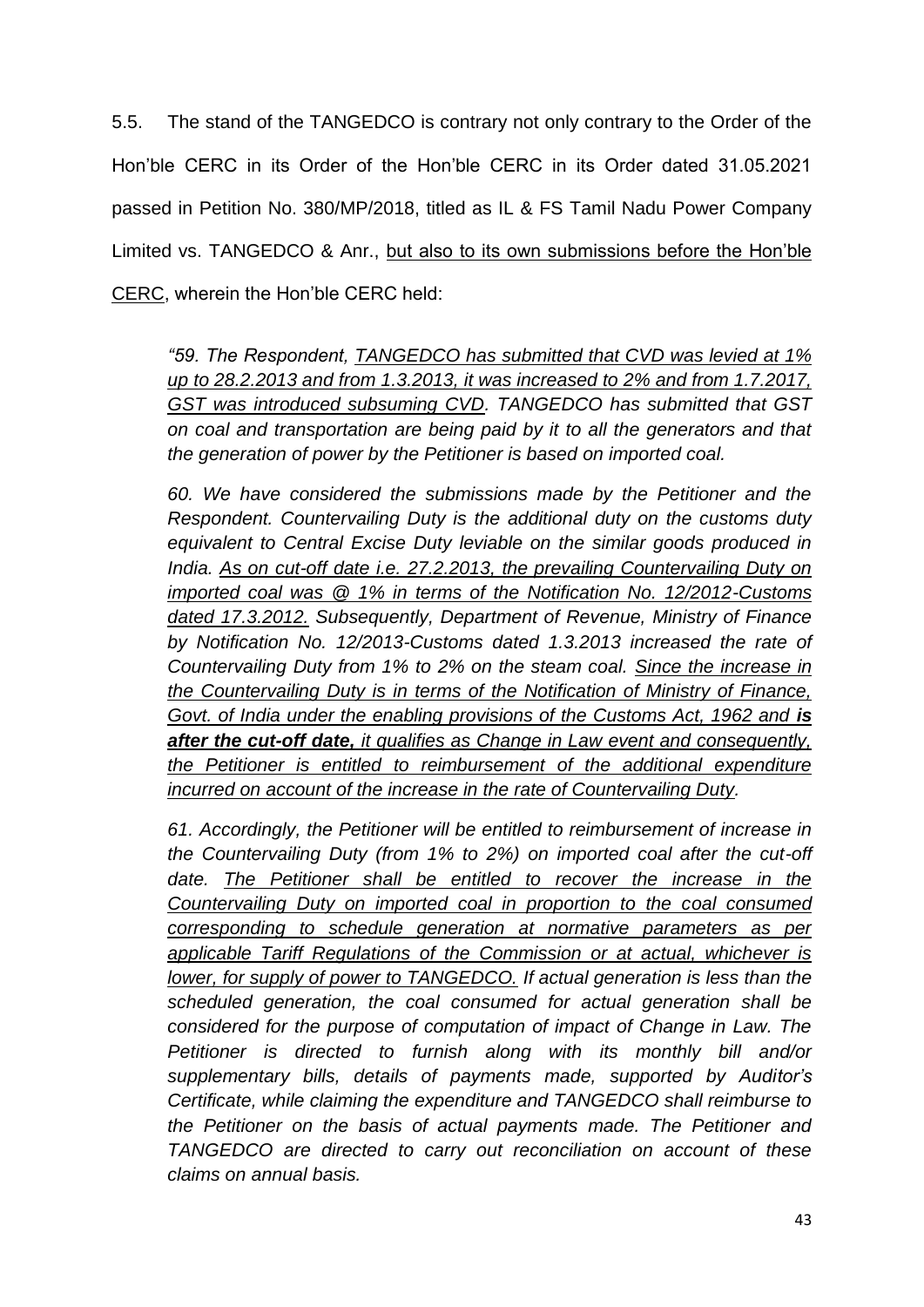*62. Further, with coming into force of GST w.e.f. 1.7.2017, the Countervailing Duty along with various other taxes, duties and levies have been subsumed into GST and imported coal has been subjected to the GST of 5%."*

5.6. TANGEDCO cannot take two different stands in similar cases regulating the same tender. It is further submitted that mistake of the Petitioner and the Respondent cannot be the basis to deny the Petitioner of its entitlement under the contract.

5.7. TANGEDCO submitted that the Petitioner gave an undertaking dated 30.04.2021, wherein the Petitioner undertook that they shall not make any further claim in future for the components reconciled for the period from April 2014 to March 2020 and that now the petitioner is estopped from going back. The TANGEDCO further erroneously submitted that the date of increase of the rate of CVD was 01.03.2013 and the late date for submission of bid was 06.03.2013 and that thus, the Petitioner would have considered the increase in CVD while submitting its bid.

5.8. The undertaking was given based on a genuine mistake and based on the information that the petitioner had. In fact, the TANGEDCO being aware of the Clause in the PPA and the relevant dates since the same issue was considered before the Hon'ble CERC, the TANGEDCO ought to have informed the petitioner of the correct rate of CVD instead of taking undue advantage of the Petitioner's lack of knowledge. Since the mistake was discovered only later, it cannot bind the petitioner. This is the precise reason a written contract is entered into between the parties, so there is no confusion and the terms of the PPA must be adhered to. The Undertaking dated 30.04.2021 issued by the petitioner is void under Section 20 of the Indian Contract Act since the same was executed due to a mistake. The Hon'ble Supreme Court in *Tarsem Singh vs. Sukhminder Singh* (1998) 3 SCC 471 has categorically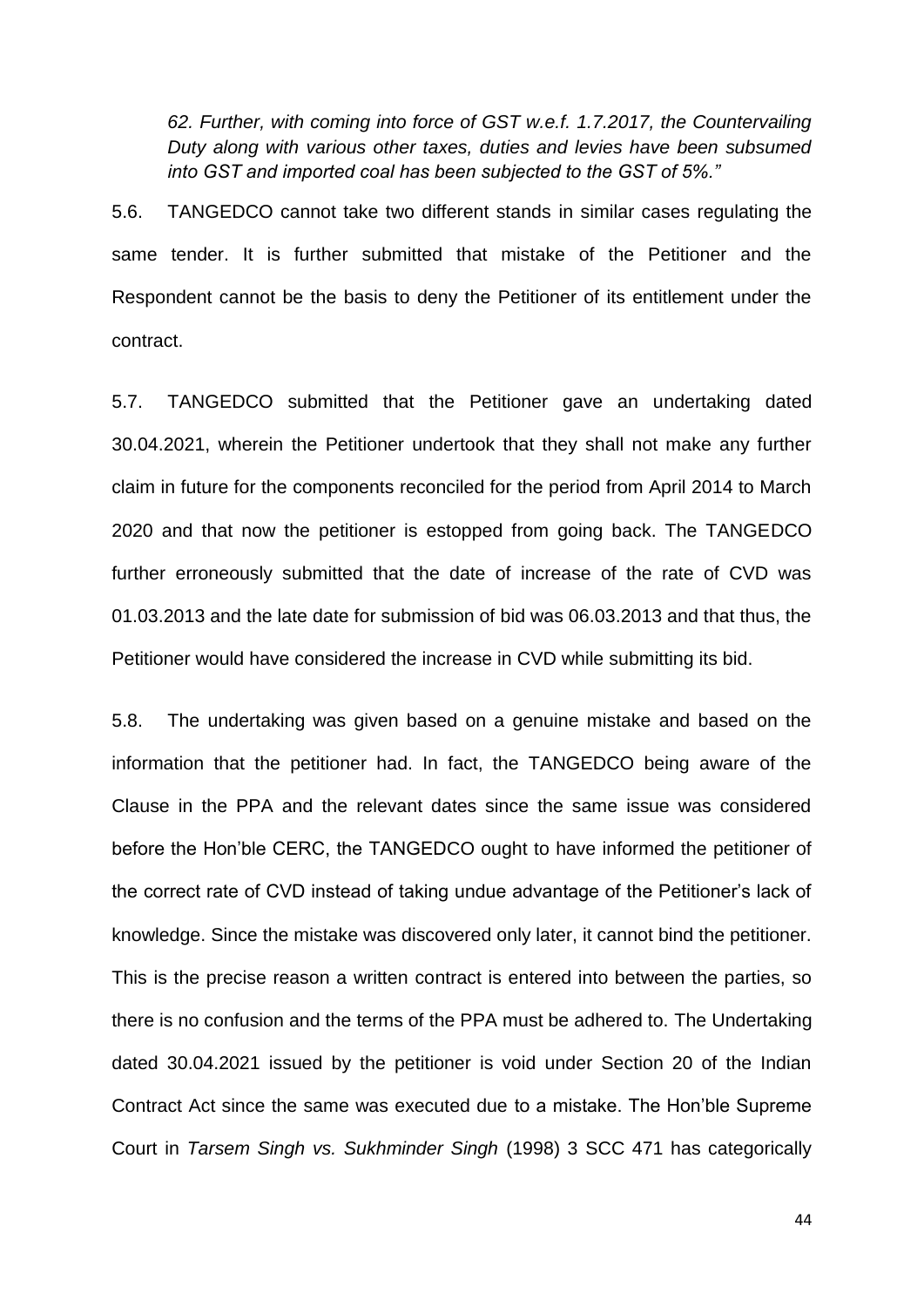held that mutual consent should be free consent and is since *qua non* of a valid agreement. Therefore, if a fact is not understood in the same sense by the other party that would under S.20 invalidate the agreement from its inception even if the discovery of this fact is made at a later stage. The Apex Court further held:

*"29. Since, in the instance case, it has been found as a fact by the below that the agreement in question was void from its inception as the parties suffered from mutual mistake with regard to the area and price of the plots of land agreed to be sold, the forfeiture clause would, for that reason, be also void and, therefore, the petitioner could not legally forfeit the amount and seek the enforcement of forfeiture clause, even by way of defence, in a suit instituted for Specific Performance by the respondent.*

*30. We may also refer to Section 65 of the Contract Act with, minus the illustrations, is as follows:*

*"65. Obligation of person who has received advantage under void agreement or contract that becomes void.- When an agreement is discovered to be void, or when a contract becomes void, any person who has received any advantage under such agreement or contract is bound to restore it, or to make compensation for it, to the person from whom he received it."*

*31. This Section, which is based on equitable doctrine, provides for the restitution of any benefit received under a void agreement or contract and, therefore, mandates that any "person" which obviously would include a party to the agreement, who has received any advantage under an agreement which is discovered to be void or under a contract which becomes void, has to restore such advantage or to pay compensation for it, to the person from whom he received that advantage or benefit.*

*33. Mutual consent, which should also be a free consent, as defined in Section 13 and 14 of the Act, is the sine qua non of a valid agreement. One of the essential elements which go to constitute a free consent is that a thing is understood in the same sense by a party as is understood by the other party. It may often be that the parties may realise, after having entered into the agreement or after having signed the contract, that one of the matters which was essential to the agreement, was not understood by them in the same sense and that both of them were carrying totally different impressions of that matter at the time of entering into the agreement or executing the document. Such realisation would have the effect of invalidating the agreement under Section 20 of the Act. On such realisation, it can be legitimately said that the agreement was "discovered to be void". The words "discovered to be void",*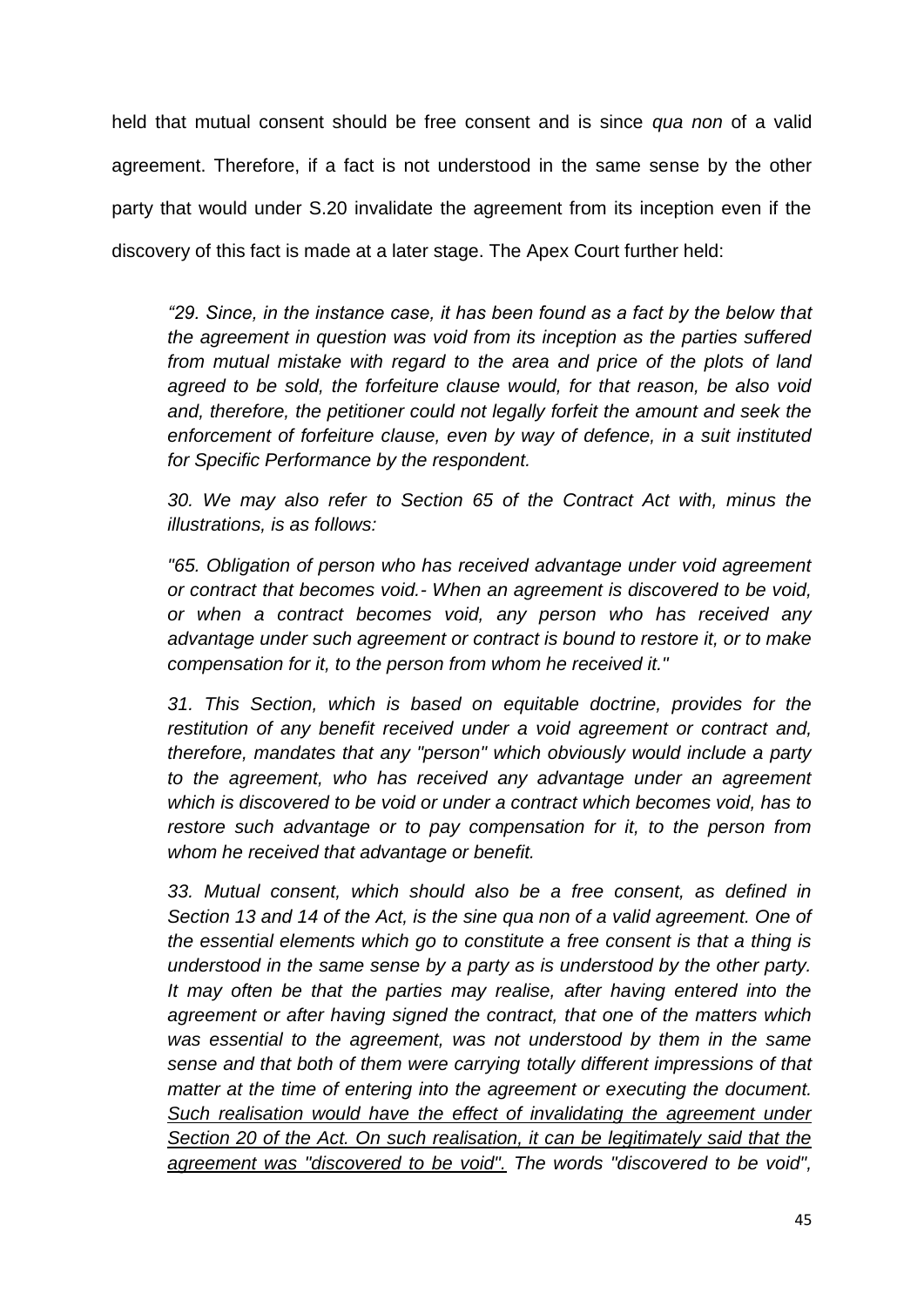*therefore, comprehend a situation in which the parties were suffering from a mistake of fact from the very beginning but had not realised, at the time of*  entering into the agreement or signing of the document, that they were *suffering from any such mistake and had, therefore, acted bona fide on such agreement. The agreement in such a case would be void from its inception, though discovered to be so at a much later stage."*

5.9. In view of the fact that both parties were under mistake as to applicable CVD, the undertaking provided by the petitioner is void and unenforceable. It is further submitted that change in law is essentially a restitutory provision and as such, the petitioner, who has been disadvantaged due to undertaking which is void, has to be placed in the position before the undertaking was signed. Therefore, it is submitted that Change in Law events have significant financial impact on the costs and revenue of the Petitioner during the operating period for which the Petitioner is entitled to be compensated and restored through monthly tariff payment to the same economic position as if such Change in Law had not occurred, in terms of Article 10 of the PPA. The Hon'ble Supreme Court in *Kuju Collieries Ltd. vs. Jharkhand Mines Ltd.* (1974) 2 SCC 533 has categorically held that any person who has received any advantage under such agreement or contract is bound to restore such advantage, or to make compensation for it to the person from whom he received it.

5.10. The effect of the change in law agreed upon is to be implemented and the necessary consequences will flow. As such, the PPA to that extent would stand modified. It is submitted that the Petitioner is entitled to be compensated in such a way that it is restored through monthly tariff payment to the same economic position as if such Change in Law had not occurred. Further, it is submitted that the term "economic position" does not limit itself to a simple correlation of increased expenditure and a corresponding compensation amount and includes compensation in terms of carrying costs incurred on account of Change in Law events. The carrying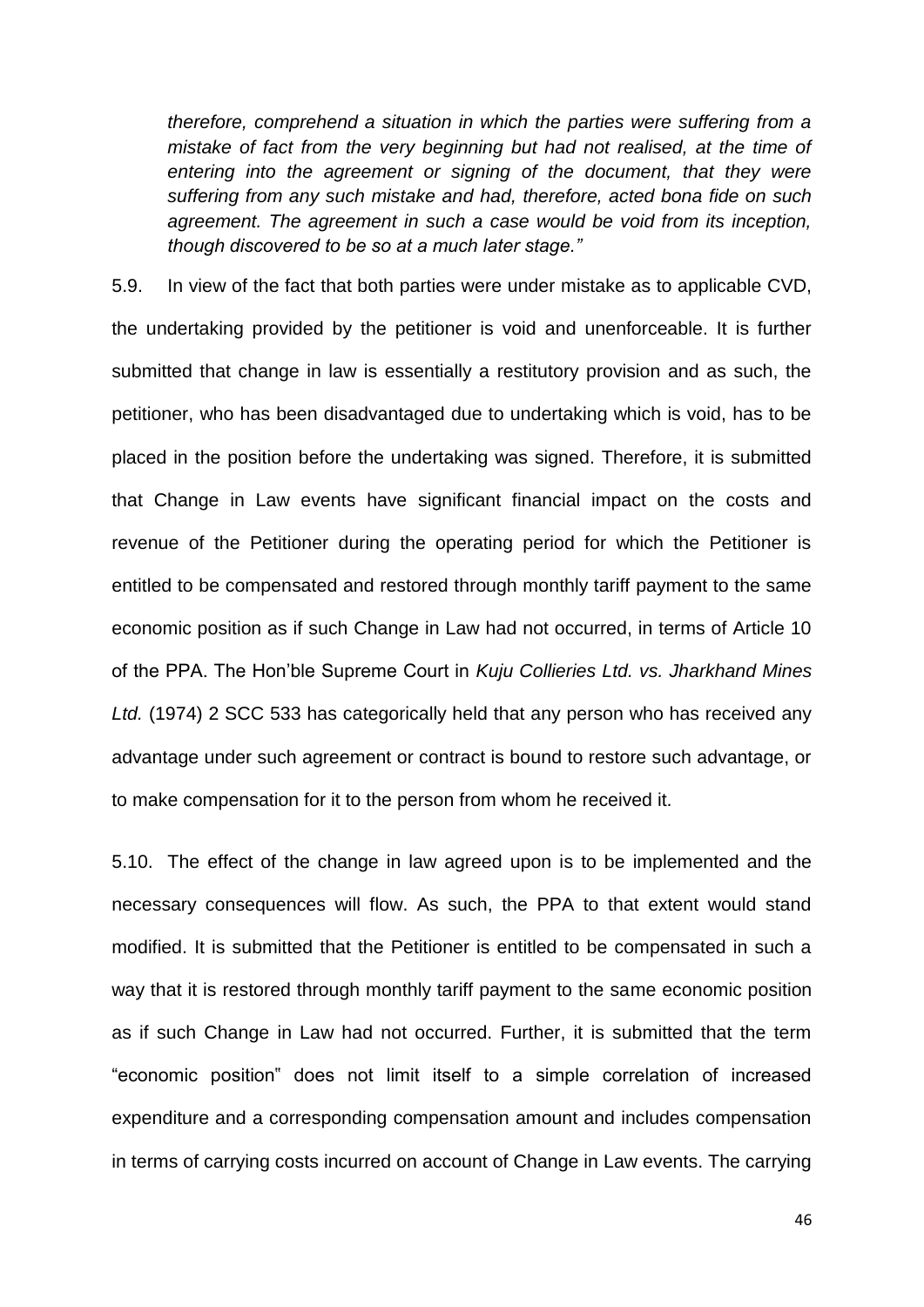cost is compensation for time value of money and it is different from interest. Therefore, the Petitioner is entitled to be compensated and restored to the same economic position as if such Change in Law events had not occurred. In this regard, the Petitioner relies on the Order of the Hon'ble CERC in its Order dated 31.05.2021 passed in Petition No. 380/MP/2018, titled as IL & FS Tamil Nadu Power Company Limited vs. TANGEDCO & Anr., extracted below:

"82. We have considered the submissions of the Petitioner and the Respondent. APTEL in its judgment dated 13.4.2018 in Appeal No. 210 of 2017 in the matter of Adani Power Limited v. Central Electricity Regulatory Commission & Ors. has allowed the carrying cost on the claim under Change in Law and held as under:

*"ix. In the present case we observe that from the effective date of Change in*  Law the Appellant is subjected to incur additional expenses in the form of *arranging for working capital to cater the requirement of impact of Change in Law event in addition to the expenses made due to Change in Law. As per the provisions of the PPA the Appellant is required to make application before the Central Commission for approval of the Change in Law and its consequences. There is always time lag between the happening of Change in Law event till its approval by the Central Commission and this time lag may be substantial.......We also observe that this Tribunal in SLS case after considering time value of the money has held that in case of re-determination of tariff the interest by a way of compensation is payable for the period for which tariff is re-determined till the date of such re-determination of the tariff. In the present case after perusal of the PPAs we find that the impact of Change in Law event is to be passed on to the Respondent Nos. 2 to 4 by way of tariff adjustment payment as per Article 13.4 of the PPA.*

*……….*

*From the above it can be seen that the impact of Change in Law is to be done in the form of adjustment to the tariff. To our mind such adjustment in the tariff is nothing less then re- determination of the existing tariff.*

*x. Further, the provisions of Article 13.2 i.e. restoring the Appellant to the same economic position as if Change in Law has not occurred is in consonance with the principle of "restitution" i.e. restoration of some specific thing to its rightful status. Hence, in view of the provisions of the PPA, the principle of restitution and judgement of the Hon'ble Supreme Court in case of Indian Council for Enviro-Legal Action vs. Union of India & Ors., we are of the*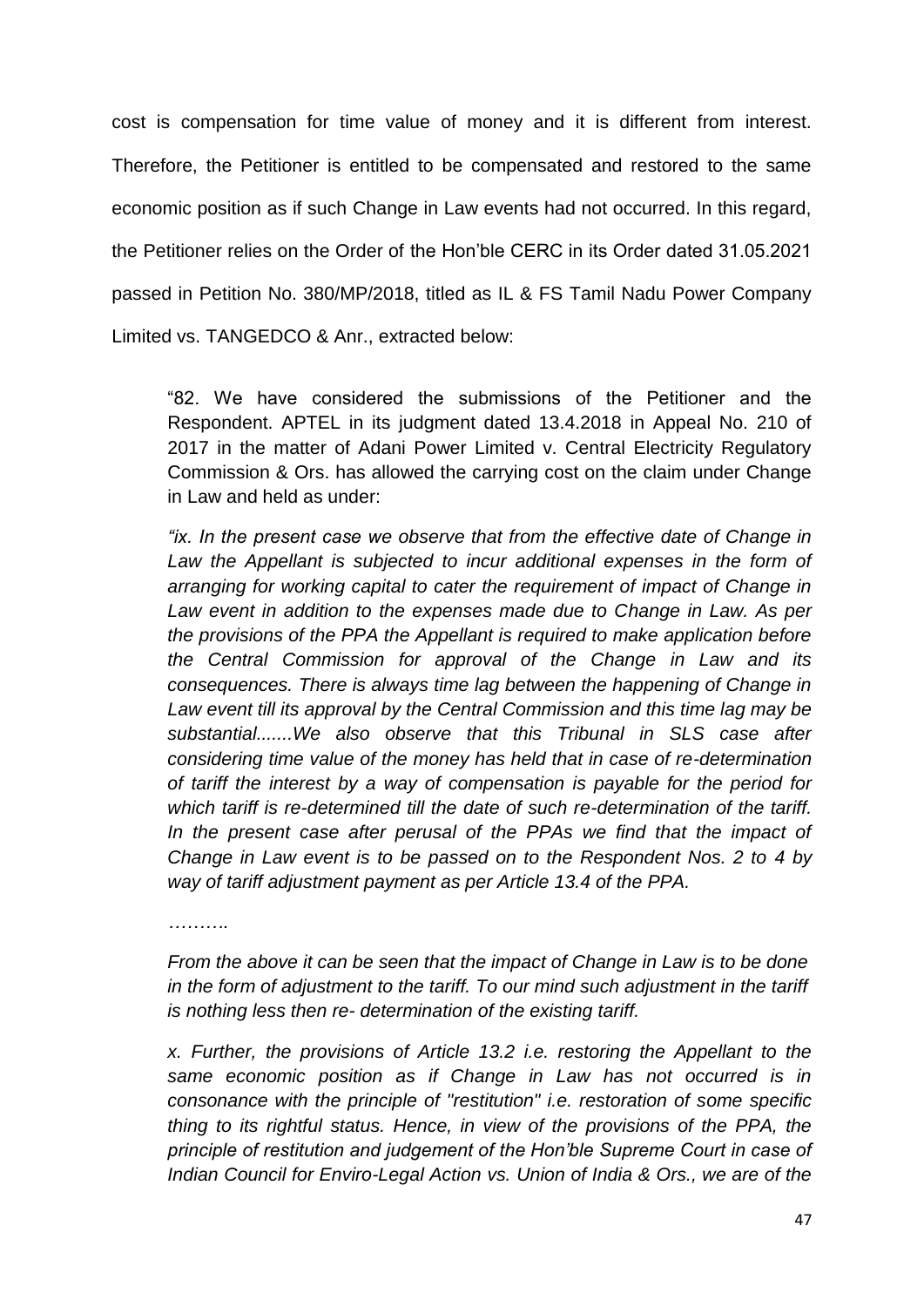*considered opinion that the Appellant is eligible for Carrying Cost arising out of approval of the Change in Law events from the effective date of Change in Law till the approval of the said event by appropriate authority. It is also observed that the Gujarat Bid-01 PPA have no provision for restoration to the same economic position as if Change in Law has not occurred. Accordingly, this decision of allowing Carrying Cost will not be applicable to the Gujarat Bid-01 PPA.*

*xi. Accordingly, this issue is decided in favour of the Appellant in respect of above mentioned PPAs other than Gujarat Bid – 01 PPA."*

83. The aforesaid judgment of APTEL in Appeal No. 210 of 2017, was challenged before the Hon'ble Supreme Court, wherein the Hon'ble Supreme Court vide its judgment dated 25.2.2019 in Civil Appeal No. 5865 of 2018 with Civil Appeal No.6190 of 2018 (Uttar Haryana Bijli Vitran Nigam Limited & Anr. v. Adani Power Ltd. & Ors.) has upheld the judgment of APTEL regarding payment of carrying cost to the generator on the principles of restitution and held as under:

*"10. A reading of Article 13 as a whole, therefore, leads to the position that subject to restitutionary principles contained in Article 13.2, the adjustment in monthly tariff payment, in the facts of the present case, has to be from the date of the withdrawal of exemption which was done by administrative orders dated 06.04.2015 and 16.02.2016. The present case, therefore, falls within Article 13.4.1(i). This being the case, it is clear that the adjustment in monthly tariff payment has to be effected from the date on which the exemptions given were withdrawn. This being the case, monthly invoices to be raised by the seller after such change in tariff are to appropriately reflect the changed tariff. On the facts of the present case, it is clear that the respondents were entitled*  to adjustment in their monthly tariff payment from the date on which the *exemption notifications became effective. This being the case, the restitutionary principle contained in Article 13.2 would kick in for the simple reason that it is only after the order dated 04.05.2017 that the CERC held that the respondents were entitled to claim added costs on account of Change in Law w.e.f. 01.04.2015. This being the case, it would be fallacious to say that the respondents would be claiming this restitutionary amount on some general principle of equity outside the PPA. Since it is clear that this amount of carrying cost is only relatable to Article 13 of the PPA, we find no reason to interfere with the judgment of the Appellate Tribunal.*

*16…. There can be no doubt from this judgment that the restitutionary principle contained in Clause 13.2 must always be kept in mind even when compensation for increase/decrease in cost is determined by the CERC."*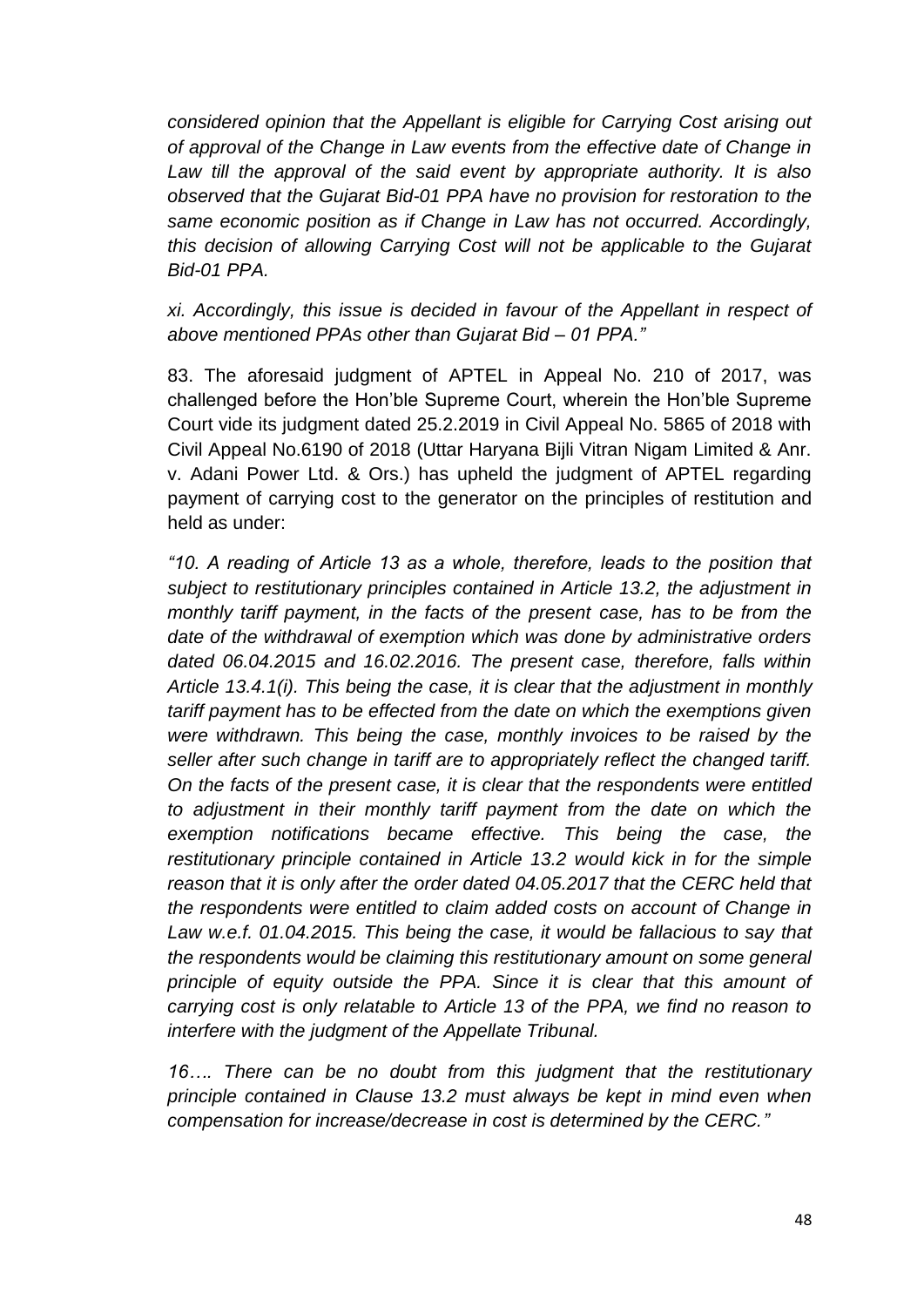85. In view of the provisions of the PPA, the principles of restitution and the judgment of APTEL/ Hon'ble Supreme Court, we are of the considered view that the Petitioner is eligible for carrying cost arising out of approved Change in Law events from the effective date of Change in Law till the actual payment is made to the Petitioner. Once a supplementary bill is raised by the Petitioner in terms of this order, the provisions of Late Payment Surcharge in the PPA would kick in if the payment is not made by the Respondent within due date."

5.11. Moreover, the bid was submitted under S.63 of the Electricity Act, 2003 and is in the nature of guidelines which are statutory in character. Therefore, there cannot be an undertaking contrary to the statutory guidelines that are part of the contract. Admittedly, the term of the contract specifies the cut of date and that must be applied. It is only precisely to take care of arguments between parties and to remove all doubts that the contract fixes a date and states that the petitioner will be entitled to compensation if any change after such date. Therefore, this undertaking ought not to be given effect. The contention of TANGEDCO that the petitioner would have been aware of the increase in CVD is in clear contravention of the express terms of the contract. It is the written contract that ought to govern the entitlements of the parties. It is reiterated that in the above-mentioned case, it was the TANGEDCO's own submission that the rate was 1% on the cut off date. In fact, the principle of estoppel applies to TANGEDCO and thus, TANGEDCO is estopped from taking different stands before the Hon'ble CERC and the Commission with respect to the same tender, to suit its purposes. Further, it is a question of equality when the issue of change in law involves the same bid and the same tender, two generators cannot be treated differently. It is therefore submitted that the Petitioner ought to be adequately compensated under Article 10.2.1 of the PPA as affirmed by the Hon'ble Supreme Court, Hon'ble CERC and the Hon'ble APTEL.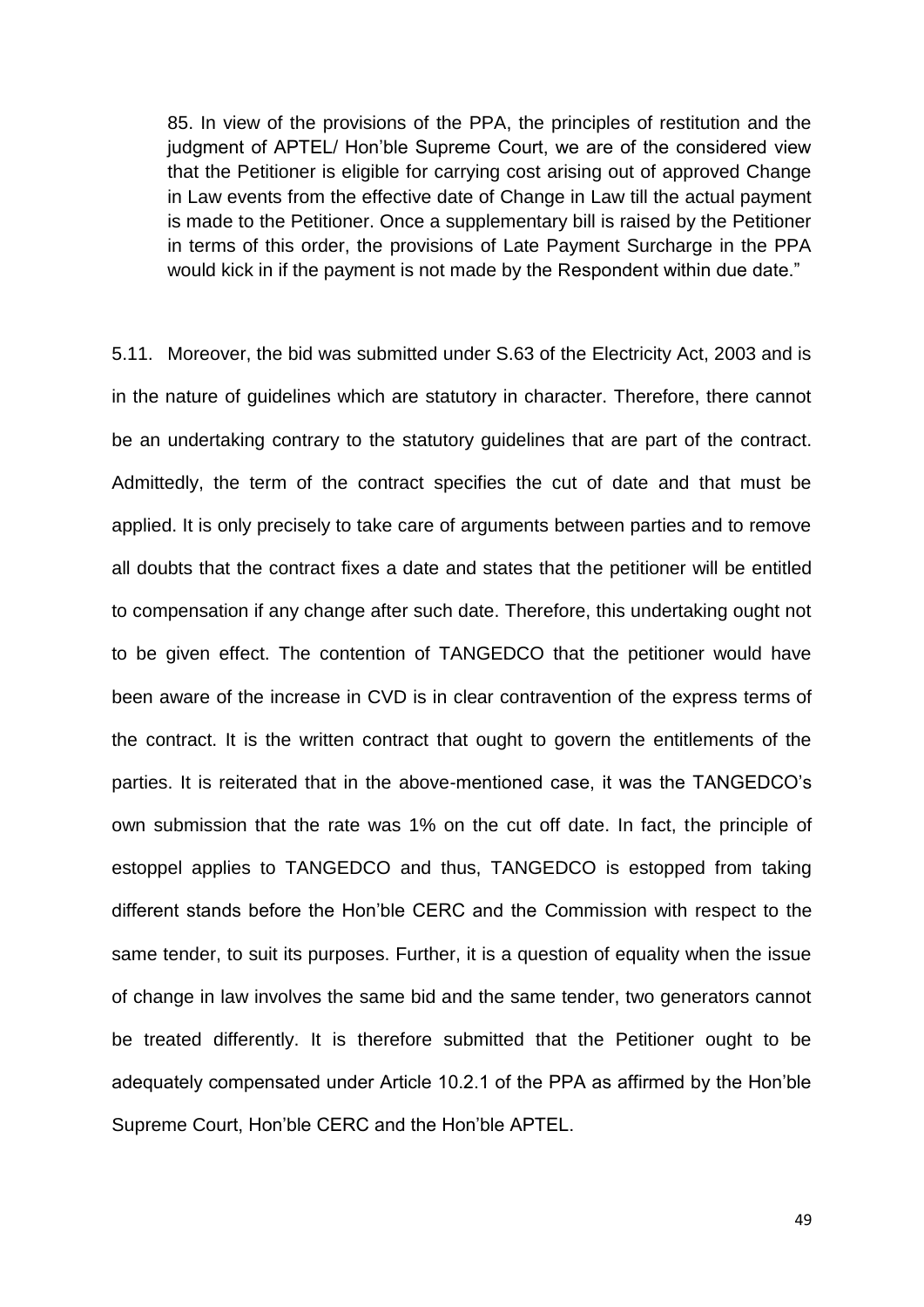### **6. Findings of the Commission:-**

- 6.1. The prayer of the petition is to-
- (a) declare that the events enumerated in the Table No 1 of paragraph 2 constitute "Change in Law" events in terms of Article 10 of the PPA dated 12.12.2013; and consequently confirm that as agreed between the parties and which are specifically set out in the Undertaking dated 30.4.2021 issued by the petitioner, the petitioner is, *inter alia,* entitled to the amounts mentioned in Table No.2 towards financial impact of the Change in Law events;
- (b) determine the correct rate of CVD and other consequential claims for purposes of Change in Law and confirm the correctness and entitlement to the sum of Rs.8,25,91,046 (Rupees Eight Crores Twenty Five Lakhs, Ninety One Thousand and Forty Six Only) being the differential working after applying the correct rate towards CVD, Cess and Carrying Cost attributable to Change in Law under the PPA; and
- (c ) clarify that the Carrying Cost is to be determined on the basis of Compound interest basis for purposes of Change in Law entitlement for future periods.

6.2. We heard the petitioner and respondent. It is seen that there is no disagreement on the various claims made by the petitioner arising out of change in law and issue boils down to single issue namely whether the counter veiling duty claimed by the petitioner should be settled by the respondent @ 2% or 1%. The counter filed by the respondent also confirms that there is no disagreement on any issue except the counter veiling duty. The relevant portion of the counter affidavit is extracted for reference:-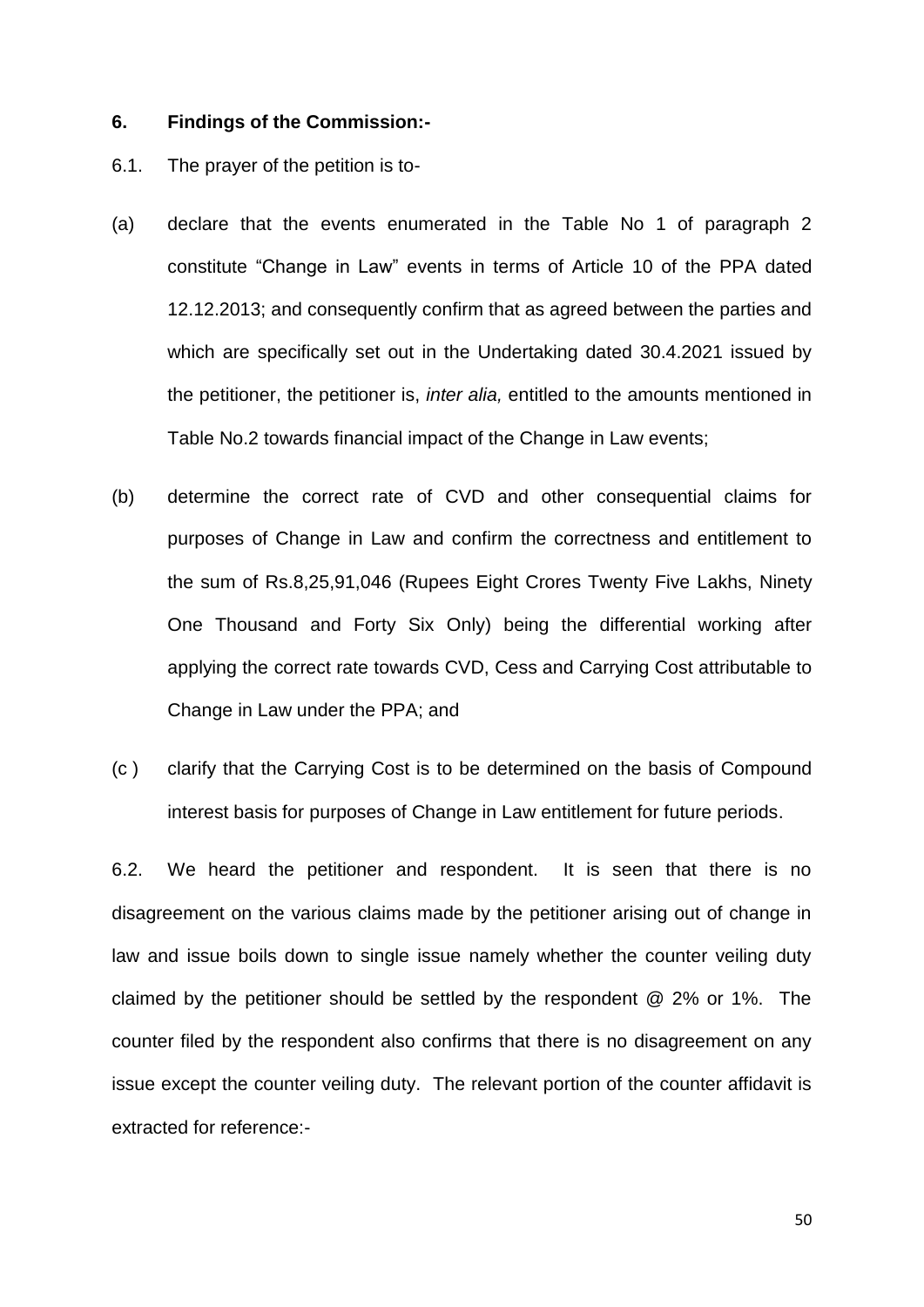*"The petitioner had claimed compensation on account of Change in law events for the period from April-14 to March-2020 vide letter dated 17.08.2020 and 19.08.2020 for the following events* 

- *• Customs Duty/Counter Veiling Duty.*
- *• Clean Energy Cess*
- *• Educational Cess and Higher Education Cess*
- *• ST/GST on transport*

*While claiming the compensation for Counter Veiling Duty, the petitioner had computed compensation considering the percentage rate prevailed at the time of bidding as 2%.* 

### *As per clause 10.3.3 and 10.3.4 of PPA,*

*"Seller shall provide to the procurer and the Appropriate Commission documentary proof of such increase/decrease in cost of the Power Station or revenue /expense for establishing the impact of such Change in Law".*

*"The decision of the Appropriate Commission with regards to the determination of the compensation mentioned in Article 10.3.1 and 10.3.2 and the date from which such compensation shall become effective, shall be final and binding on both the parties subject to right of appeal provided under applicable Law"* 

*The Petitioner even before filing the petition before Hon'ble CERC submitted the documentary evidences relating to CVD, Coal cess, Edu.cess, ST/GST on inland transport and fuel handling and carrying cost.* 

*The petitioner undertook to give offer of 50% waiver in the carrying cost calculated for the period from April'14 to March'21.* 

*On scrutiny of the document provided by the petitioner, the respondent TANGEDCO had arrived at the compensation amount as Rs.41,72,15,979/- for the period from 01.04.2014 to March'20.* 

*The respondent processed the claim as all the components except counter Veiling Duty have been approved by Hon'ble CERC while disposing Change in Law petitions filed by the generators supplying power to the respondent and also other generators in the power sector.* 

*Compensation amount was passed on getting an undertaking dated 30.04.2021 from the Petitioner that*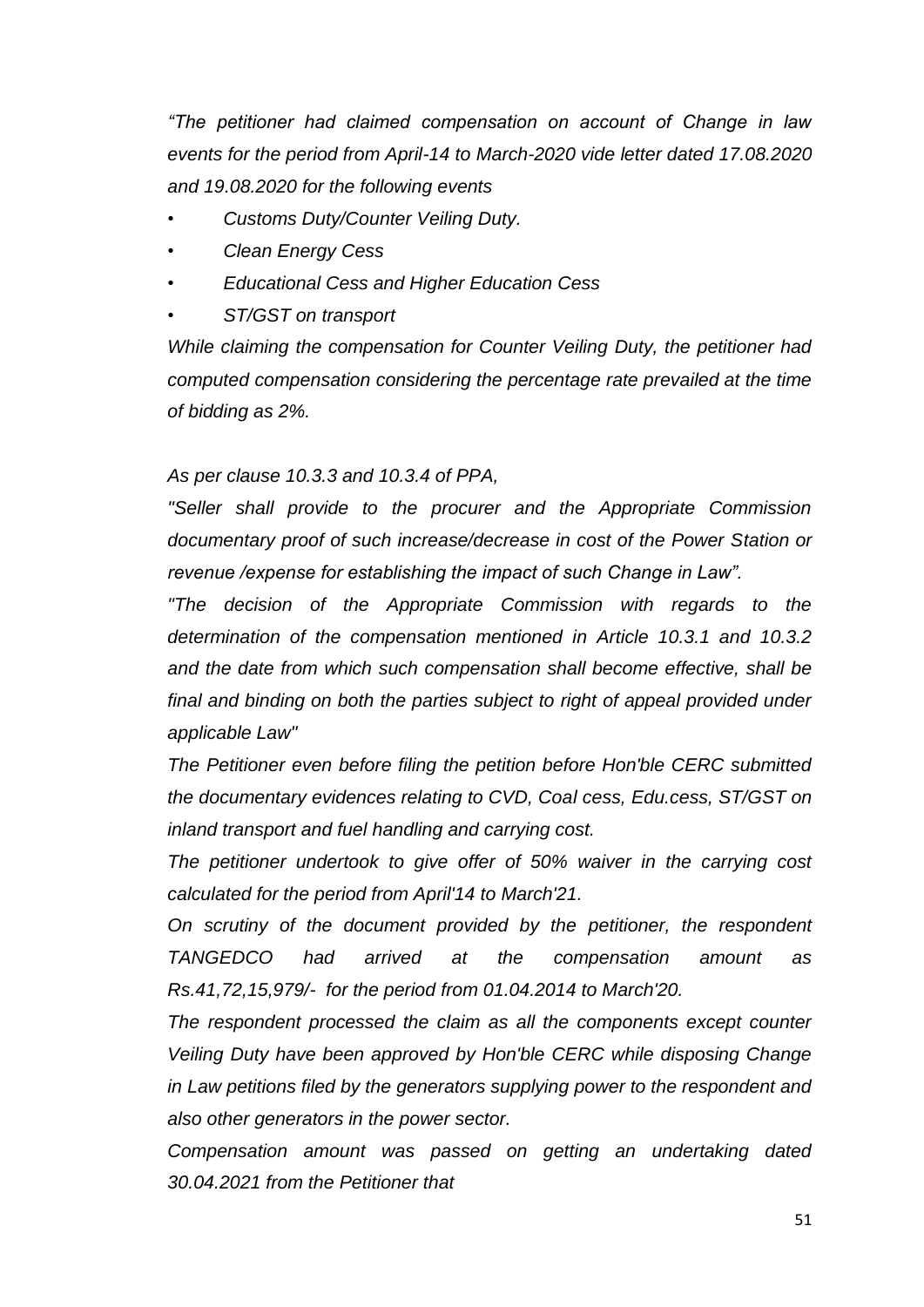- *• The Petitioner shall not make further claims in future for the said period*
- *• The petitioner undertakes to file a petition before TNERC within a month, failing which the amount shall be adjusted in the subsequent month energy bills.*
- *• The said amount was paid on 04.05.2021".*

6.3. It may be seen from the above that the issue before us is whether the petitioner is justified in seeking relief in terms of percentage in regard to counter veiling duty after having agreed to the compensation payable by the respondent to the petitioner vide undertaking dated 30-04-2021.

6.4. The crux of the argument of the petitioner is that the change in the counter veiling duty was not known to the petitioner at the time of bidding and it was erroneously mentioned as 2% instead of 1% and hence the petitioner is entitled to the relief sought for. It is the stand of the petitioner that in consideration of the fact that the change in the counter veiling duty which had already come into force on the date of bid was prevailing 2% on the date of bidding, it was erroneously placed on record at the said percentage in the bidding process but having examined the provisions of the PPA in the handsight, it was realized that the CVD at 1% had come into force by way of GoI Notification, the present claim is made. However, the respondent contends that the petitioner submitted the bid on 06-03-2013 after the revision of CVD at 2% and hence it was certain that the petitioner would have quoted the tariff based on the prevailing rate of coal and associated tax component and the present claim made is an afterthought. The counsel for the respondent also sought to plead that having accepted the terms and conditions in the undertaking dated 30- 04-2021, the petitioner is not entitled to any relief.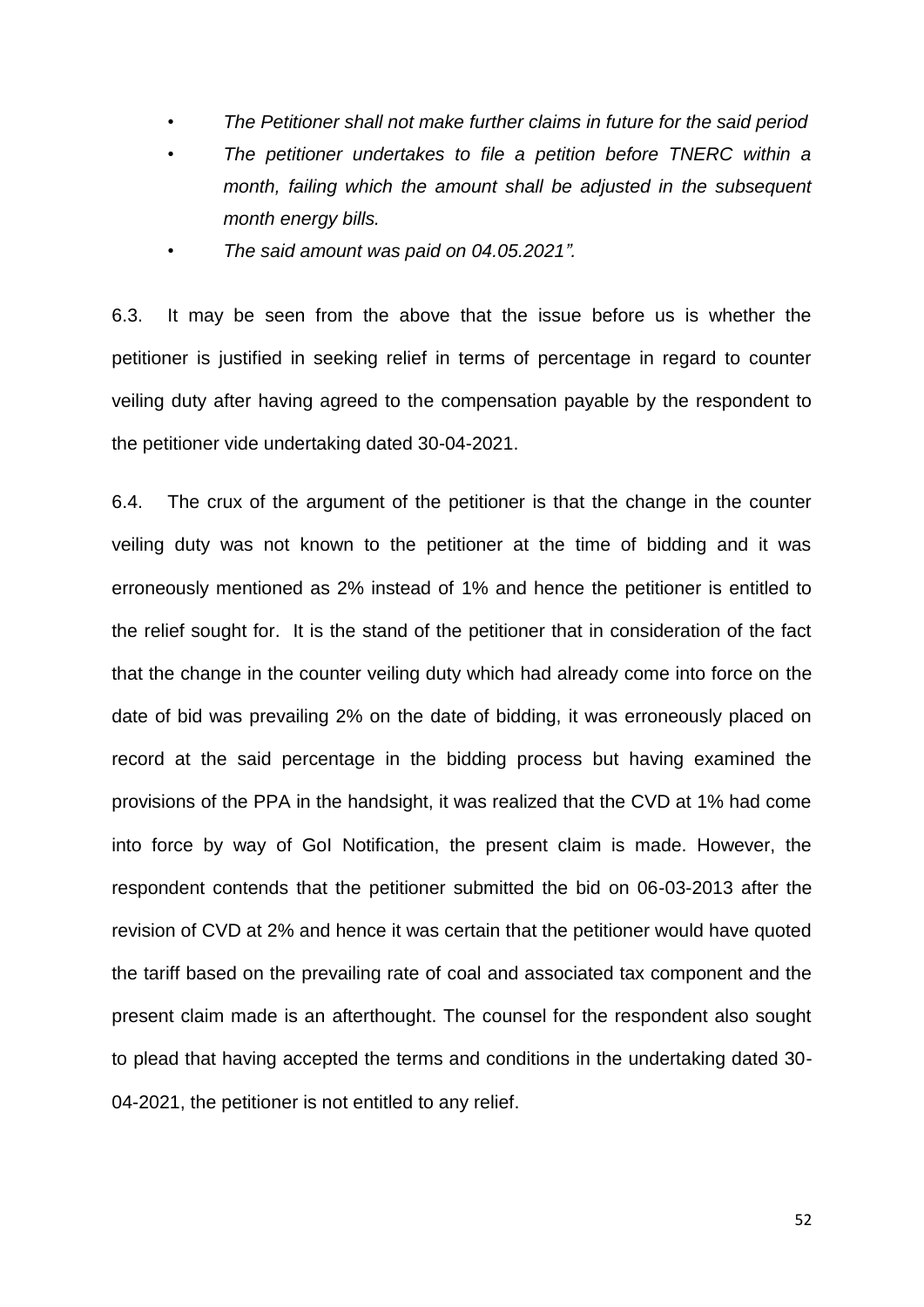6.5. Having considered the rival submissions, we find that the issue narrows down to a single point i.e. whether the petitioner is entitled to go beyond the letter of undertaking seeking relief after having accepted all the terms and conditions.

6.6. It is seen that there is absolutely no dispute with regard to the amount paid as compensation by TANGEDCO to the tune of Rs.41,72,15,979/- on various heads for the period from 01-04-2014 to March 2020. It is also seen that even on the rate of counter veiling duty, there is no dispute and the entire dispute is solely rests on the question of seeking relief beyond the undertaking given by the petitioner to TANGEDCO on 30-04-2021. For this purpose, it is necessary to look into the clauses in the undertaking dated 30-04-2021 submitted by the petitioner to the respondent.

*"8. M/s. OPG undertakes that it shall not make any further claim in future for the components reconciled for the period from April 2014 to March 2020". ....... 11. Further M/s. OPG undertakes to file a petition before Hon'ble TNERC within a month, failing which it is agreed that the amount shall be adjusted in the subsequent monthly energy bill".*

6.7. It may be seen from the above that the petitioner has undertaken not to make any further claim in future for the components reconciled for the period from April 2014 to March 2020 and has further undertaken to file a petition before the Commission within a month, failing which it was agreed that the amount would be adjusted in the subsequent monthly energy bill.

6.8. During the course of hearing, the counsel for the petitioner sought to contend that the counter affidavit filed by the respondent does not indicate any dispute by placing reliance on para 7 of the counter affidavit and further sought to argue that the present claim being one arising out of change in law, the same is admissible. On the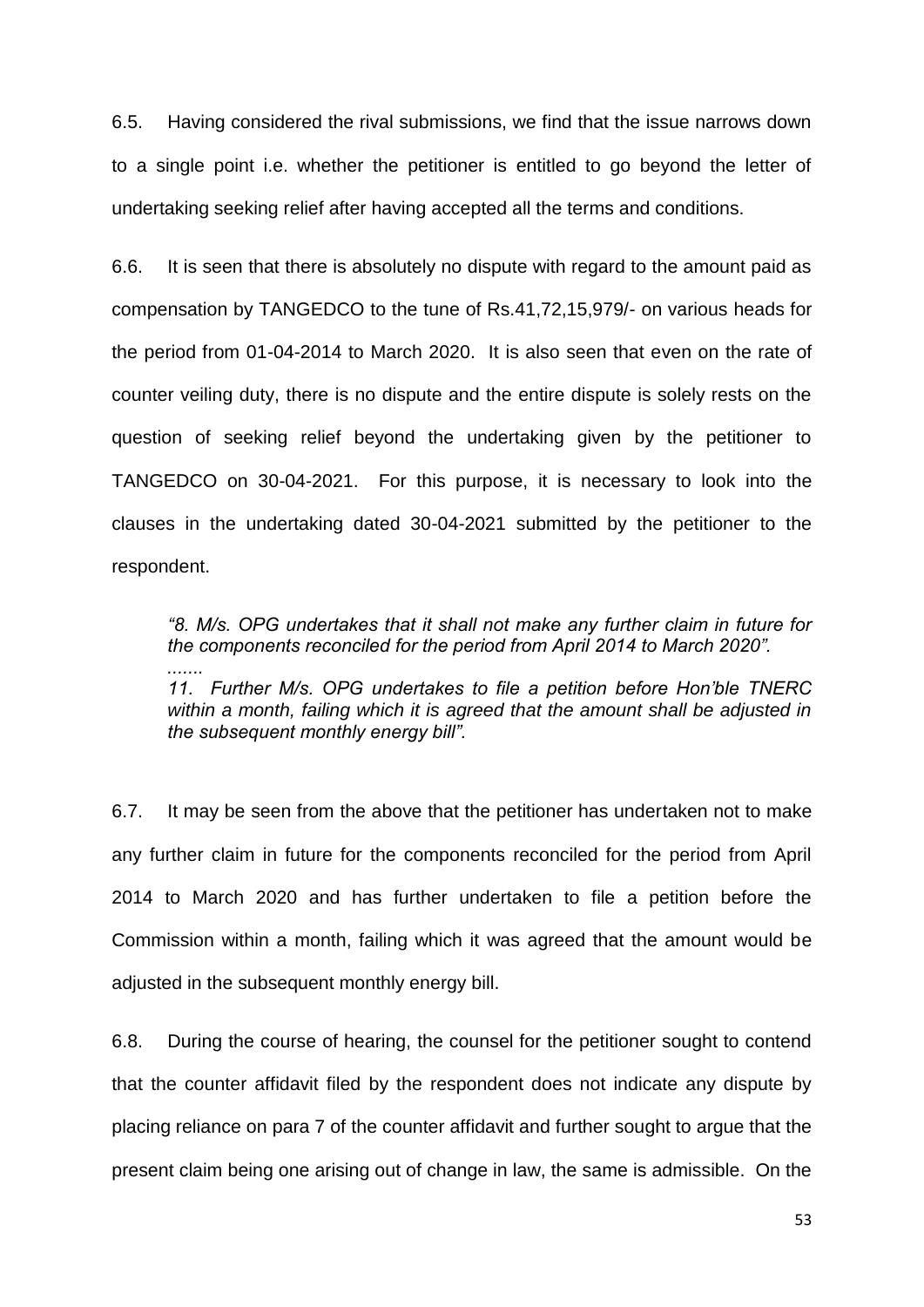other hand, the counsel for the respondent submitted that having agreed to the final settlement of Rs.41,72,15,979/- including the counter veiling duty of Rs.5,12,96,110/ the petitioner cannot seek any more relief beyond the undertaking dated 30-04-2021.

6.9. On a careful consideration of the material records provided before us, we find that the undertaking dated 30-04-2021 which is the subject matter of this dispute does not seem to be absolute in character. This may be seen from another provision in clause 11 which provides that after agreeing to all the terms and conditions, the petitioner shall have to file a petition before the Commission within a month. The conjoint reading of both clauses 8 and 11 of the undertaking dated 30-04-2021 would make it clear that the clause 8 in the undertaking is not absolute or unqualified or unconditional but it is subject to clause 11.

6.10. That being the case, we are of the view that the undertaking on the acceptance of the clauses in clause 8 is not absolute and unconditional in view of clause 11. It is to be observed further here that the undertaking has to be read in entirety and not solely with reference to clause 8. On a combined reading of clause 8 and 11 of the undertaking it emerges that at the time of undertaking, the parties had anticipated a possibility of dispute and only for this purpose liberty clause has been given in clause 11 to get over any dispute which may arise post signing of the undertaking. This is so apparent because the Commission can be approached only if there is a dispute and in the event of unanimity or *consensus ad idem* the incorporation of clause 11 would not have arisen at all. This is to say that though clause 8 looks absolute, in view of the liberty given in clause 11, the undertaking cannot be said to be an absolute one. Even assuming that clause 8 is binding, still, the doctrine of estoppel as sought to be canvassed by the counsel for the respondent cannot be pressed into service for deciding the case as estoppel will not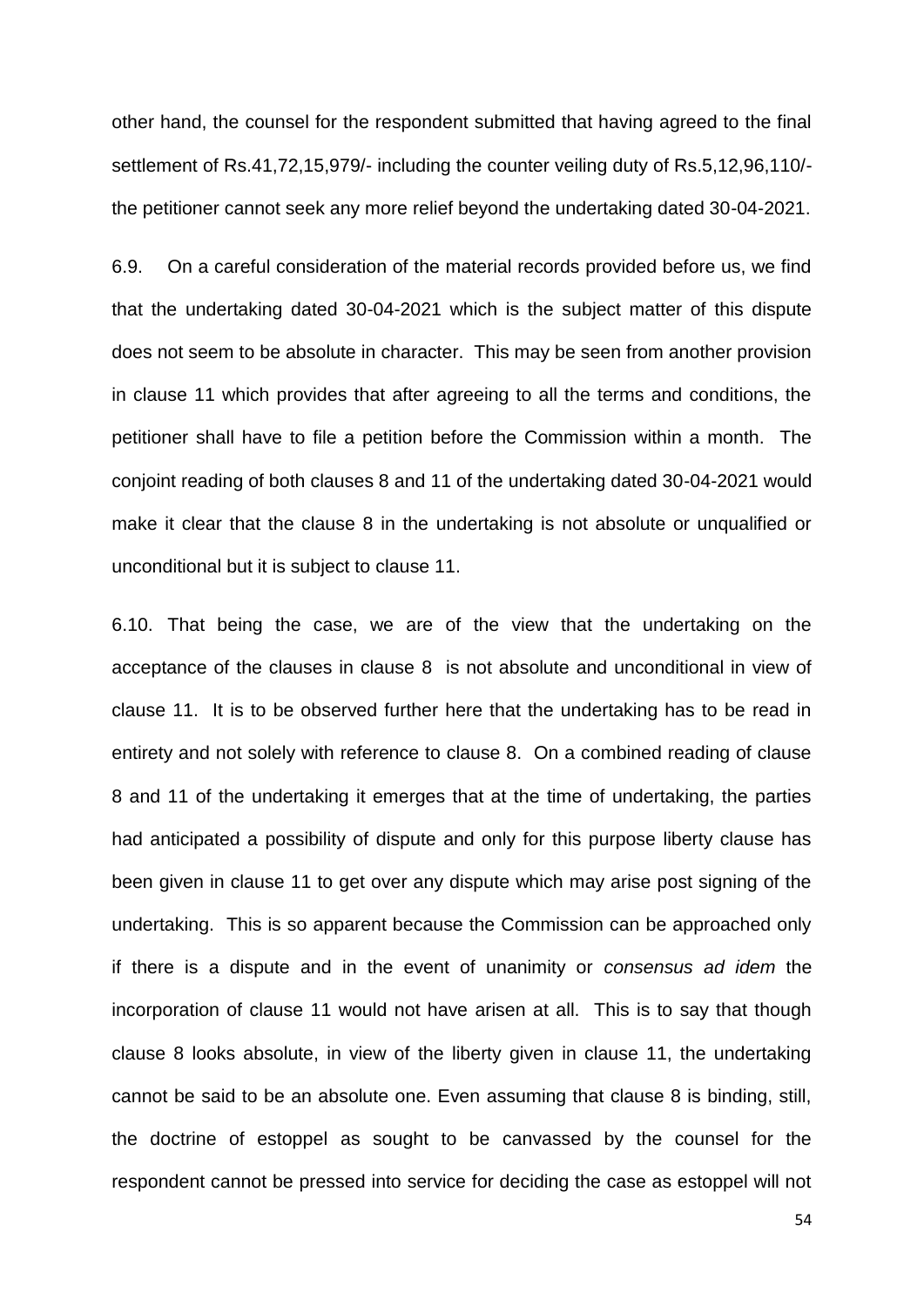lie against statutory provisions and as a natural corollary it follows that the change in law being statutory in character cannot be brought within the purview of estoppel.

6.11. In view of the foregoing, we have to hold that in the absence of any dispute on the percentage rate with regard to CVD, the claim of the petitioner has to be necessarily upheld.

6.12. With regard to the prayer for clarifying that carrying cost should be determined on the basis of compound interest for the purpose of change in law entitlement for future periods, it is to be observed that the said prayer cannot be accepted for the following reasons:-

6.13. The question as to whether any matter which pertains to change in law can be taken up in regulatory jurisdiction is no longer integra and has been already decided by the Commission in its order dated 05-10-2021 in M.P. No. 17 of 2021 in TAQA Neyveli Power Company Private Limited Vs. TANGEDCO, the relevant portions of which are reproduced below:-

*"8.9. In this connection, we may also profitably refer to the order dated 24-06- 2019, Azure Power Thirty Four Private Limited Vs. Maharashtra State Electricity Distribution Company Limited, in the case of Azure wherein the MERC held that there is no concept of in-principle approval or declaration of any event as change in law under the PPA. The relevant portion of which are as follows:-*

*"12. As already observed in para 10 above, there is no concept of in-principle approval or declaration of any event as Change in Law under the PPA. At the same time it is fact that the Commission in its recent Orders dated 15 February, 2019 on the Petitions filed by some Solar power developers has provided declaratory dispensation that the imposition of Safeguard Duty on import of*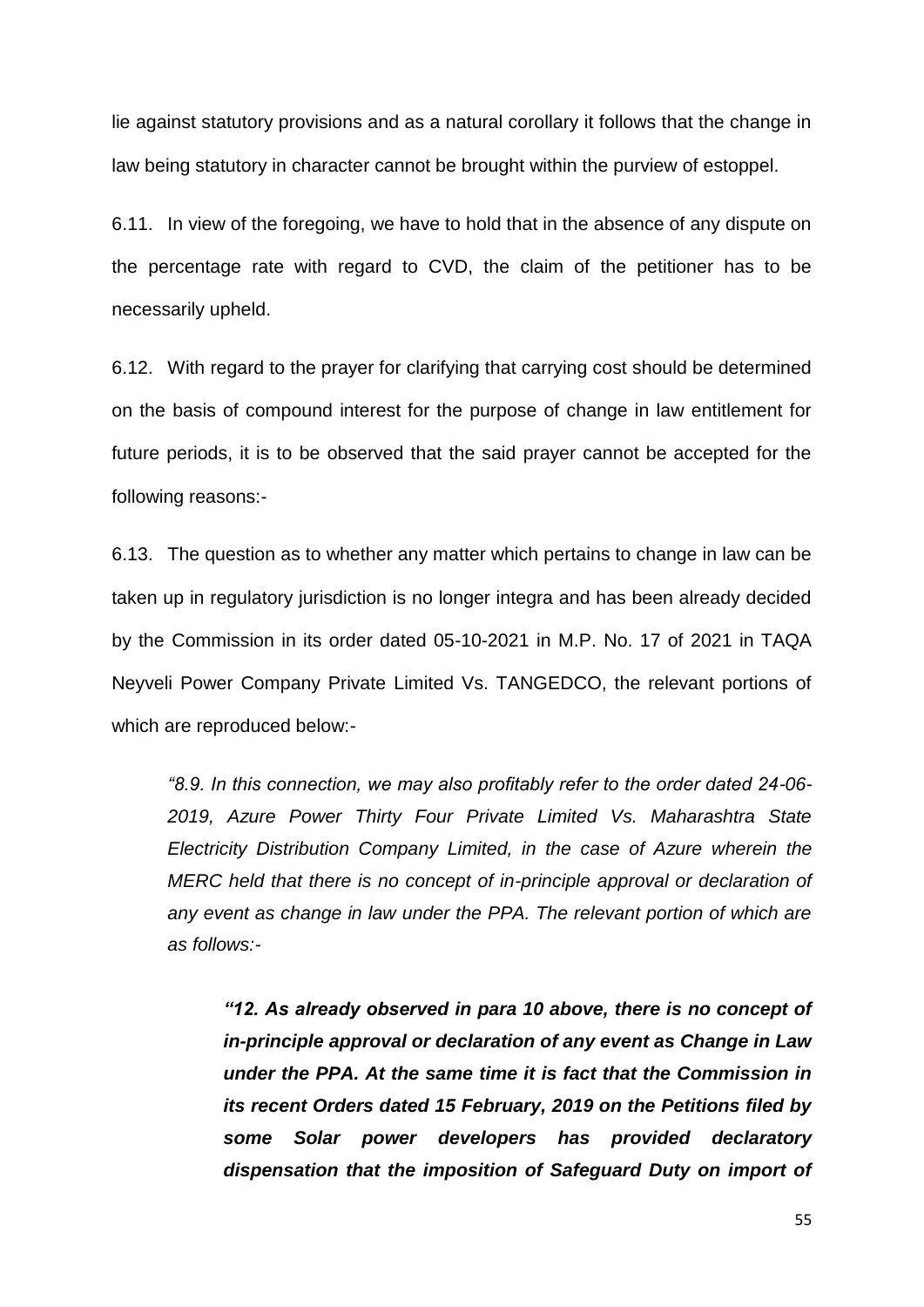*solar panel / module is an event of Change in Law under PPA and additional expenditure and other consequential impacts on account of such Change in Law event would be considered on actual basis for reimbursement subject to prudent check. This dispensation on the Safeguard duty is an exception to the provisions in the PPA and was provided considering large impact of Safeguard duty ranging from 25% to 15%. In present case, alleged impact of change in GST rate is 3.9% only. Hence, circumstances in present case cannot be equated with that prevailing in Safeguard Duty matter.*

*13. In view of the above, the Commission is of the opinion that APTFPL's present Petition claiming impact of Change in Law event on estimated basis is premature and hence needs to be dismissed. Further as regards the request of declaring the event in principle as Change in Law, the Commission is of the opinion that PPA has very clear provisions describing which event can be considered as Change in Law event. Accordingly, parties to PPA can interpret which event can constitute as Change in Law event and accordingly claim compensation on actual basis. If there is dispute between the parties at that time or for allowing compensation for Change in Law event, then parties to PPA can approach the Commission. Concept of in-principle approval or declaration of any event as Change in Law event and then final approval of compensation in subsequent proceeding based on actual impact is alien to PPA provision and if so required, needs to be used only under exceptional circumstance. Making it as regular practice would not be consistent with PPA provisions. Hence, the following Order:*

### *ORDER*

*The Case No. 46 of 2019 is dismissed."*

6.14. It may be seen from the above that there is no question of in-principle approval with regard to PPA. Needless to say here that the prayer (c ) of the